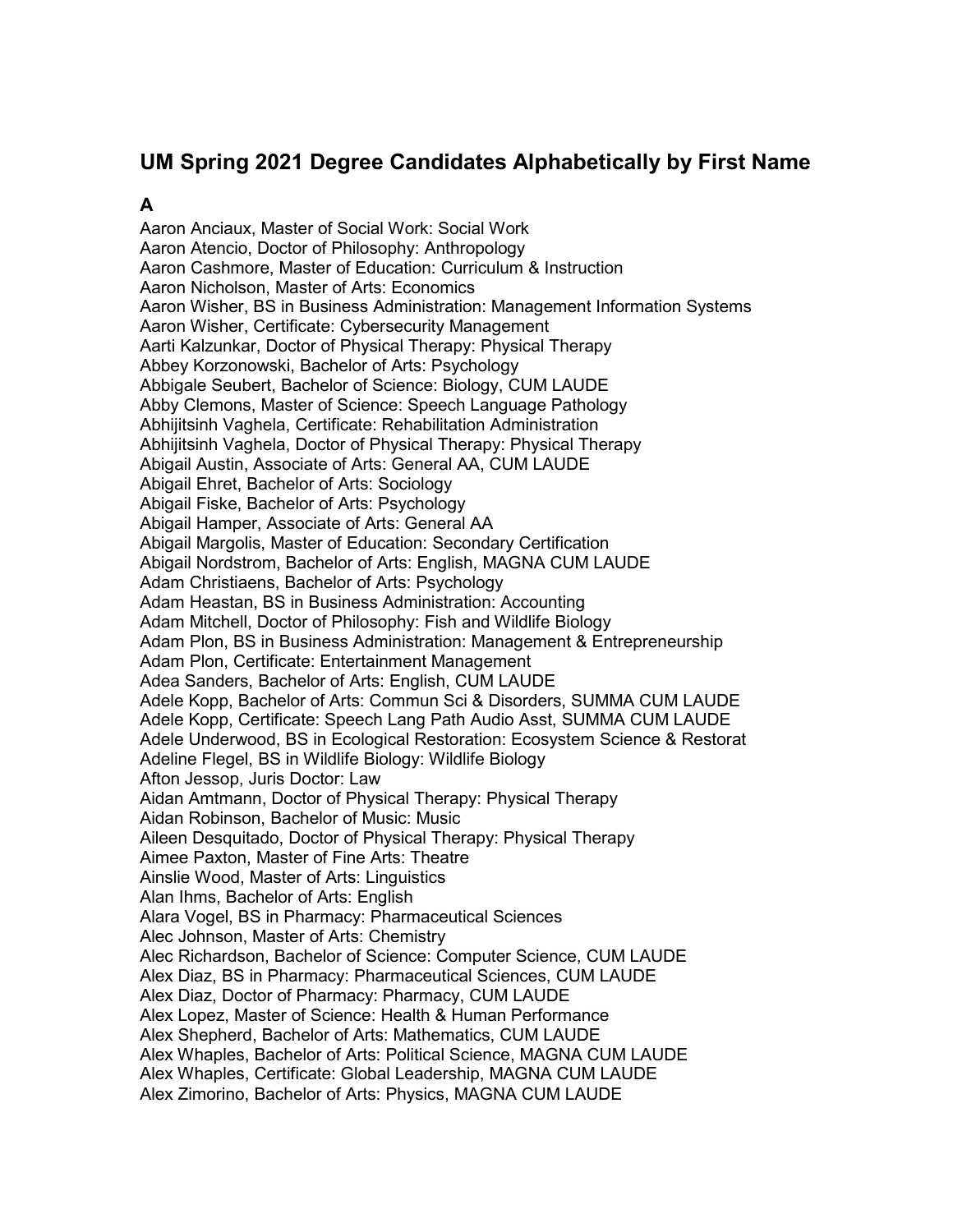Alexander Baur, BS in Business Administration: Management Information Systems Alexander Butler, Bachelor of Arts: Political Science Alexander Carlson, Associate of Applied Science: Diesel Technology Alexander Fair, Associate of Applied Science: Sustainable Construction Tech Alexander Fair, Certificate of Applied Science: Carpentry Alexander Gush, Bachelor of Arts: Psychology Alexander Sampson, Bachelor of Arts: Mathematics Alexander Thoms, Bachelor of Science: Biology Alexander Thurner, Bachelor of Arts: Economics Alexander Tsang, BS in Pharmacy: Pharmaceutical Sciences, CUM LAUDE Alexandra Dea, BS in Business Administration: Accounting, MAGNA CUM LAUDE Alexandra Dea, BS in Business Administration: Finance, MAGNA CUM LAUDE Alexandra Sugiri, Master of Social Work: Social Work Alexis Bickel, Associate of Applied Science: Management Alexis Campestre, Master of Science: Business Analytics Alexis Doutt, BS in Integrative Physiology: Integrative Physiology, SUMMA CUM LAUDE Alexis Good, Bachelor of Arts: Sociology Alexis Knauss, BS in Health/Human Performance: Health & Human Performance, CUM LAUDE Alexis Robinson, Master of Social Work: Social Work Alexis Schroeder, BA in Journalism: Journalism Ali Schultheis, Master of Arts: Environmental Studies Alibi August, Bachelor of Arts: Anthropology, CUM LAUDE Alice Giem, Bachelor of Science: Chemistry, CUM LAUDE Alice Martin, Bachelor of Arts: Biology Alice Schaefer, Master Business Administration: Business Administration-Exter Alicia Boone, Bachelor of Arts: Psychology, MAGNA CUM LAUDE Alicia Fladstol, Master Business Administration: Business Administration Alicia Randolph, Doctor of Physical Therapy: Physical Therapy Alicia Solis, Bachelor of Fine Arts: Art, SUMMA CUM LAUDE Alison Monroe, BS in Business Administration: Accounting, CUM LAUDE Alison Monroe, Bachelor of Arts: Economics, CUM LAUDE Alissa Engel, Doctor of Philosophy: Counselor Educ & Supervision Alizabeth Bronsdon, Certificate: Environ Natural Resources Law Alizabeth Bronsdon, Juris Doctor: Law Alli Soelter, BA in Education: Early Childhood Education: P-3, MAGNA CUM LAUDE Allison Barnwell, Juris Doctor: Law Allison Cutuli, Master of Arts: Sociology Allison Grigonis, BS in Business Administration: Management & Entrepreneurship, SUMMA CUM LAUDE Allison Grigonis, Bachelor of Arts: Japanese, SUMMA CUM LAUDE Allison Howe, Master of Social Work: Social Work Allista Vetter, Bachelor of Science: Biochemistry, CUM LAUDE Allista Vetter, Bachelor of Science: Chemistry, CUM LAUDE Alyson Freitag, Doctor of Physical Therapy: Physical Therapy Alyssa Enright, Bachelor of Fine Arts: Dance, CUM LAUDE Alyssa Enright, Bachelor of Science: Biology, CUM LAUDE Alyssa Germscheid, Specialist School Psychology: School Psychology Alyssa Judd, Bachelor of Arts: Psychology Alyssa Otter, Bachelor of Music Education: Music Alyssa Townsend, Master Public Administration: Public Administration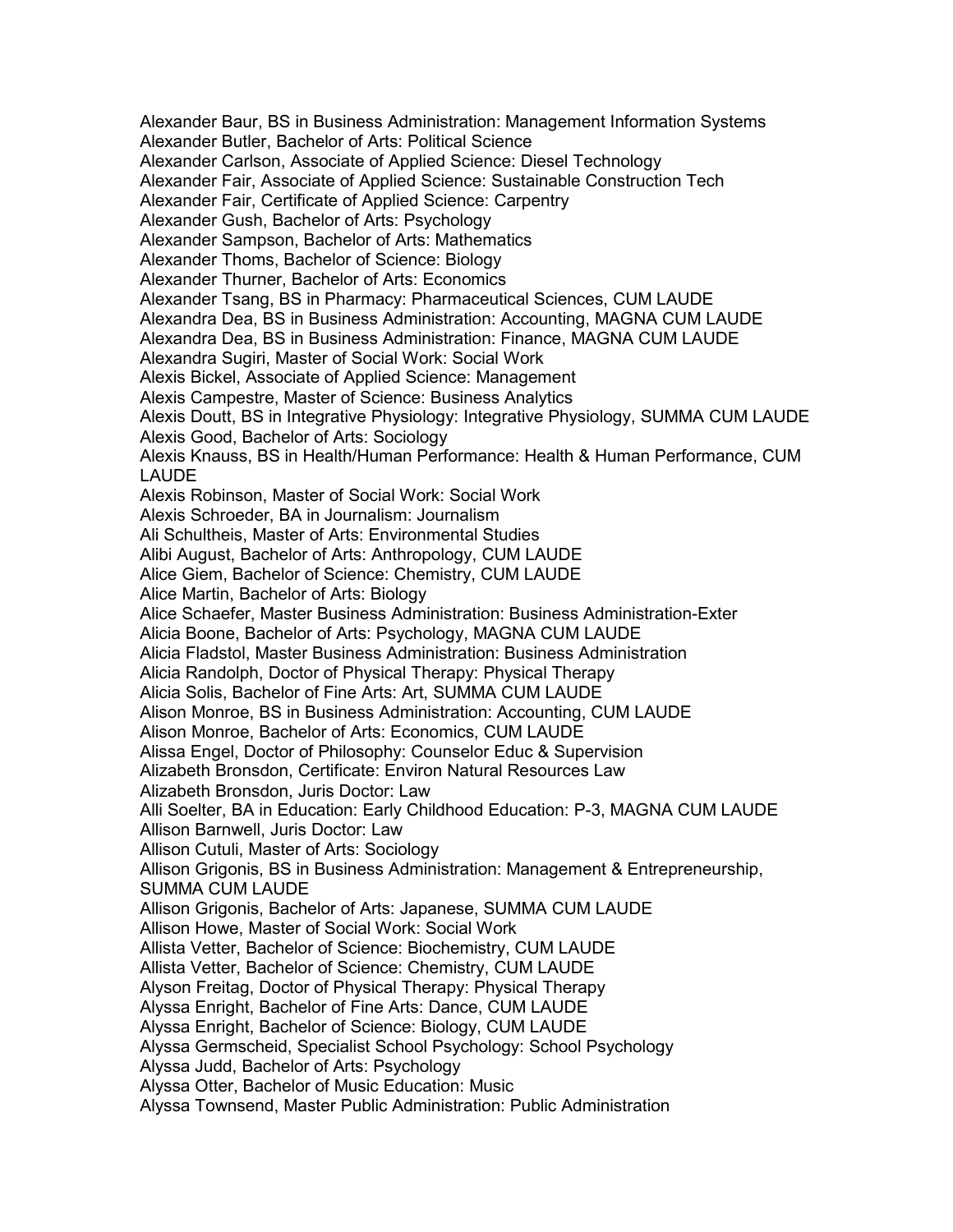Alyssa Woods, Specialist School Psychology: School Psychology Alyssandra Tobin, Master of Fine Arts: Creative Writing Alyx Chandler, Master of Fine Arts: Creative Writing Amanda Cunningham, Bachelor of Arts: Political Science, SUMMA CUM LAUDE Amanda Cunningham, Certificate: Forensic Studies, SUMMA CUM LAUDE Amanda Cunningham, Certificate: Global Leadership, SUMMA CUM LAUDE Amanda Fox, Master of Science: Speech Language Pathology Amanda Jennings, Bachelor of Science: Biology, MAGNA CUM LAUDE Amanda Johnson, Bachelor of Arts: Social Work Amanda Parker, Certificate of Applied Science: Carpentry, MAGNA CUM LAUDE Amanda Stoltz, Master of Arts: Mathematics Amandalee Hager, Master Business Administration: Business Administration Amber Amaya, BS in Business Administration: Finance Amber Laiche, Bachelor of Arts: Dance Amber Rodriguez, Bachelor of Arts: Social Work, CUM LAUDE Amber Tatkenhorst, Bachelor of Arts: Psychology, CUM LAUDE Amberlynn Lawson, BA in Education: Elementary Education, CUM LAUDE Amelia Beard, Associate of Arts: General AA Amelia Shields, Bachelor of Arts: History, MAGNA CUM LAUDE Amethyst Westeren, Juris Doctor: Law Amirra Patterson, Bachelor of Fine Arts: Theatre Amy Johns, Juris Doctor: Law Ana Crites, BA in Education: Elementary Education, SUMMA CUM LAUDE Anabelle Barangas, Doctor of Physical Therapy: Physical Therapy Andrea Baratte, BS in Wildlife Biology: Wildlife Biology Andrea Rogalski, Master of Education: Curriculum & Instruction Andrea Williams, BS in Wildlife Biology: Wildlife Biology, CUM LAUDE Andreas Eleftheriou, Doctor of Philosophy: Fish and Wildlife Biology Andrew Ammons, Bachelor of Arts: Physics Andrew Butcher, Doctor of Pharmacy: Pharmacy, CUM LAUDE Andrew Frazier, BS in Business Administration: Management Information Systems Andrew Hawkins, Bachelor of Science: Chemistry, MAGNA CUM LAUDE Andrew Hess, Master Business Administration: Business Administration-Exter Andrew Johnson, Master of Social Work: Social Work Andrew Kafka, Doctor of Physical Therapy: Physical Therapy Andrew Lepeska, BS in Business Administration: Management & Entrepreneurship Andrew Mills, BS in Forestry: Forestry, CUM LAUDE Andrew Moisey, BS in Business Administration: Marketing Andrew Oman, Bachelor of Science: Biology, CUM LAUDE Andrew Thomas, BS in Business Administration: Management & Entrepreneurship Andrew Walling, Bachelor of Arts: Psychology Andrilu Canubas, Doctor of Physical Therapy: Physical Therapy Angela Beatrize Policarpio, Certificate: Rehabilitation Administration Angela Beatrize Policarpio, Doctor of Physical Therapy: Physical Therapy Angelika Mayen, BS in Business Administration: Management Information Systems, SUMMA CUM LAUDE Aniceto Lemnel Cabuso, Doctor of Physical Therapy: Physical Therapy Anna Bradley, Certificate: Epidemiology Anna Danielson, Bachelor of Arts: East Asian Studies Anna Favour, Bachelor of Arts: Environmental Studies, MAGNA CUM LAUDE Anna Marie Elizabeth Cabrera, Doctor of Physical Therapy: Physical Therapy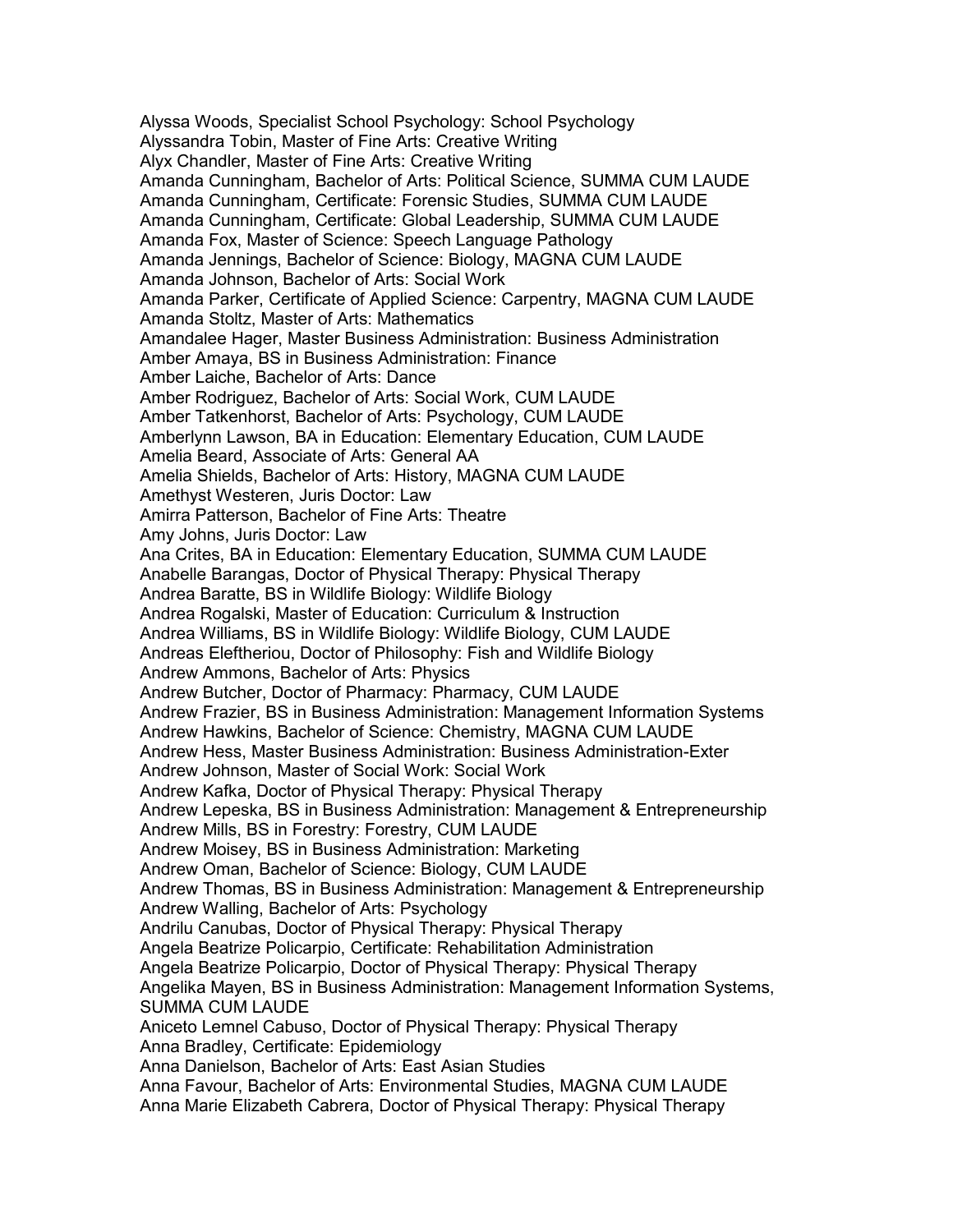Anna Marie Tefora, Certificate: Rehabilitation Administration Anna Marie Tefora, Doctor of Physical Therapy: Physical Therapy Anna Potter, Bachelor of Arts: English, SUMMA CUM LAUDE Anna Potter, Certificate: Global Leadership, SUMMA CUM LAUDE Anna Reely, Master of Arts: Philosophy Anna Schale, Bachelor of Arts: History, SUMMA CUM LAUDE Anna Wilson, Master of Arts: English Annalisa Hawk, BS in Health/Human Performance: Health & Human Performance, CUM LAUDE Anne Graham, Doctor of Education: Curriculum & Instruction Annika Gordon, Associate of Applied Science: Sustainable Construction Tech, SUMMA CUM LAUDE Anshula Razdan, Certificate: Rehabilitation Administration Anshula Razdan, Doctor of Physical Therapy: Physical Therapy Anthony Flor, BS in Business Administration: Marketing Anthony Lapsansky, Doctor of Philosophy: Organismal Biology & Ecology Anthony Pavkovich, Master of Arts: Enviro Sci Nat Res Journalism Anthony Reed, Juris Doctor: Law Anthony Strickland, Bachelor of Science: Biology Apsara Rodriguez, Master of Science: Business Analytics Ariohn Gill, Certificate: Rehabilitation Administration Armie Pilara, Doctor of Physical Therapy: Physical Therapy Arpita Patel, Doctor of Physical Therapy: Physical Therapy Arthur Sykes Jr., Certificate of Applied Science: Heavy Equipment Operation, CUM LAUDE Arthur Warren, Associate of Applied Science: Information Technology Arthur Warren, Certificate Technical Studies: Cybersecurity Arthur Warren, Certificate of Applied Science: Computer Support Arvie Estigoy, Doctor of Physical Therapy: Physical Therapy Asa Hohman, Master Business Administration: Business Administration Ashlesha Khatiwada, Bachelor of Science: Geosciences Ashley Du, Bachelor of Science: Biology, MAGNA CUM LAUDE Ashley Hilferty, Bachelor of Arts: Physics Ashley Langer, Associate of Science: Registered Nursing, MAGNA CUM LAUDE Ashley Lindgren, Bachelor of Arts: Theatre, CUM LAUDE Ashley Lindgren, Certificate: Entertainment Management, CUM LAUDE Ashley Machado, Bachelor of Arts: Political Science, SUMMA CUM LAUDE Ashley Nash, Specialist School Psychology: School Psychology Ashley O'Reilly, Bachelor of Arts: Social Work, CUM LAUDE Ashley Sinclair, BS in Wildlife Biology: Wildlife Biology Ashley Sinclair, Certificate: Global Leadership Ashlyn Lawson, Bachelor of Arts: Communication Studies Ashlyn Stenerson, BA in Education: Early Childhood Education: P-3 Ashlyn Waldo, BA in Education: Elementary Education, SUMMA CUM LAUDE Ashlynn Tyler, BS in Health/Human Performance: Health & Human Performance, MAGNA CUM LAUDE Ashton Wilson, Bachelor of Arts: Media Arts Ashvarya Sahni, Certificate: Rehabilitation Administration Ashvarya Sahni, Doctor of Physical Therapy: Physical Therapy Asia Chhon, Bachelor of Arts: Sociology Asia Chhon, Certificate: Forensic Studies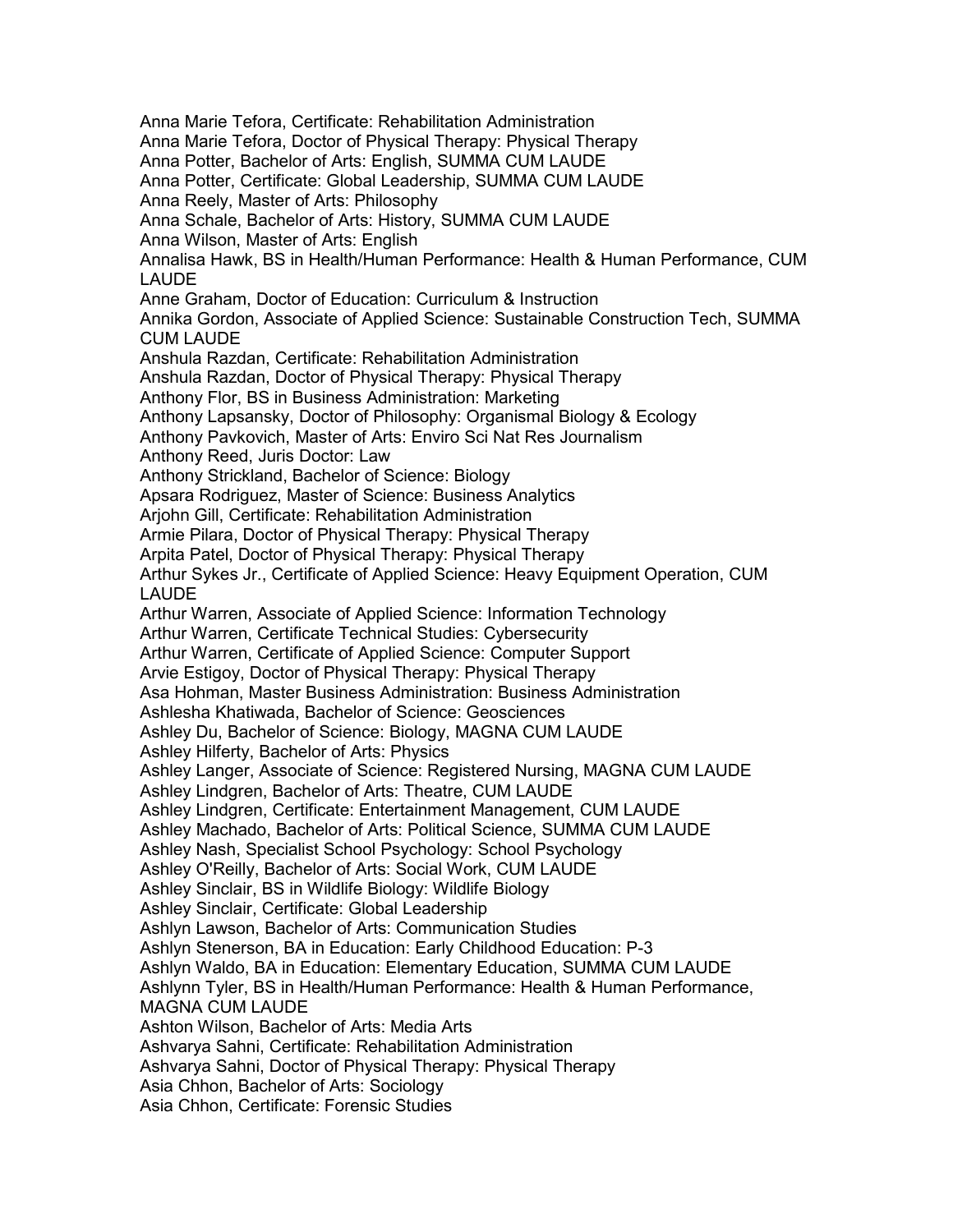Asia Chhon, Certificate: Global Leadership Asiya Akram, Doctor of Physical Therapy: Physical Therapy Aspen Decker, Master of Arts: Linguistics Atlas Mckinley, BS in Wildlife Biology: Wildlife Biology Aubrey Enderle, Master of Science: Speech Language Pathology Aubrey Godbey, BS in Health/Human Performance: Health & Human Performance Aubrey Powell, Master of Science: Speech Language Pathology Audra Hall, Certificate: Rehabilitation Administration Audra Hall, Doctor of Physical Therapy: Physical Therapy Audrey Broffman, Bachelor of Science: Biology, MAGNA CUM LAUDE Audrey Little, BS in Microbiology: Microbiology, CUM LAUDE Audrey Little, Bachelor of Science: Medical Laboratory Science, CUM LAUDE Audrey Tri, Bachelor of Arts: Social Work, CUM LAUDE August Eckmann, Master of Science: Business Analytics Augusta Reinhart, Certificate: Migration Studies, SUMMA CUM LAUDE Augustus Ballantine, BS in Recreation Management: Parks, Tourism &Rec Management, CUM LAUDE Augustus Ballantine, Certificate: Entertainment Management, CUM LAUDE Autumn Berry, Master of Social Work: Social Work Autumn Shoars, Associate of Arts: General AA Avery Adams, Bachelor of Arts: Environmental Studies, MAGNA CUM LAUDE Azure Stever, Master of Social Work: Social Work

#### **B**

Bailee Doman, BS in Recreation Management: Parks, Tourism &Rec Management Bailey Durnell, Master of Arts: Political Science Bailey Johnson, BA in Education: Elementary Education, MAGNA CUM LAUDE Bailey Kops, BA in Education: Elementary Education Bailey Regoli, Associate of Applied Science: Radiologic Technology, CUM LAUDE Bailey Wohlman, Bachelor of Arts: Women's, Gender & Sexuality St Beatriz Gruman, Certificate: Rehabilitation Administration Beatriz Gruman, Doctor of Physical Therapy: Physical Therapy Becca Olson, BA in Journalism: Journalism, SUMMA CUM LAUDE Benjamin Burgess, BS in Forestry: Forestry, CUM LAUDE Benjamin Miller, Associate of Science: Registered Nursing, SUMMA CUM LAUDE Benjamin Park, Master of Fine Arts: Theatre Benjamin Stephan, BS in Business Administration: Finance Benjamin Varghese, Doctor of Physical Therapy: Physical Therapy Benjamin Winn, Bachelor of Arts: Physics Bethany Legare, Doctor of Physical Therapy: Physical Therapy Betsy Rattler, BS in Business Administration: Accounting, CUM LAUDE Bhagyashree Raut, Certificate: Rehabilitation Administration Bhagyashree Raut, Doctor of Physical Therapy: Physical Therapy Bianca Bostrom, BS in Business Administration: Management & Entrepreneurship Bianca Bostrom, BS in Business Administration: Management & Entrepreneurship, MAGNA CUM LAUDE Bianca Jensen, Bachelor of Arts: Environmental Studies, CUM LAUDE Bianca Jensen, Certificate: Environmental Ethics, CUM LAUDE Bianca Jensen, Certificate: Sustainable Business Strategy, CUM LAUDE Blair Libby, Certificate: Nat Resource Conflict Resolut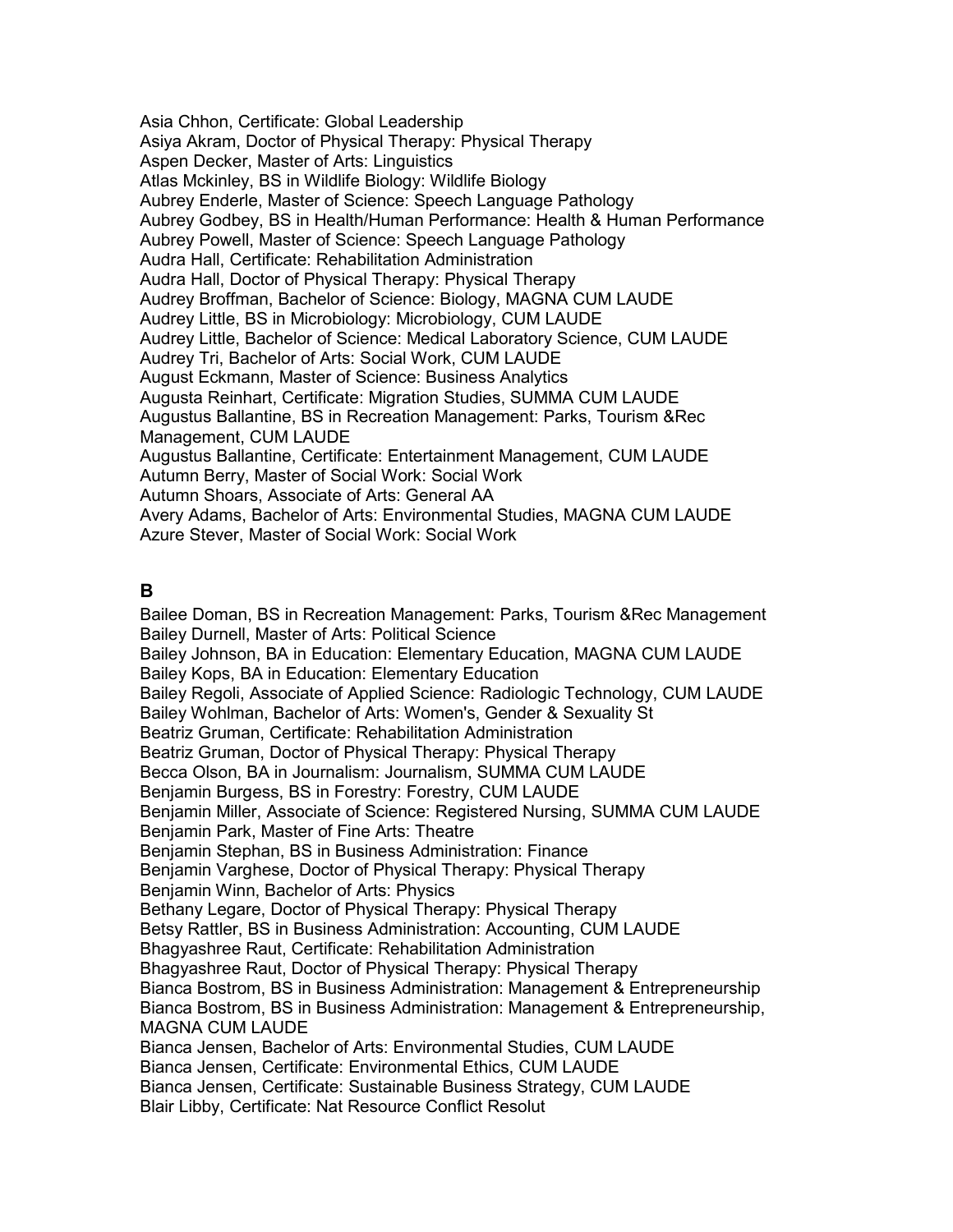Blair Libby, Master of Science: Environmental Studies Blake Bachant, Doctor of Pharmacy: Pharmacy, CUM LAUDE Blake Nix, Master of Science: Speech Language Pathology Blake Sjostrom, BS in Health/Human Performance: Health & Human Performance, MAGNA CUM LAUDE Blazz Wood, Bachelor of Fine Arts: Theatre, CUM LAUDE Bonnie Kurien, Bachelor of Arts: Psychology, MAGNA CUM LAUDE Bonnie Long, Bachelor of Science: Biochemistry, MAGNA CUM LAUDE Boston Sullivan, Bachelor of Arts: History, CUM LAUDE Bradley Deibert, Bachelor of Science: Computer Science, MAGNA CUM LAUDE Bradley Stein, Bachelor of Arts: Sociology, CUM LAUDE Bradley Stein, Certificate: Forensic Studies, CUM LAUDE Brady Brown, BA in Education: Elementary Education, SUMMA CUM LAUDE Brandi Brenden, Bachelor of Arts: Sociology Brandi Brenden, Certificate: Forensic Studies Brandon Fish, Bachelor of Arts: Environmental Studies Brandon Fulbrook, Bachelor of Arts: Political Science, CUM LAUDE Brandy Tenas, Master Public Administration: Public Administration Braydon Deming, BS in Health/Human Performance: Health & Human Performance, CUM LAUDE Breanna Florio, BS in Business Administration: Accounting, MAGNA CUM LAUDE Brendan Howell, BS in Wildlife Biology: Wildlife Biology Brendan Thurber-Blaser, Bachelor of Arts: Communication Studies Brenden Connors, Master of Science: Data Science Brenna Hatch, Bachelor of Science: Geosciences Brenna Hatch, Certificate: Geographic Information Systems Brenna Hoffman, Master Business Administration: Business Administration-Exter Brenna Hoffman, Master of Science: Business Analytics Brett Zanto, Certificate: Superintendent Leadership Brian Cossey, Associate of Arts: General AA Brian Pinon, Bachelor of Arts: Art, MAGNA CUM LAUDE Brian Singleton, Bachelor of Arts: Communication Studies Brian Stampe, Master of Science: Geosciences Brian Tornabene, Doctor of Philosophy: Fish and Wildlife Biology Brian Turner, Certificate of Applied Science: Carpentry, MAGNA CUM LAUDE Briane Batey, Bachelor of Arts: Social Work, CUM LAUDE Brianna Bal, BS in Wildlife Biology: Wildlife Biology, CUM LAUDE Brianna Bal, Certificate: Global Leadership, CUM LAUDE Brianna Crenshaw, Master of Science: Geosciences Brice Hattel Jr., Master Business Administration: Business Administration-Exter Bridger Birdeau, Certificate of Applied Science: Precision Machine Technology Bridger Sanders, Bachelor of Fine Arts: Media Arts Bridget Seaton, BS in Health/Human Performance: Health & Human Performance Bridgette Spang, Bachelor of Arts: Psychology, SUMMA CUM LAUDE Brietta Russell, Bachelor of Arts: Economics Brinley Vaughan, Bachelor of Arts: Political Science Britney Curran, Doctor of Physical Therapy: Physical Therapy Brittany Blair, Associate of Applied Science: Administrative Management, CUM LAUDE Brittany Blair, Certificate of Applied Science: Customer Relations, CUM LAUDE Brittany Porter, Associate of Arts: General AA, CUM LAUDE Brittney Dalton, Bachelor of Fine Arts: Media Arts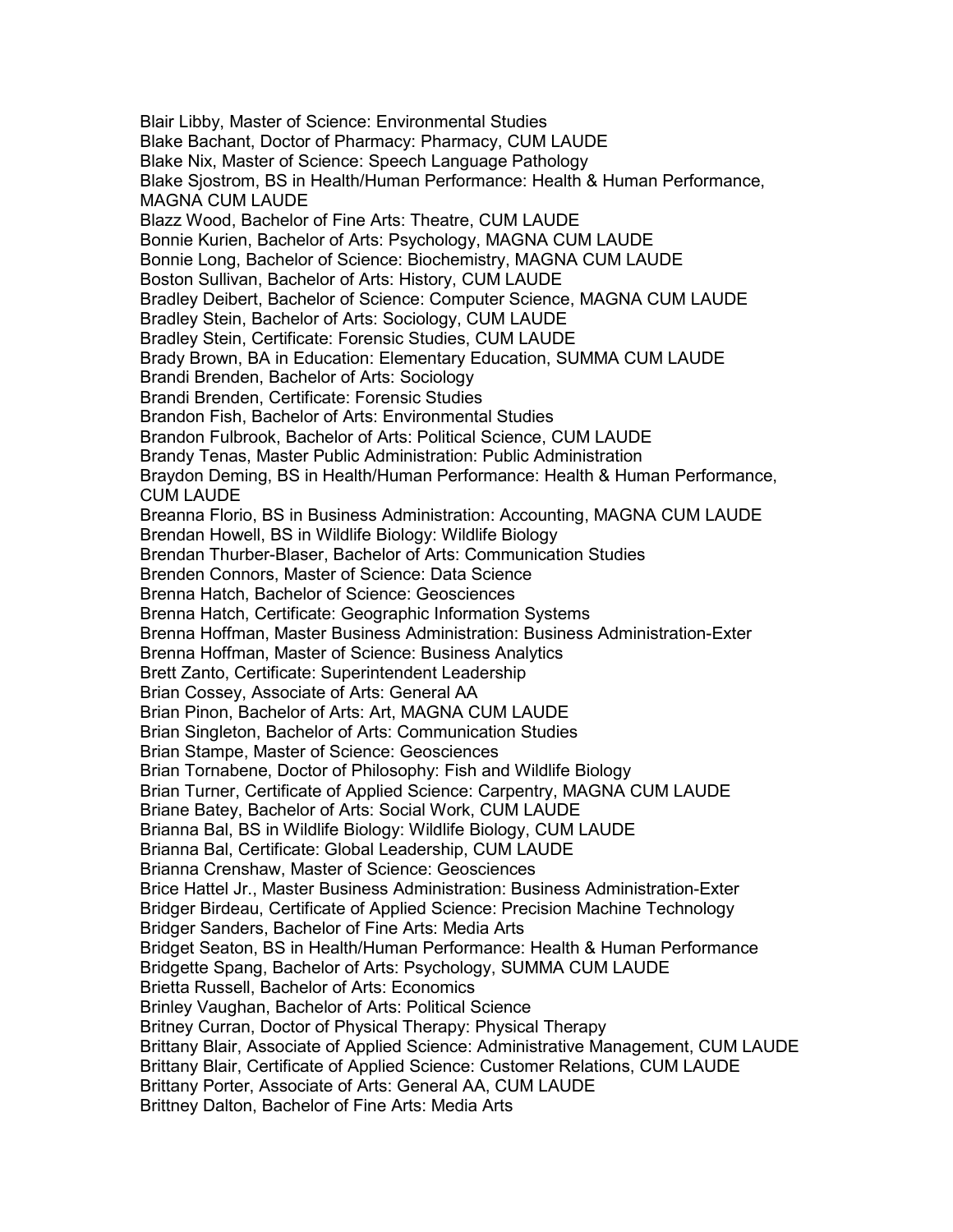Brock Adkins, BS in Business Administration: Management Information Systems, MAGNA CUM LAUDE Brock Adkins, Bachelor of Arts: Mathematics, MAGNA CUM LAUDE Brock Adkins, Certificate: Big Data Analytics, MAGNA CUM LAUDE Brock Flynn, Certificate: Historic Preservation Brooke Armstrong, Master of Fine Arts: Art Brooke Frazier, Doctor of Pharmacy: Pharmacy Brooke Johnston, BS in Business Administration: Management & Entrepreneurship, CUM LAUDE Brooke Pefley, Bachelor of Science: Neuroscience Brooklyn Cunningham, BS in Integrative Physiology: Integrative Physiology, MAGNA CUM LAUDE Brooklyn Cunningham, Certificate: Global Leadership, MAGNA CUM LAUDE Bryanna Deschamps, BS in Business Administration: Marketing Bryant Enaje, Doctor of Physical Therapy: Physical Therapy Bryce Rigler, Associate of Arts: General AA, MAGNA CUM LAUDE Bryson Deming, BS in Health/Human Performance: Health & Human Performance Byron Sacry, Bachelor of Arts: History

### **C**

Caelan Cummings, Bachelor of Arts: Psychology, MAGNA CUM LAUDE Caitlin Nogle, Master of Science: Speech Language Pathology Caitlin Willson, Bachelor of Arts: Psychology Caleb Forsberg, BS in Wildlife Biology: Wildlife Biology Caleb Smith, BS in Wildlife Biology: Wildlife Biology, SUMMA CUM LAUDE Caleb Smith, Bachelor of Arts: Anthropology, SUMMA CUM LAUDE Cali Harrison, Bachelor of Arts: Media Arts Calli Cucciardi, BS in Business Administration: Marketing Calli Cucciardi, Certificate: Entertainment Management Callie Morris, Certificate: Epidemiology Callie Morris, Master of Public Health: Public Health Calvin Jerde-Belt, Bachelor of Arts: English, CUM LAUDE Cambria Grieser, Associate of Applied Science: Accounting Technology, SUMMA CUM LAUDE Camden Anderson, Associate of Science: General AS Cameron Raber, Master of Arts: Mathematics Cameron Yarborough, Associate of Applied Science: Welding Technology Cami Sellers, Bachelor of Arts: Psychology, CUM LAUDE Cammie Pablo, Bachelor of Arts: Native American Studies, MAGNA CUM LAUDE Campbell Collins, Associate of Arts: General AA Camryn Rhodes, BS in Wildlife Biology: Wildlife Biology, CUM LAUDE Cari Maus, Associate of Arts: General AA, MAGNA CUM LAUDE Carissa Lonzisero, Master Business Administration: Business Administration Carlee Johnson, Master of Science: Speech Language Pathology Carley Carpenter, Bachelor of Science: Biology, CUM LAUDE Carlo Paolo Ramos, Doctor of Physical Therapy: Physical Therapy Carlos Morales, Doctor of Pharmacy: Pharmacy, MAGNA CUM LAUDE Carlos Soberanis, BS in Business Administration: Accounting Carly Andlauer, BS in Ecological Restoration: Ecosystem Science & Restorat Carly Thomas, Bachelor of Arts: Social Work Carmela Del Espiritu Santo, Doctor of Physical Therapy: Physical Therapy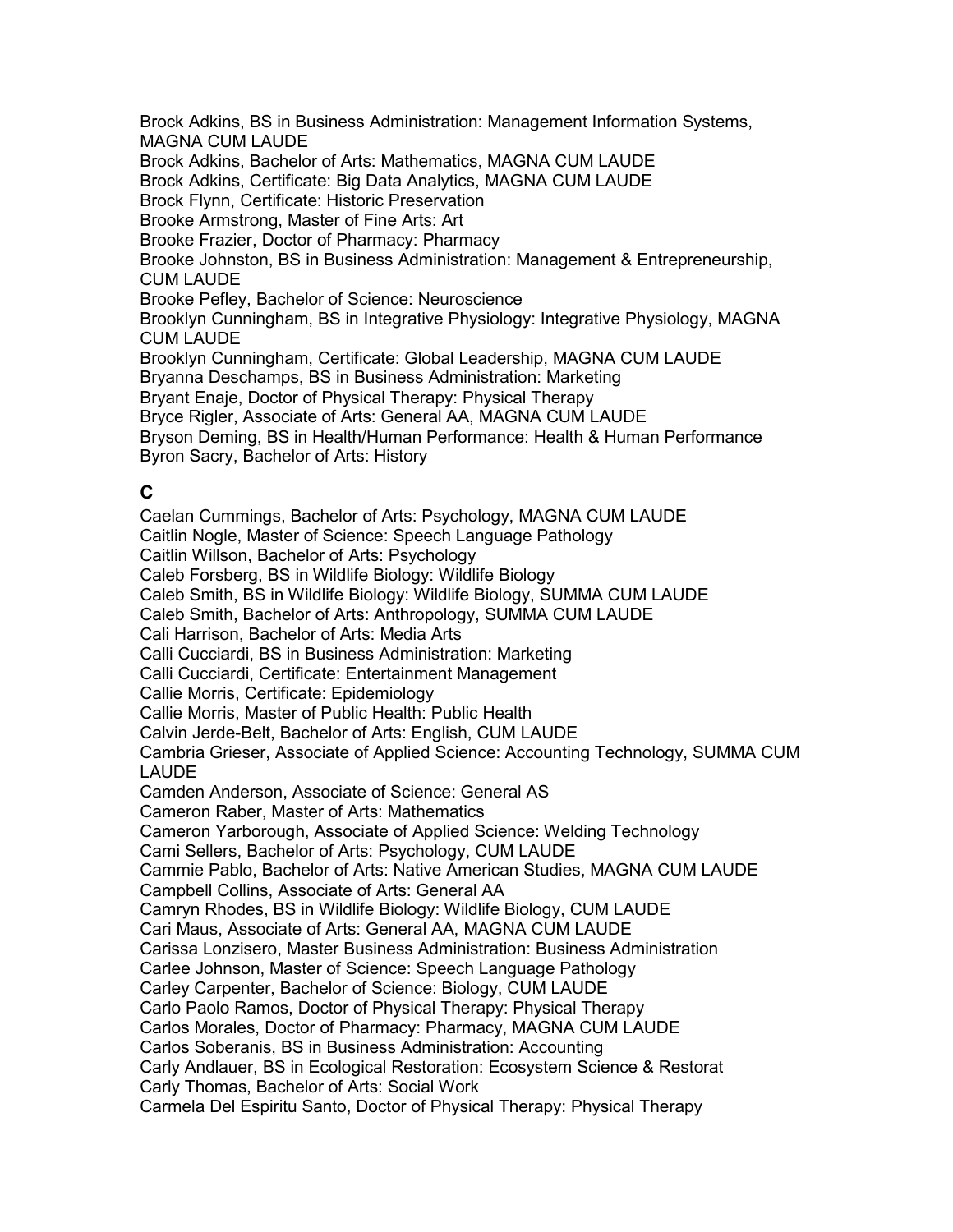Carol Bellin, Bachelor of Arts: Political Science, CUM LAUDE Caroline Hamblin, Bachelor of Arts: Sociology Caroline Maughan, Bachelor of Science: Biology Caroline Thornberry, Bachelor of Science: Biology, MAGNA CUM LAUDE Carolyn Casadonte, Bachelor of Arts: Environmental Studies Carolyn Casadonte, Certificate: Sustainable Ag and Food Systms Carson Cook, Bachelor of Science: Geosciences Casey Brewer, Doctor of Physical Therapy: Physical Therapy Casey Kleppel, Master of Science: Geosciences Cassandra Bak, Master of Music: Music Cassandra Barker, Associate of Applied Science: Radiologic Technology, CUM LAUDE Cassandra Barker, Associate of Arts: General AA, CUM LAUDE Cassandra Lee, Master of Fine Arts: Creative Writing Cassandra Needles, Bachelor of Arts: Psychology Cassandra Nelson, Juris Doctor: Law Cassandra Soto, Bachelor of Arts: Media Arts Cassidy Rascher, Associate of Applied Science: Radiologic Technology, MAGNA CUM LAUDE Catalina McElrath, Bachelor of Fine Arts: Art, CUM LAUDE Cate Genshaw, Associate of Arts: General AA Catherine Belista, Doctor of Physical Therapy: Physical Therapy Catherine Buck, BS in Business Administration: Marketing Catherine Dutcher, BS in Business Administration: Management Information Systems, CUM LAUDE Catherine Edwards, BS in Business Administration: Marketing Catherine Galang, Bachelor of Arts: Social Work, CUM LAUDE Catherine O'Brien, BA in Education: Elementary Education Cathryn Haberman-Fake, BA in Journalism: Journalism, MAGNA CUM LAUDE Caydon Keller, Juris Doctor: Law Caylyn Villatora, Bachelor of Arts: Communication Studies Cecelia Freese, Bachelor of Fine Arts: Media Arts, MAGNA CUM LAUDE Cecilia Bohr, Bachelor of Arts: Media Arts Cecilia Mary, Certificate: Rehabilitation Administration Cecilia Mary, Doctor of Physical Therapy: Physical Therapy Celeste Koning, Associate of Applied Science: Surgical Technology, CUM LAUDE Celeste Wissenbach, Associate of Applied Science: Surgical Technology, SUMMA CUM LAUDE Celine Herbenson, Associate of Applied Science: Surgical Technology Chalynne Hajde, BS in Health/Human Performance: Health & Human Performance, MAGNA CUM LAUDE Chandler Lewis, Bachelor of Arts: Psychology Chang Yeol Choi, BS in Business Administration: Accounting Charity Atteberry, Doctor of Education: Education Leadership Charl Marie Angeleen Millares, Doctor of Physical Therapy: Physical Therapy Charleen Stubbington, Certificate: Rehabilitation Administration Charleen Stubbington, Doctor of Physical Therapy: Physical Therapy Charles Hagel, Doctor of Pharmacy: Pharmacy Charles McWilliams, Master of Science: Business Analytics Charles Turner, Doctor of Education: Education Leadership Charlie Luther, BS in Business Administration: Accounting, MAGNA CUM LAUDE Charlie Luther, Certificate: Accounting Information Systems, MAGNA CUM LAUDE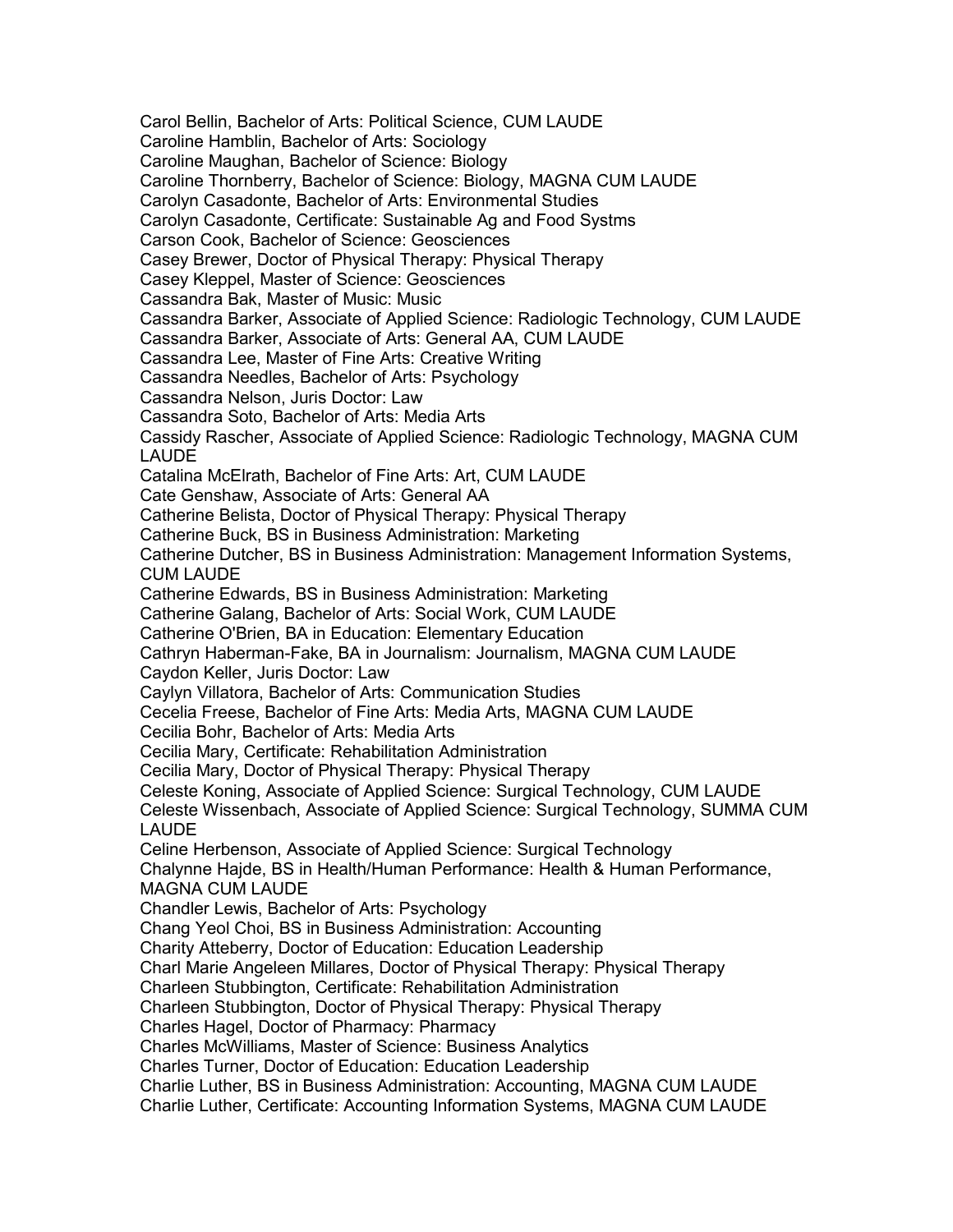Chase Armstrong, Bachelor of Arts: Psychology Chase Campbell, BS in Business Administration: Management & Entrepreneurship Chasity Foote, Associate of Applied Science: Surgical Technology, CUM LAUDE Chaz Gobert, Certificate of Applied Science: Sales and Marketing Chelsae Larson, Education Specialist: Education Leadership Chelsea Bryant, Associate of Science: Registered Nursing, CUM LAUDE Chelsea Kuiper, Certificate: Global Health Chelsea Nichols, Associate of Applied Science: Medical Information Technology Chelsea Nichols, Certificate of Applied Science: Medical Reception Chelsey Lewis, BS in Health/Human Performance: Health & Human Performance, SUMMA CUM LAUDE Cherie Hudson, Bachelor of Arts: Anthropology Cherie Hudson, Certificate: Forensic Studies Cherrokee Sands, Bachelor of Science: Chemistry Cherryl Berdos, Doctor of Physical Therapy: Physical Therapy Cheyanne Hamilton-Stuart, Associate of Applied Science: Surgical Technology Cheyenne Darkow, Associate of Arts: General AA Cheyenne Darkow, Bachelor of Arts: Social Work Chia Chi Chang, Bachelor of Arts: Communication Studies, CUM LAUDE Chiao Chien Chen, BS in Business Administration: Management Information Systems Chintan Parikh, Doctor of Physical Therapy: Physical Therapy Chiragbhai Aniyali, Certificate: Rehabilitation Administration Chiragbhai Aniyali, Doctor of Physical Therapy: Physical Therapy Chloe Bryson, Bachelor of Arts: Commun Sci & Disorders, SUMMA CUM LAUDE Chloe Loeffelholz, Bachelor of Arts: Communication Studies, SUMMA CUM LAUDE Chloe Loeffelholz, Certificate: Global Leadership, SUMMA CUM LAUDE Chloe Ortega, Bachelor of Arts: Media Arts, SUMMA CUM LAUDE Chonghui Ji, Master of Arts: Psychology Christa Street, Master of Arts: Political Science Christian Arp, Doctor of Pharmacy: Pharmacy Christian Bazzano, Certificate: International Development Stds Christian Dupree, BS in Wildlife Biology: Wildlife Biology, MAGNA CUM LAUDE Christian Pfeifer, Bachelor of Arts: Political Science, MAGNA CUM LAUDE Christian Pfeifer, Certificate: Global Leadership, MAGNA CUM LAUDE Christian Ulibarri, BS in Business Administration: Marketing Christine Martin, Associate of Arts: General AA, CUM LAUDE Christine Pascual, Certificate: Rehabilitation Administration Christine Pascual, Doctor of Physical Therapy: Physical Therapy Christine Thompson, Doctor of Physical Therapy: Physical Therapy Christopher Cagle, Bachelor of Arts: Geography Christopher Drewes, Doctor of Physical Therapy: Physical Therapy Christopher MacKay, Certificate: Nat Resource Conflict Resolut Christopher Macasio, Doctor of Physical Therapy: Physical Therapy Christopher McLoy, Master of Science: Business Analytics Christopher Nussman, Master of Social Work: Social Work Christopher Schell, Certificate of Applied Science: Carpentry Christopher Vazquez, Bachelor of Music: Music Ciara Taylor, Doctor of Physical Therapy: Physical Therapy Ciara Taylor, Master Business Administration: Business Administration Cienna Degele, BA in Education: Elementary Education, CUM LAUDE Cierra Anderson, Juris Doctor: Law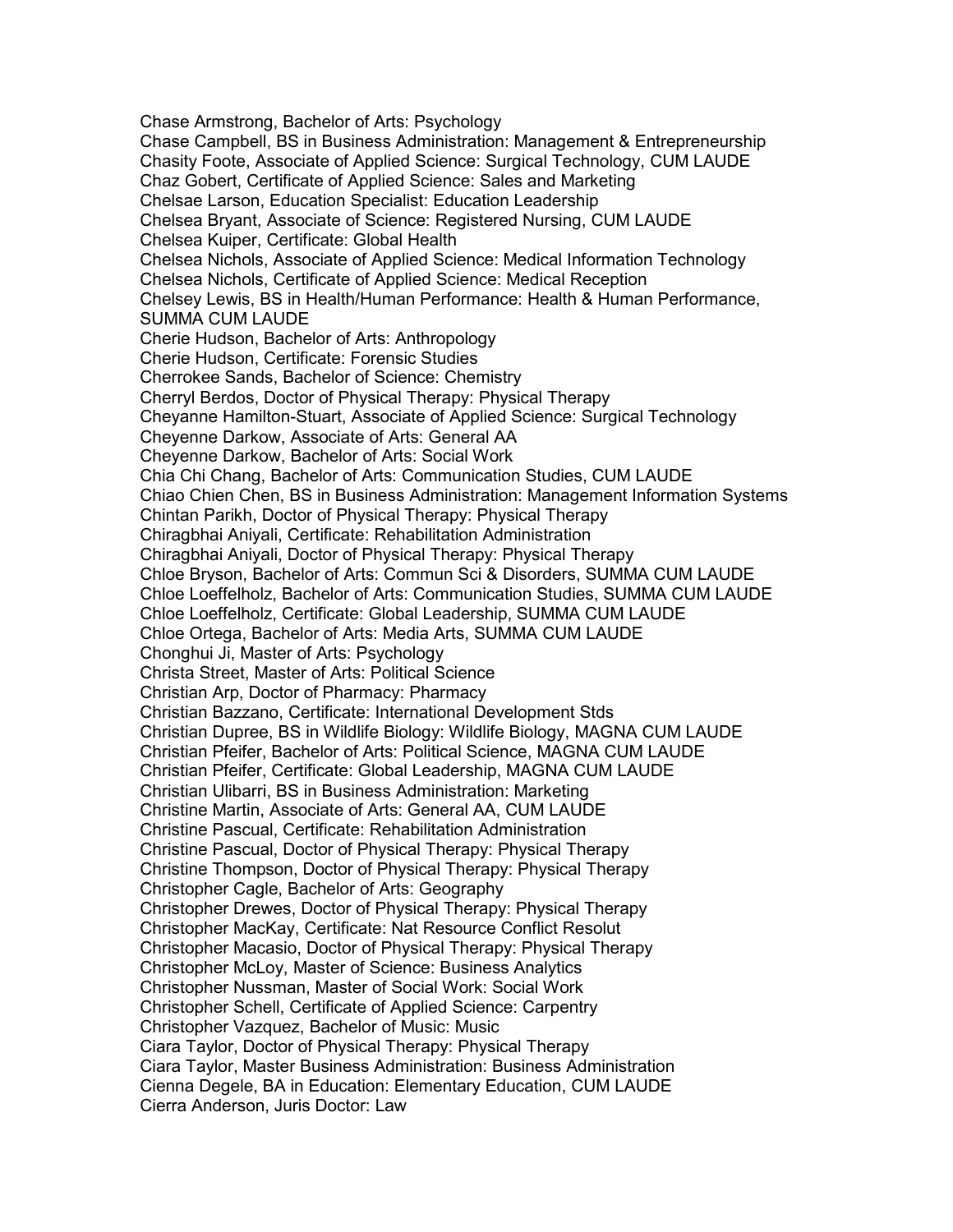Cierra Metcalf, BS in Business Administration: Management & Entrepreneurship Cindy Farr, Master of Public Health: Public Health Claire Buehler, Bachelor of Arts: Commun Sci & Disorders, MAGNA CUM LAUDE Claire Carlson, Master of Science: Environmental Studies Claire Helle, Associate of Applied Science: Surgical Technology, MAGNA CUM LAUDE Claire Howard, Master Public Administration: Public Administration Claire McKenzie, BA in Education: Elementary Education, CUM LAUDE Claire Peterson, Bachelor of Fine Arts: Theatre, SUMMA CUM LAUDE Claire Ramsey, Bachelor of Fine Arts: Theatre, CUM LAUDE Claire Shinner, BA in Journalism: Journalism Clara Herman, BS in Business Administration: Finance Clare Cozza, Doctor of Physical Therapy: Physical Therapy Clarissa Spain, Bachelor of Fine Arts: Media Arts, SUMMA CUM LAUDE Clark Bartlett, Certificate of Applied Science: Precision Machine Technology, MAGNA CUM LAUDE Claudia Petersen, Bachelor of Science: Biology, SUMMA CUM LAUDE Clayton Tallwhiteman, Bachelor of Science: Computer Science Cody Davis, Certificate of Applied Science: Precision Machine Technology Cody Herbert, Associate of Applied Science: Sustainable Construction Tech, SUMMA CUM LAUDE Cody Magpie, Bachelor of Arts: Social Work, CUM LAUDE Cody Vacca, Bachelor of Science: Computer Science Colleen Knutson, Bachelor of Arts: Social Work Collin Taylor, Juris Doctor: Law Collin Tonkovich, Master of Social Work: Social Work Collin Woodland, BS in Resource Conservation: Resource Conservation Colton Coffee, Juris Doctor: Law Colton Crismore, Master of Science: Health & Human Performance Colton Gerth, Bachelor of Science: Computer Science Colton Hess, BS in Health/Human Performance: Health & Human Performance Colton Kyro, Master of Science: Systems Ecology Colton Tollefson, BS in Business Administration: Management Information Systems Connlan Whyte, Certificate: American Indian Law Connlan Whyte, Certificate: Environ Natural Resources Law Connlan Whyte, Juris Doctor: Law Connlan Whyte, Master Public Administration: Public Administration Connor Davis, BS in Business Administration: Management Information Systems Connor Dennis, Bachelor of Music Education: Music, SUMMA CUM LAUDE Connor Dennis, Bachelor of Music: Music, SUMMA CUM LAUDE Connor Dennis, Certificate: Entertainment Management, SUMMA CUM LAUDE Connor Panion, Specialist School Psychology: School Psychology Connor Southard, Master of Fine Arts: Creative Writing Connor Sumpter, Associate of Arts: General AA Connor Sumpter, BS in Business Administration: Accounting Conran Gunther, Juris Doctor: Law Constance Sinreich, Certificate: Rehabilitation Administration Constance Sinreich, Doctor of Physical Therapy: Physical Therapy Coral Rebana, BA in Education: Elementary Education, SUMMA CUM LAUDE Corbin Christiaens, Doctor of Pharmacy: Pharmacy Cordell Appel, Bachelor of Arts: Mathematics, CUM LAUDE Corinne Andrews, Master of Education: Curriculum & Instruction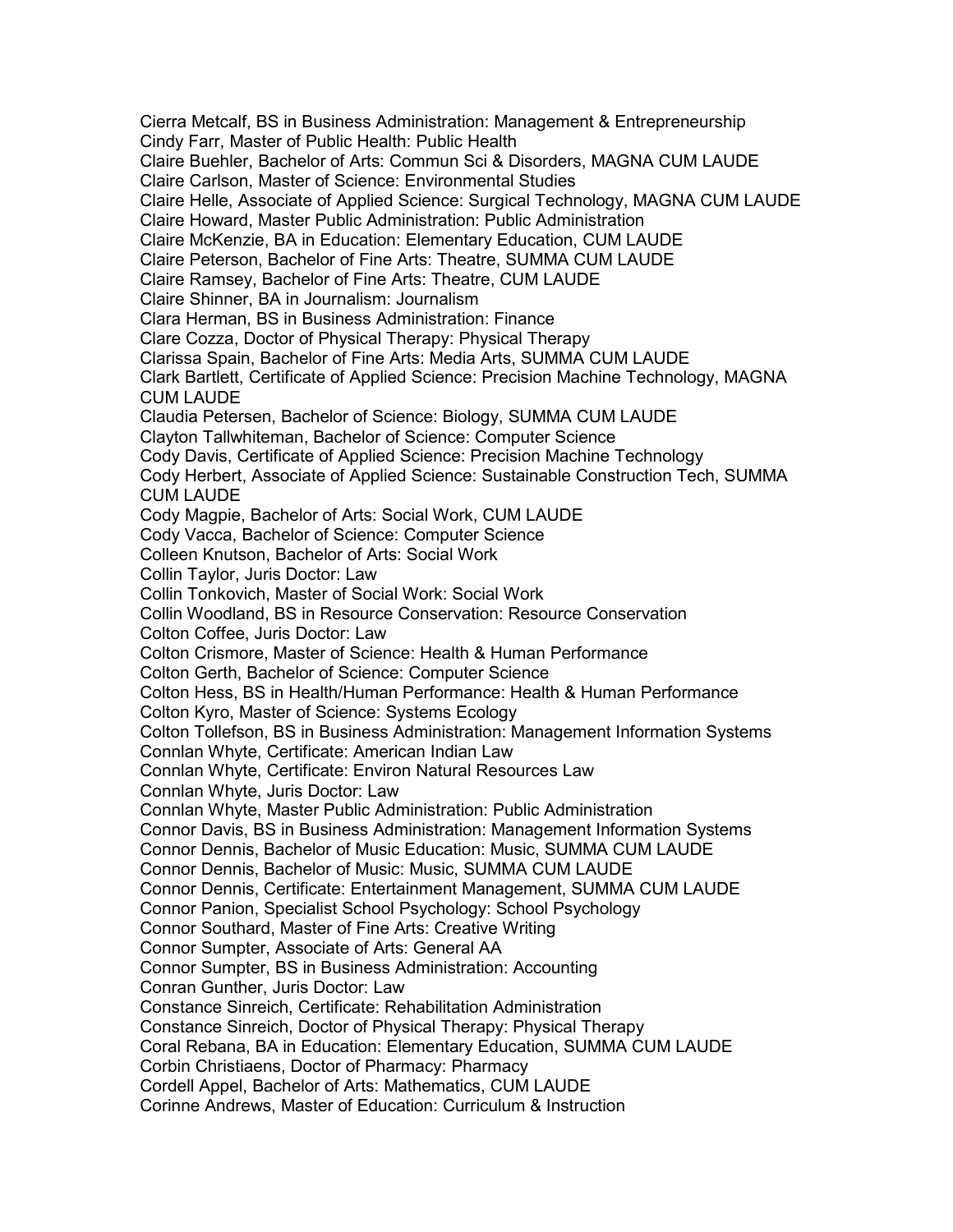Cort Jensen, BS in Business Administration: Management & Entrepreneurship Cortland Erkens, Doctor of Pharmacy: Pharmacy Cory Thompson, Certificate of Applied Science: Heavy Equipment Operation

Courtney Hawkins, Bachelor of Fine Arts: Media Arts, MAGNA CUM LAUDE Courtney Molzhon, Associate of Applied Science: Surgical Technology, MAGNA CUM LAUDE

Courtney Stratford, Associate of Applied Science: Surgical Technology Curran Christensen, Bachelor of Arts: Psychology, CUM LAUDE Curran Christensen, Certificate: Forensic Studies, CUM LAUDE Czesar Hernandez, Certificate: Rehabilitation Administration Czesar Hernandez, Doctor of Physical Therapy: Physical Therapy

## **D**

Dae Hoon Kim, Doctor of Physical Therapy: Physical Therapy Dahyun Heo, Doctor of Physical Therapy: Physical Therapy Dakota Hileman, Associate of Arts: General AA Dallas Burris, Juris Doctor: Law Dalton Duval III, Bachelor of Arts: Anthropology Damian Penman, Associate of Applied Science: Sustainable Construction Tech, MAGNA CUM LAUDE Damon Cordier, Master of Arts: Counselor Education Dan Muyco, Doctor of Physical Therapy: Physical Therapy Dana Bimler, Doctor of Pharmacy: Pharmacy, MAGNA CUM LAUDE Dane Schwender, BS in Recreation Management: Parks, Tourism &Rec Management Daniel Anderson, Certificate: Nat Resource Conflict Resolut Daniel Bertsch, Associate of Applied Science: Information Technology Daniel Brown, BS in Recreation Management: Parks, Tourism &Rec Management Daniel Elsen, Juris Doctor: Law Daniel Horton, Juris Doctor: Law Daniel Lockman, Doctor of Physical Therapy: Physical Therapy Daniel Mchugh, BS in Wildlife Biology: Wildlife Biology Daniel O'Malley, BS in Health/Human Performance: Health & Human Performance, MAGNA CUM LAUDE Daniel Stockton, BS in Pharmacy: Pharmaceutical Sciences, MAGNA CUM LAUDE Daniela Garvue, Master of Fine Arts: Creative Writing Daniella Jean Da Jose, Doctor of Physical Therapy: Physical Therapy Danielle Axe, Certificate: Global Health Danielle Axe, Doctor of Physical Therapy: Physical Therapy Danielle Birney, Bachelor of Arts: Commun Sci & Disorders, SUMMA CUM LAUDE Danielle Campbell, Master of Social Work: Social Work Danielle Dodge, Bachelor of Arts: Social Work, SUMMA CUM LAUDE Danielle Esakoff, Bachelor of Fine Arts: Art, SUMMA CUM LAUDE Danielle Nelson, BS in Business Administration: Accounting, MAGNA CUM LAUDE Danielle Standley, Bachelor of Arts: Women's, Gender & Sexuality St, CUM LAUDE Danielle Standley, Certificate Technical Studies: Addiction Studies, CUM LAUDE Darra Perdaems, Certificate: Global Leadership, CUM LAUDE Darrel Hunt, Doctor of Pharmacy: Pharmacy Darrell Sales, Bachelor of Science: Computer Science Darshika Parekh, Certificate: Rehabilitation Administration Darshika Parekh, Doctor of Physical Therapy: Physical Therapy David Beach, Master Business Administration: Business Administration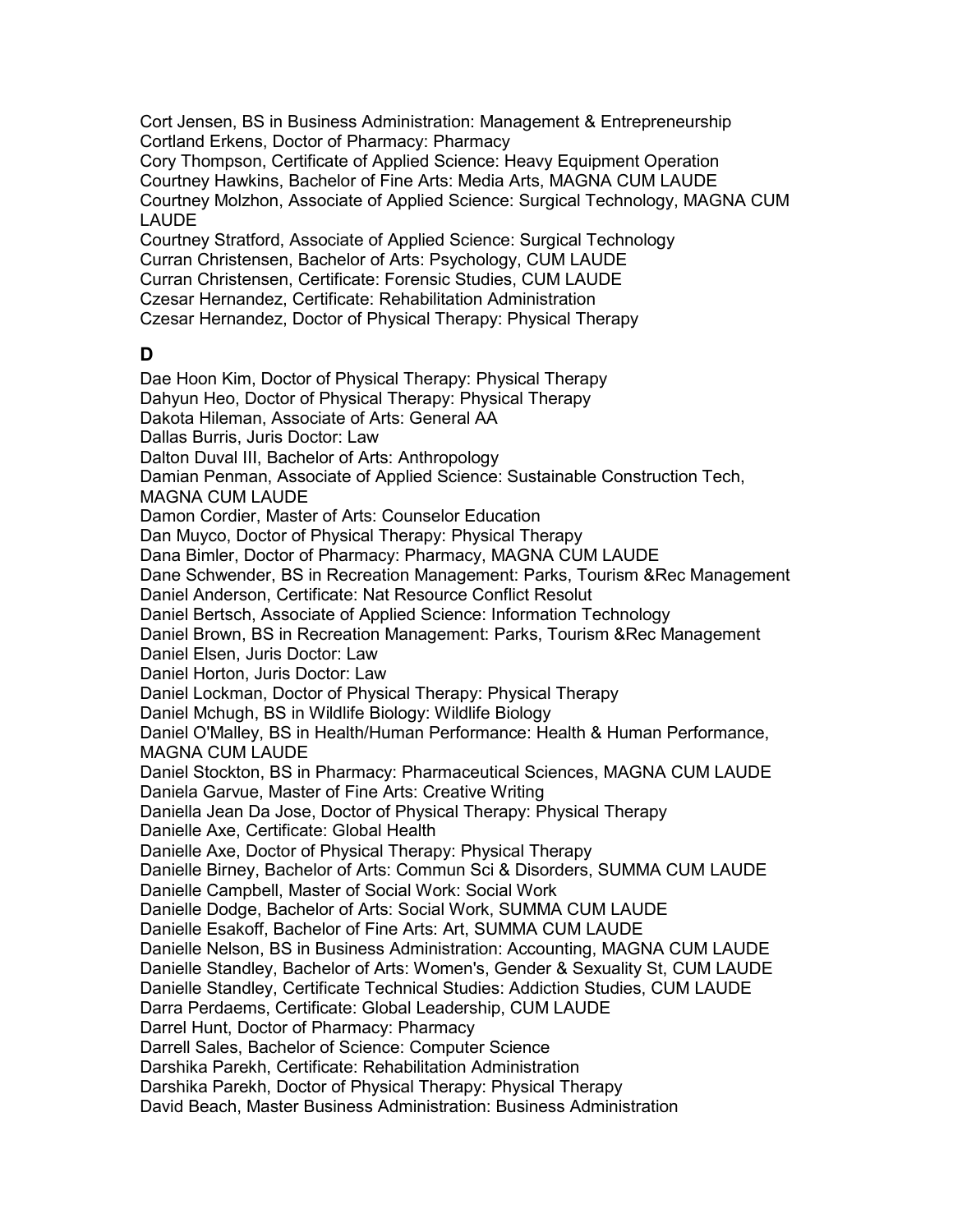David McCoy, Bachelor of Science: Medical Laboratory Science, SUMMA CUM LAUDE David Mills-Low, Master of Arts: Theatre David Mills-Low, Master of Fine Arts: Media Arts David Myers, BS in Resource Conservation: Resource Conservation, MAGNA CUM LAUDE David Rich, Master of Science: Computer Science David Stalling, Master of Fine Arts: Creative Writing David Stumhofer, Bachelor of Arts: History Davis Graham, Bachelor of Arts: Political Science, MAGNA CUM LAUDE Dawn Jenson, Doctor of Physical Therapy: Physical Therapy Dawson Dillon, BS in Forestry: Forestry Dawson Howe, Certificate of Applied Science: Computer Aided Design Dawson Jakober, Bachelor of Arts: Commun Sci & Disorders, SUMMA CUM LAUDE Dawson Wahl-Meixner, Associate of Applied Science: Sustainable Construction Tech Dawson Wahl-Meixner, Certificate of Applied Science: Carpentry Dawsyn Hastings, Certificate of Applied Science: Business Media Design, CUM LAUDE Deanna Johnson, Master Business Administration: Business Administration-Exter Deanna Rothwell, Juris Doctor: Law Deborah Bradford, Bachelor of Arts: Social Work, MAGNA CUM LAUDE Deborah Bruce, BA in Education: Elementary Education Deborah Fitzpatrick, Associate of Applied Science: Surgical Technology, CUM LAUDE Deepti Chorath, Doctor of Physical Therapy: Physical Therapy Delaney Ditler, BS in Business Administration: Marketing Delaney Thompson, Doctor of Pharmacy: Pharmacy, CUM LAUDE Delaney Wickum, Specialist School Psychology: School Psychology Denice Justus, Doctor of Physical Therapy: Physical Therapy Derek Bouman, BS in Business Administration: Management & Entrepreneurship, CUM LAUDE Derek Buerkle, Master of Education: Curriculum & Instruction Derek Graves, Juris Doctor: Law Derek Jones, Master of Science: Health & Human Performance Derek Rowe, Associate of Applied Science: Information Technology, SUMMA CUM LAUDE Derek Rowe, Certificate Technical Studies: Cybersecurity, SUMMA CUM LAUDE Derek Rowe, Certificate of Applied Science: Computer Support, SUMMA CUM LAUDE Derek Schaff, Bachelor of Science: Computer Science Derek Sheehan, Master of Arts: Economics Desirae Fauske, Bachelor of Fine Arts: Theatre, MAGNA CUM LAUDE Desiree Altmaier, BS in Business Administration: Management & Entrepreneurship, CUM LAUDE Devin Hunt, BS in Microbiology: Microbiology, SUMMA CUM LAUDE Devin Hunt, Bachelor of Science: Biology, SUMMA CUM LAUDE Devin Marconi, Bachelor of Arts: Central & Southwest Asian Stds, CUM LAUDE Devin Marconi, Bachelor of Arts: Political Science, CUM LAUDE Devonn Reardon-Sosa, Education Specialist: Counselor Education Devra Ince, Master of Social Work: Social Work Diego Gonzalez, BS in Business Administration: Management Information Systems Diether Paul Quintana, Doctor of Physical Therapy: Physical Therapy Dillon Hollis, Associate of Applied Science: Diesel Technology Dillon Sarb, Master of Arts: Political Science Dimitrios Tsolakidis, Juris Doctor: Law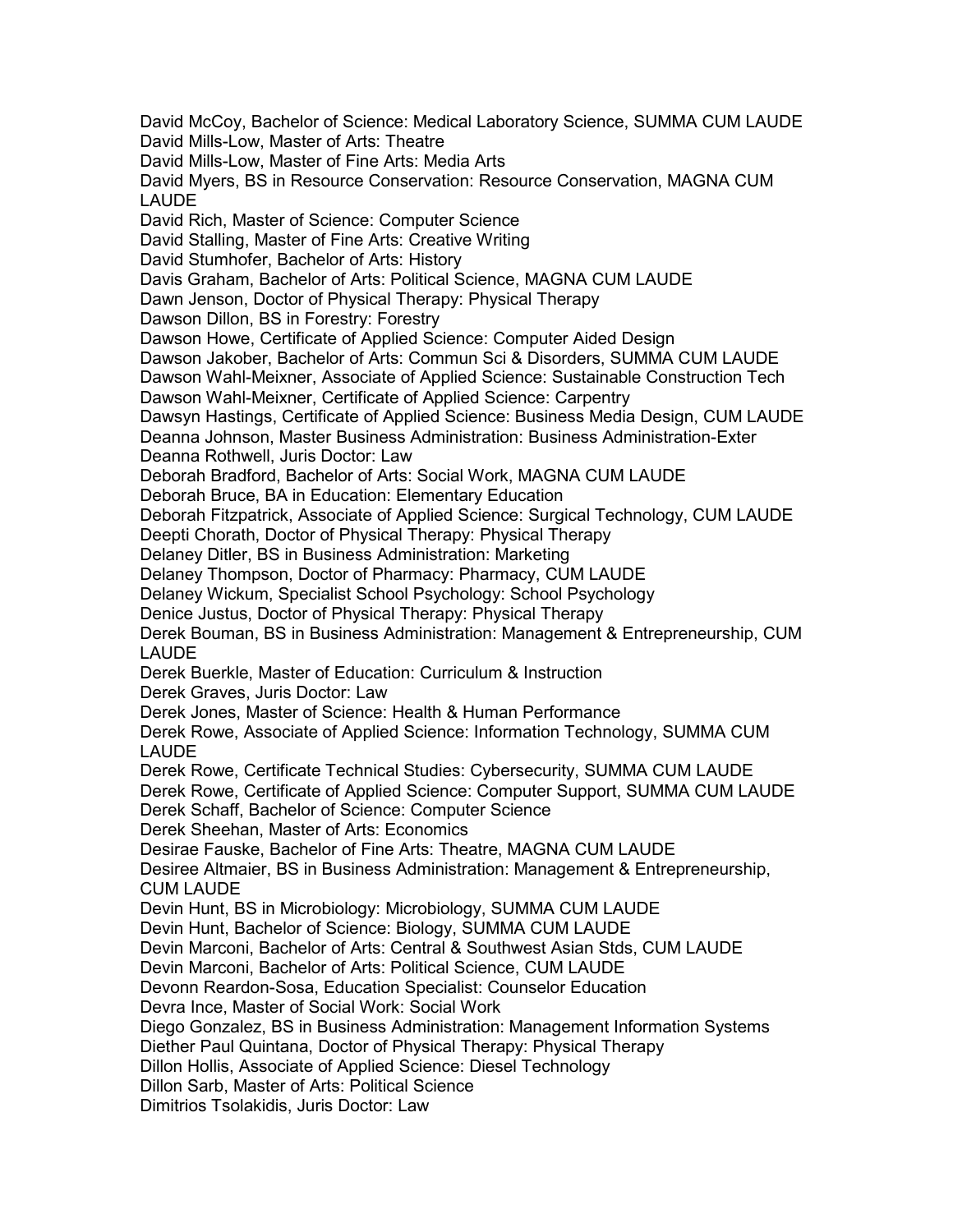Dominic Beccari, Bachelor of Arts: Political Science Dominic Noce, BS in Wildlife Biology: Wildlife Biology, CUM LAUDE Dominique Holt, BS in Health/Human Performance: Health & Human Performance Don Reyes, Certificate: Rehabilitation Administration Don Reyes, Doctor of Physical Therapy: Physical Therapy Donald Kronenberger, Master of Arts: Counselor Education Donita Fatland, Bachelor of Arts: English Donna Tanedo, Doctor of Physical Therapy: Physical Therapy Douglas Stobie, Bachelor of Arts: Physics, CUM LAUDE Drake Leonard, Bachelor of Science: Biology Drake Leonard, Certificate: Global Leadership Drew Walton, Bachelor of Arts: Communication Studies Dustin O'Connell, Master Business Administration: Business Administration-Exter Dusty Duncan, Doctor of Physical Therapy: Physical Therapy Dylan Barrera, BS in Business Administration: Finance Dylan Bohbot, Bachelor of Arts: Anthropology Dylan Kipp, BS in Health/Human Performance: Health & Human Performance, CUM LAUDE Dylan MacLean, Master of Education: Education Leadership Dylan Schmidt, BS in Business Administration: Marketing

Dylan Tifft, Bachelor of Science: Medical Laboratory Science

# **E**

E. May, BS in Business Administration: Accounting, MAGNA CUM LAUDE Eapen Cherian, Doctor of Physical Therapy: Physical Therapy Edward O'Donnell, Juris Doctor: Law Edwin Kerr, Master Business Administration: Business Administration-Exter Elaine Chandler, BS in Business Administration: Finance, SUMMA CUM LAUDE Elaine Chandler, BS in Business Administration: Management Information Systems, SUMMA CUM LAUDE Elaine Chandler, Certificate: Global Leadership, SUMMA CUM LAUDE Elaine Nichols, Juris Doctor: Law Eleanore McManus, Bachelor of Science: Enviro Sci and Sustainability, MAGNA CUM LAUDE Elena Borges, BS in Wildlife Biology: Wildlife Biology Eli Brown, Associate of Arts: General AA Elijah Fisher, Master of Fine Arts: Theatre Elijah Passwater, BS in Forestry: Forestry, MAGNA CUM LAUDE Elisabeth Marshall, Bachelor of Arts: Environmental Studies Elise Watts, Master of Social Work: Social Work Elisha Caterisano, Master of Fine Arts: Theatre Elizabeth Drogan, Bachelor of Arts: Political Science, CUM LAUDE Elizabeth Gazzola, Bachelor of Arts: English Elizabeth Gomez, BA in Education: Elementary Education, SUMMA CUM LAUDE Elizabeth Latorre, Doctor of Physical Therapy: Physical Therapy Elizabeth Williams, Certificate: Epidemiology Elizabeth Williams, Master of Social Work: Social Work Ella Dohrmann, Bachelor of Arts: Environmental Studies, MAGNA CUM LAUDE Ella Dohrmann, Certificate: Environmental Ethics, MAGNA CUM LAUDE Ellecia Bilyeu, Master of Public Health: Public Health Elliot Johnson, BS in Business Administration: Finance, MAGNA CUM LAUDE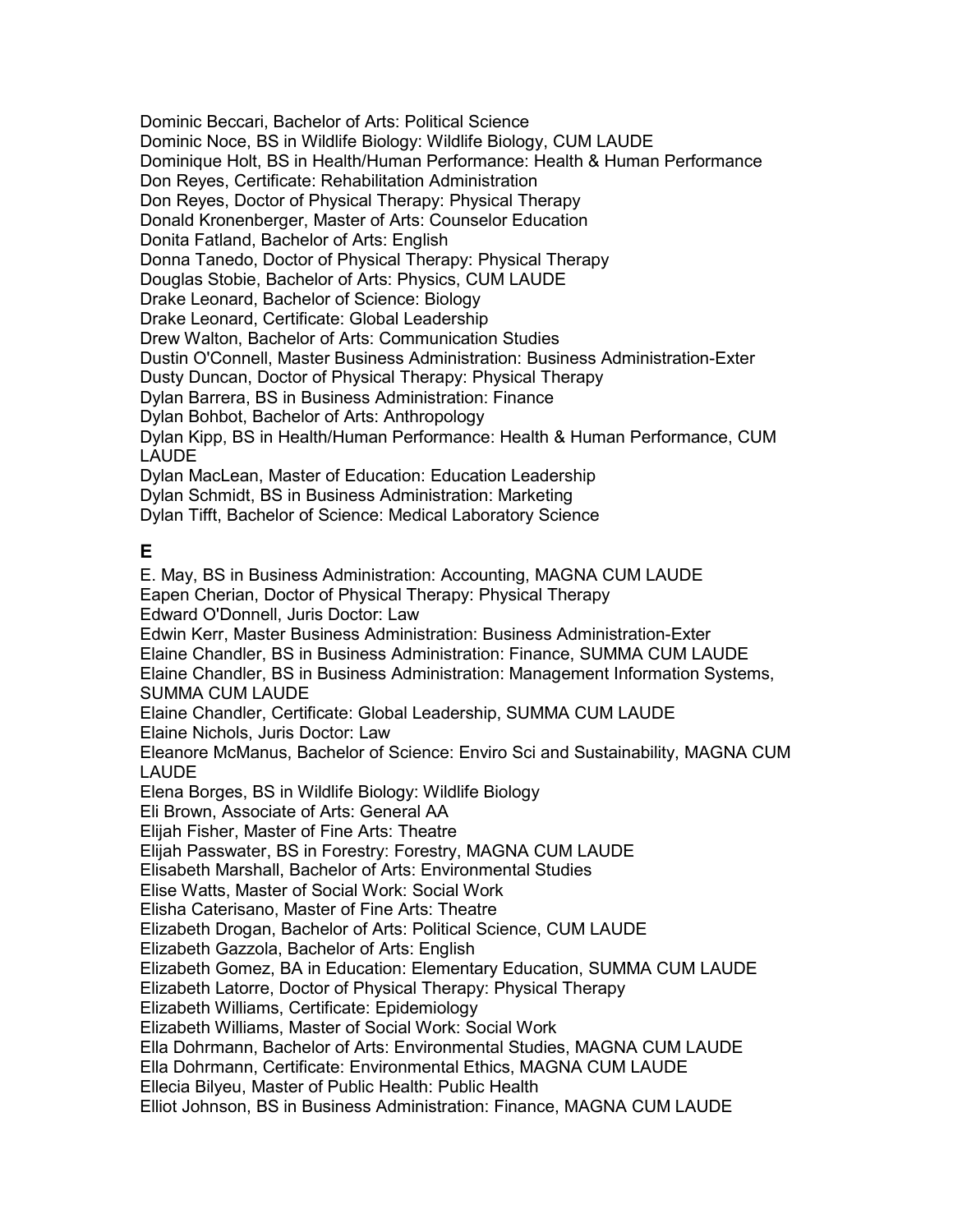Elsa Godwin, BS in Business Administration: Management & Entrepreneurship, CUM LAUDE Emerald Sargent, Associate of Applied Science: Information Technology, SUMMA CUM LAUDE Emerson Engstrom, Juris Doctor: Law Emery Stevens, BA in Education: Elementary Education, MAGNA CUM LAUDE Emilia Smith, Certificate: Communicative Sci Dis Leveling, SUMMA CUM LAUDE Emilie Harms, Master of Social Work: Social Work Emily Bolan, Certificate: American Indian Law Emily Bolan, Juris Doctor: Law Emily Cahoon, Certificate: Geographic Information Systems, SUMMA CUM LAUDE Emily Cahoon, Master of Arts: Anthropology Emily Davis, Associate of Arts: General AA, CUM LAUDE Emily Dunklee, Certificate: Public Health Emily Erbacher, BS in Business Administration: Management & Entrepreneurship Emily Kempe, Master of Social Work: Social Work Emily Kingsfield, Bachelor of Arts: Philosophy, CUM LAUDE Emily Lewis, BA in Education: Elementary Education Emily Lynch, Certificate: Entrepreneurship Emily McCulloch, Juris Doctor: Law Emily McCulloch, Master Public Administration: Public Administration Emily Osterli, Doctor of Pharmacy: Pharmacy, CUM LAUDE Emily Skillman, Doctor of Physical Therapy: Physical Therapy Emma Bryson, Associate of Applied Science: Management Emma Dorman, Bachelor of Arts: Communication Studies, CUM LAUDE Emma Dorman, Certificate of Applied Science: Business Media Design, CUM LAUDE Emma Gjullin, Master of Arts: Philosophy Emma Hill, Bachelor of Arts: Sociology Emma Jones, Master of Science: Speech Language Pathology Emma McMullen, Bachelor of Arts: English, MAGNA CUM LAUDE Emma Pfeiffer, Master of Fine Arts: Creative Writing Emmett Stoker, Bachelor of Arts: Economics Enzo Martelli Moya, Master of Science: Forestry Eric Glikbarg, Bachelor of Arts: Psychology Eric Palm, Doctor of Philosophy: Fish and Wildlife Biology Eric Ryan, BS in Wildlife Biology: Wildlife Biology Eric Witmer, BS in Resource Conservation: Resource Conservation Erica Stubblebine, Specialist School Psychology: School Psychology Erik Norbie, Master of Fine Arts: Creative Writing Erik Pschernig, BS in Business Administration: Management & Entrepreneurship Erika Byrne, Bachelor of Arts: Political Science, SUMMA CUM LAUDE Erika Byrne, Certificate: Global Leadership, SUMMA CUM LAUDE Erin Fitzpatrick, Bachelor of Arts: Sociology, CUM LAUDE Erin Haley, BS in Wildlife Biology: Wildlife Biology, CUM LAUDE Erin Heard, Doctor of Physical Therapy: Physical Therapy Erin Keller, Master of Science: Organismal Biol, Ecol & Evolu Erin Kerbs, Bachelor of Arts: Anthropology Erin Longdon, Bachelor of Fine Arts: Theatre, MAGNA CUM LAUDE Erin Mahaney, Juris Doctor: Law Erin McGarvey, Juris Doctor: Law Erin Ochoa, Associate of Arts: General AA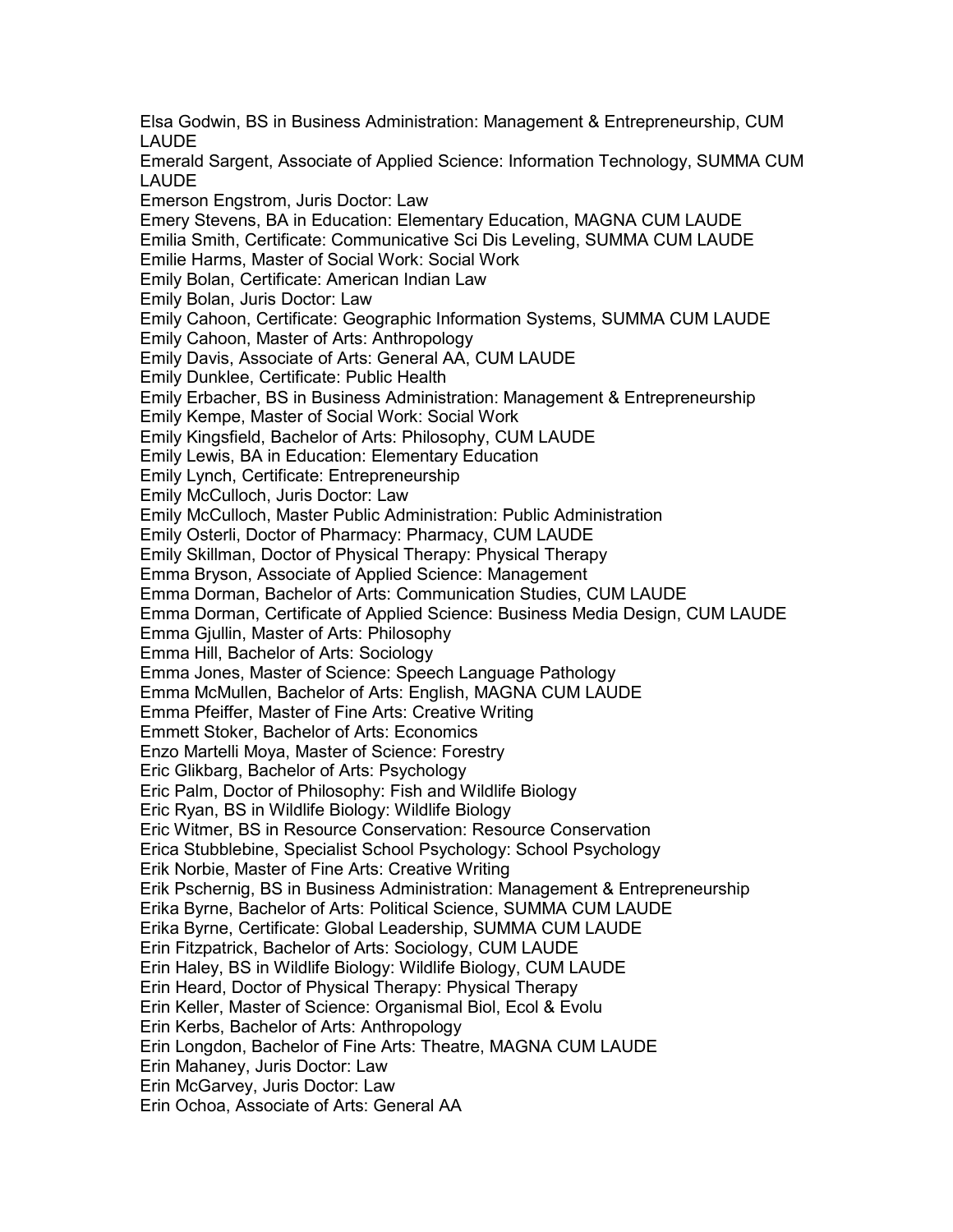Erin Sargent, BA in Journalism: Journalism, CUM LAUDE Erin Schleusner, Bachelor of Arts: Sociology, CUM LAUDE Ernest Tanquieng, Doctor of Physical Therapy: Physical Therapy Ernesto Jasso II, Doctor of Physical Therapy: Physical Therapy Erynn Castellanos, Master of Science: Environmental Studies Estella Grace Viguilla, Doctor of Physical Therapy: Physical Therapy Ethan Gatlin, Associate of Applied Science: Sustainable Construction Tech Ethan Gatlin, Certificate Technical Studies: Green Building Ethan Gatlin, Certificate of Applied Science: Construction Management Ethan Meide, Doctor of Pharmacy: Pharmacy, SUMMA CUM LAUDE Ethan Meide, Master Business Administration: Business Administration Eun Soo Yoo, BS in Business Administration: Management & Entrepreneurship Eunhwa Park, Master of Music: Music Eunice Sison, Doctor of Physical Therapy: Physical Therapy Eva Felio, Doctor of Physical Therapy: Physical Therapy Eva Masin, Certificate of Applied Science: Business Media Design, SUMMA CUM LAUDE Evan Gray, BS in Business Administration: Marketing Evelyn Co, Doctor of Physical Therapy: Physical Therapy Ezekiel Tropila, Bachelor of Arts: English Ezra Snyders, BS in Business Administration: Marketing, CUM LAUDE

### **F**

Faith Bauer, BA in Education: Elementary Education Faith D'ortenzio, Bachelor of Arts: Social Work Farris Rae, Doctor of Physical Therapy: Physical Therapy Fiona Bean, Bachelor of Arts: Spanish, SUMMA CUM LAUDE Forrest Graves, Juris Doctor: Law Frahdelyn Salvador, Doctor of Physical Therapy: Physical Therapy Frances Connery, Bachelor of Arts: Communication Studies Franchesca Rica Sambile, Doctor of Physical Therapy: Physical Therapy Franchesca Royer-Obert, BS in Health/Human Performance: Health & Human **Performance** Francis Caina, Associate of Science: Registered Nursing Frank Frontado, BS in Resource Conservation: Resource Conservation Frank Frontado, Certificate: Geographic Information Systems Fredrick Bunt, Master of Science: Computer Science

### **G**

Gabriel Palisoc, Doctor of Physical Therapy: Physical Therapy Gabriella Eaton, BS in Resource Conservation: Resource Conservation, MAGNA CUM LAUDE Gabrielle Broere, Certificate: Public Policy Gabrielle Broere, Juris Doctor: Law Gabrielle Broere, Master Public Administration: Public Administration Gabrielle Garcia, Certificate of Applied Science: Medical Reception Gabrielle Norconk, BS in Health/Human Performance: Health & Human Performance, CUM LAUDE Gabrielle Patterson, Master of Fine Arts: Media Arts Gabrielle Plessner, Bachelor of Arts: Political Science Gair Pearson, BS in Resource Conservation: Resource Conservation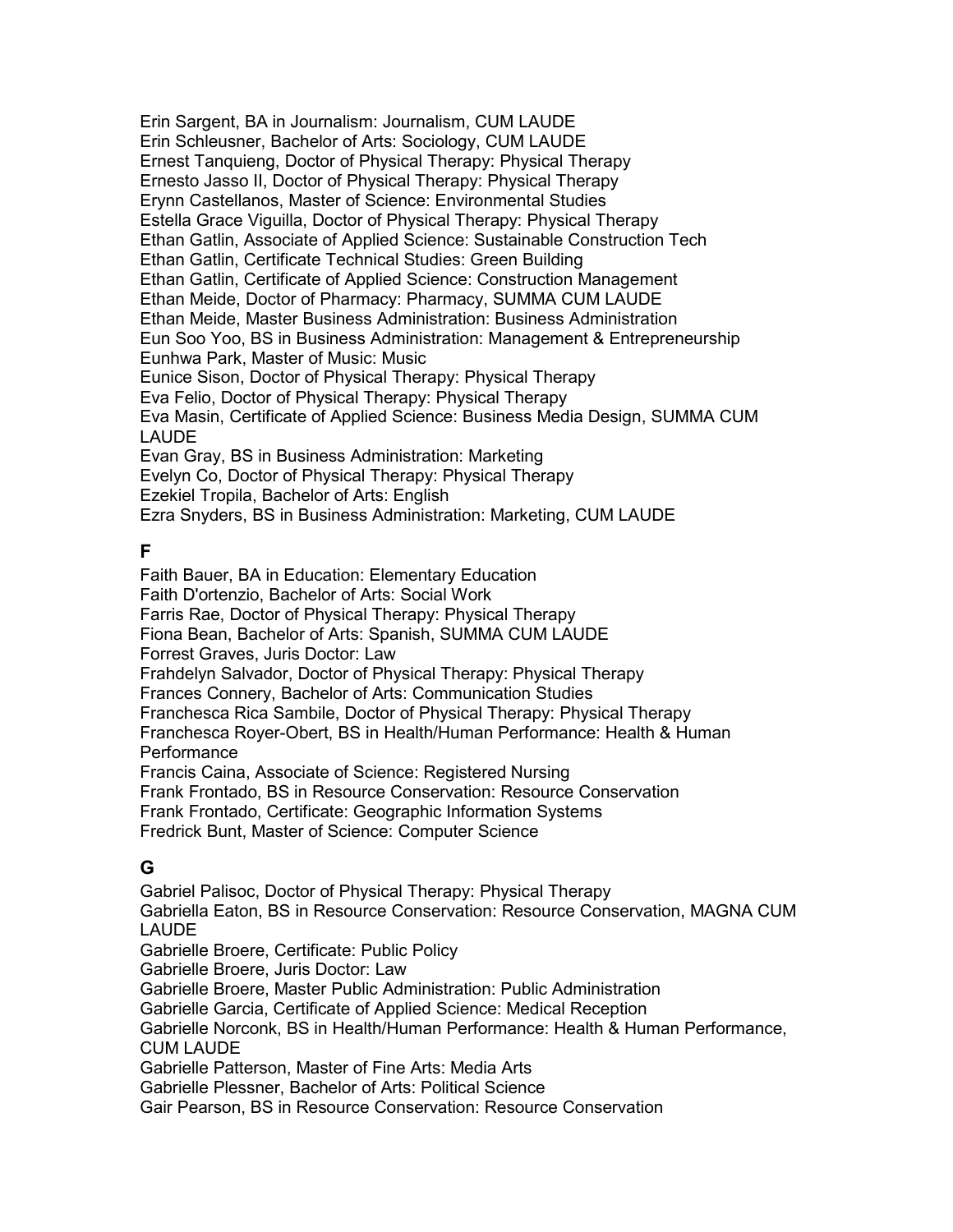Garrett Graham, BA in Education: Elementary Education, CUM LAUDE Garrett Waters, Bachelor of Arts: Music, SUMMA CUM LAUDE Garrett Waters, Bachelor of Music: Music, SUMMA CUM LAUDE Gavin Crow, Bachelor of Arts: Sociology Gavin Crow, Certificate: Forensic Studies Gavin Greek, BS in Business Administration: Marketing Gavin Robertson Jr., Bachelor of Arts: Psychology Gavin Wisdom, Master of Social Work: Social Work Genevieve Gardner, Bachelor of Arts: Psychology Genevieve Krause, Master of Science: Computer Science Genna Mashinchi, Master of Arts: Psychology George Dowson, Bachelor of Arts: Mathematics George Dowson, Certificate: Big Data Analytics George Gaines, Doctor of Philosophy: Forest & Conservation Sciences Georgie Ferguson, Doctor of Philosophy: Psychology Gerrit Bloemendaal, Bachelor of Arts: Economics, MAGNA CUM LAUDE Gianna Schrock, BS in Business Administration: Accounting, MAGNA CUM LAUDE Gi Min, Doctor of Physical Therapy: Physical Therapy Glenna Hartman, Master of Science: Parks Tourism Recreation Mgmt Gordon Martin, Bachelor of Music Education: Music, SUMMA CUM LAUDE Gordon Martin, Bachelor of Music: Music, SUMMA CUM LAUDE Grace Kriegh, Bachelor of Arts: Social Work, CUM LAUDE Grace Neal, Associate of Science: Registered Nursing, CUM LAUDE Grace Ramos, Doctor of Physical Therapy: Physical Therapy Grace Stavich, BS in Resource Conservation: Resource Conservation, MAGNA CUM LAUDE Grace Stephens, Bachelor of Science: Biology Graham Worley-Hood, Master of Science: Forestry Grant Cooper, Bachelor of Arts: History Grant Marks, Associate of Arts: General AA Grant McWilliams, Master Business Administration: Business Administration Grant Simmonds, BS in Integrative Physiology: Integrative Physiology, MAGNA CUM LAUDE Graydon Hidalgo, BS in Wildlife Biology: Wildlife Biology, MAGNA CUM LAUDE Graydon Hidalgo, Certificate: Geographic Information Systems, MAGNA CUM LAUDE Grayson Henshaw, BS in Resource Conservation: Resource Conservation Grayson O'Reilly, Master of Arts: Philosophy Grayson Quigley, BA in Education: Elementary Education Gretchen Donahue, Associate of Applied Science: Information Technology Gretchen Donahue, Certificate Technical Studies: Cybersecurity Gretchen Donahue, Certificate of Applied Science: Computer Support Guy Seavey, Doctor of Pharmacy: Pharmacy Gwendolyn Satterfield, Master Public Administration: Public Administration Gweneviere Sorensen, Associate of Applied Science: Medical Assisting Gweneviere Sorensen, Certificate of Applied Science: Medical Reception Gwenyth Lane, Bachelor of Science: Biology

#### **H**

Hailee Eckman, Master of Science: Health & Human Performance Hailey Burch, Bachelor of Arts: English, MAGNA CUM LAUDE Hailey Gray, Specialist School Psychology: School Psychology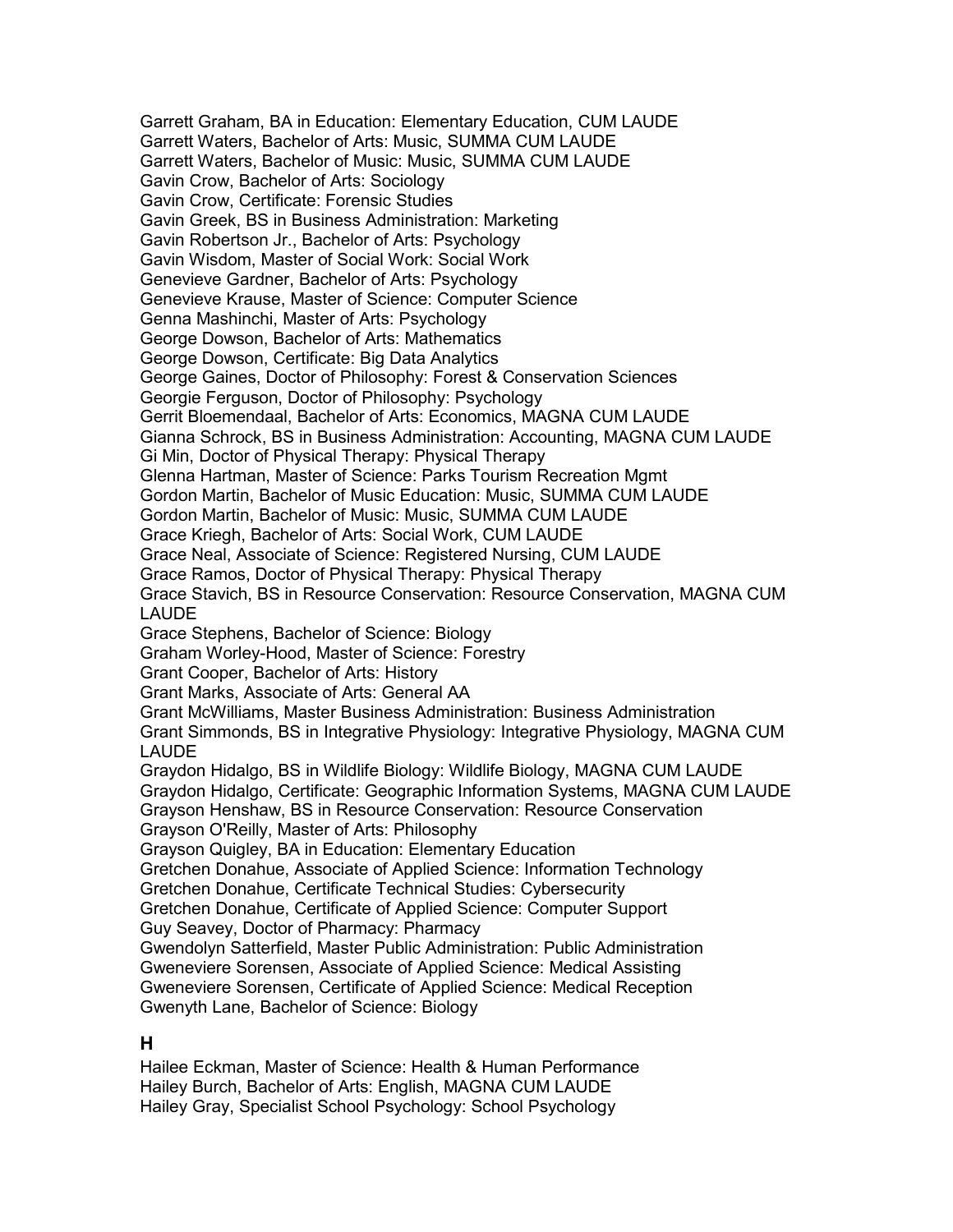Hailey Mitchell, Associate of Applied Science: Medical Assisting, MAGNA CUM LAUDE Hailey Mitchell, Certificate of Applied Science: Medical Reception, MAGNA CUM LAUDE Hailey Monaco, BA in Journalism: Journalism, MAGNA CUM LAUDE Hailey Rasmussen, Bachelor of Music Education: Music, SUMMA CUM LAUDE Haley Erickson, Master of Public Health: Public Health Haley Inabnit, Associate of Applied Science: Food Service Management, MAGNA CUM LAUDE Haley Inabnit, Certificate of Applied Science: Culinary Arts, MAGNA CUM LAUDE Haley VonGoedert, BA in Education: Elementary Education, SUMMA CUM LAUDE Haley Wilson, Bachelor of Arts: Physics, SUMMA CUM LAUDE Halle Nurse, Bachelor of Science: Computer Science, MAGNA CUM LAUDE Hana Whisman, Certificate: Engl as a Sec Lang Hana Whisman, Master of Arts: Linguistics Hanna Kosbab, BS in Business Administration: Marketing, SUMMA CUM LAUDE Hanna Kosbab, Certificate: Entertainment Management, SUMMA CUM LAUDE Hanna Sailer, Bachelor of Arts: Environmental Studies, SUMMA CUM LAUDE Hannah Alcorn, BA in Education: Elementary Education Hannah Ayesha Loma, Doctor of Physical Therapy: Physical Therapy Hannah Hansen, Master of Science: Speech Language Pathology Hannah Higgins, Juris Doctor: Law Hannah Higgins, Master Business Administration: Business Administration Hannah Higgins, Master of Social Work: Social Work Hannah Hughes, BA in Education: Elementary Education, CUM LAUDE Hannah Johnson, Bachelor of Science: Biology, MAGNA CUM LAUDE Hannah Morigeau, BS in Pharmacy: Pharmaceutical Sciences Hannah Welzbacker, Master of Arts: Enviro Sci Nat Res Journalism Hannah Willstein, Juris Doctor: Law Hannah Young, Master of Education: Curriculum & Instruction Hanniel Lim, Doctor of Physical Therapy: Physical Therapy Hans Martin, Doctor of Philosophy: Fish and Wildlife Biology Harley Kincheloe, Master of Science: Speech Language Pathology Harrison Kerth, Juris Doctor: Law Hawon Park, Certificate: Rehabilitation Administration Hawon Park, Doctor of Physical Therapy: Physical Therapy Hayle Jerke, Associate of Applied Science: Medical Assisting, CUM LAUDE Hayle Jerke, Certificate of Applied Science: Medical Reception, CUM LAUDE Haylie Peacock, Bachelor of Fine Arts: Media Arts, SUMMA CUM LAUDE Haylie Peacock, Certificate: Global Leadership, SUMMA CUM LAUDE Hazel Cramer, BA in Journalism: Journalism, CUM LAUDE Hazel Wisniewski, Doctor of Physical Therapy: Physical Therapy Heather Manson, Master of Arts: Counselor Education Heather Onion, Bachelor of Arts: Social Work Helen Bell-White, Associate of Arts: General AA Helen Margaris, Bachelor of Science: Neuroscience, MAGNA CUM LAUDE Helen Russette, Doctor of Philosophy: Public Health Henry DeLuca, BS in Resource Conservation: Resource Conservation, CUM LAUDE Henry Hamilton, BS in Wildlife Biology: Wildlife Biology Hilde Huseby, Bachelor of Arts: English, CUM LAUDE Holly Carlsmith, BS in Integrative Physiology: Integrative Physiology, MAGNA CUM LAUDE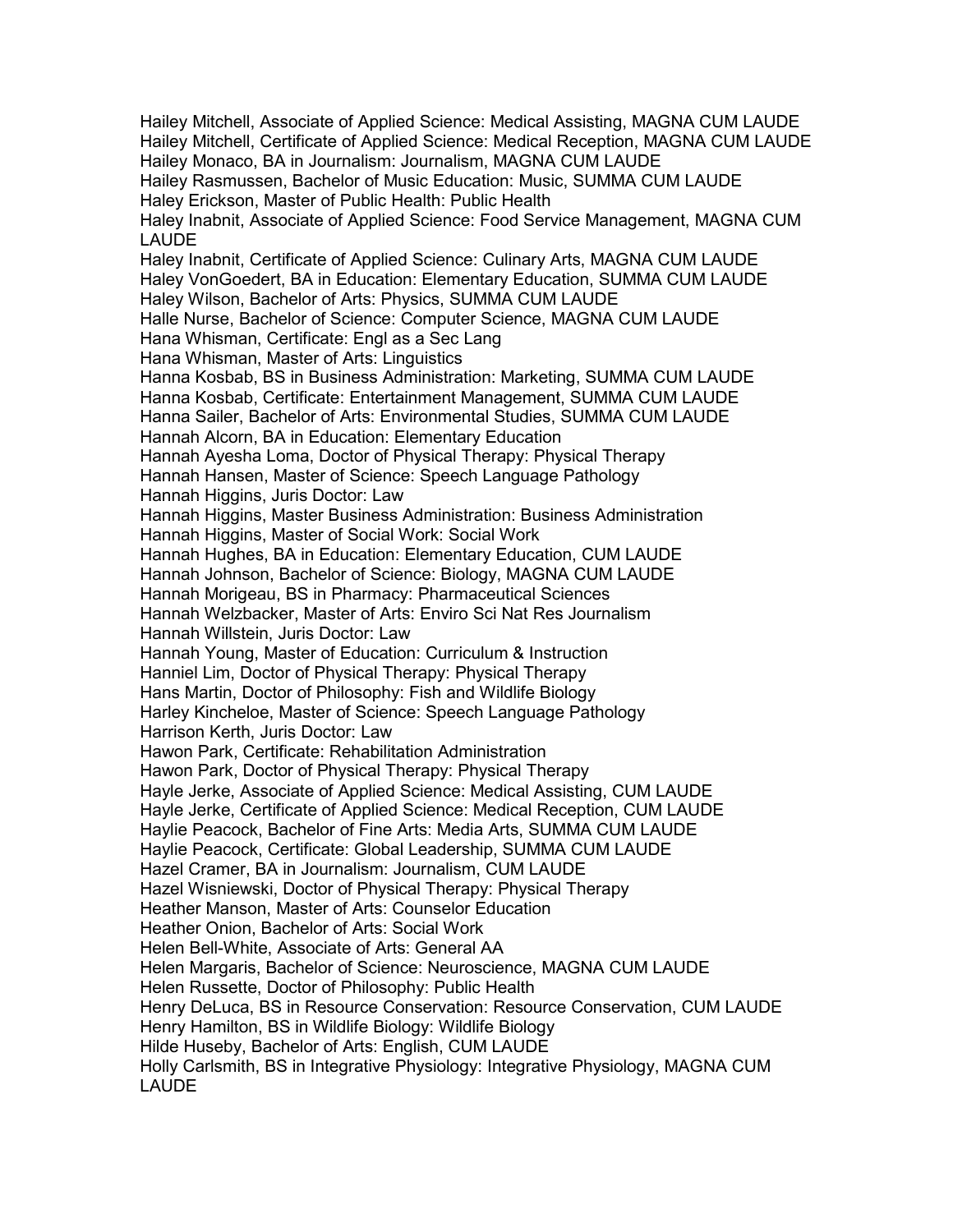Holly Houston, BS in Integrative Physiology: Integrative Physiology, MAGNA CUM LAUDE Holly Krenz, Doctor of Pharmacy: Pharmacy, CUM LAUDE Hong Shen Lee, Master of Science: Business Analytics Hope Vance, Master of Arts: Anthropology Houston Green, BS in Business Administration: Management & Entrepreneurship, CUM LAUDE Hunter Ament, Doctor of Pharmacy: Pharmacy, MAGNA CUM LAUDE Hunter Doty, Bachelor of Science: Biology, CUM LAUDE Hunter Heffley, Bachelor of Arts: Sociology Hunter Kovash, BS in Recreation Management: Parks, Tourism &Rec Management Hunter Paulson, Bachelor of Arts: Sociology, SUMMA CUM LAUDE Hunter Schumann, Associate of Applied Science: Welding Technology Hunter White, Bachelor of Fine Arts: Theatre, CUM LAUDE

#### **I**

Ian Dalzell, Bachelor of Arts: History-Political Science, MAGNA CUM LAUDE Ian FitzGerald, Doctor of Pharmacy: Pharmacy, CUM LAUDE Ian FitzGerald, Master Business Administration: Business Administration Imee Rose Raterta, Doctor of Physical Therapy: Physical Therapy Ira Fernandez, Certificate: Rehabilitation Administration Ira Fernandez, Doctor of Physical Therapy: Physical Therapy Isabel Davis, Bachelor of Arts: Sociology Isabel Gibson, Certificate: Global Leadership, MAGNA CUM LAUDE Isabel Judice, Bachelor of Arts: Psychology Isabel Kruse, Bachelor of Science: Biology, CUM LAUDE Isabel Snyders, Bachelor of Arts: Social Work Isabella Bradley, BS in Business Administration: Management Information Systems, CUM LAUDE Isabella Bradley, Certificate: Digital Marketing, CUM LAUDE Isabella Francavilla, Bachelor of Arts: Psychology, CUM LAUDE Isabella Francavilla, Certificate: Forensic Studies, CUM LAUDE Isabella Maag, Bachelor of Science: Biochemistry Isabella Weida, Bachelor of Arts: Commun Sci & Disorders, CUM LAUDE Isaiah Degarmo, Associate of Applied Science: Information Technology Ismail Baied, Associate of Science: General AS

### **J**

Jacey Reiter, BS in Health/Human Performance: Health & Human Performance Jack Abernathy, Bachelor of Science: Computer Sci-Mathematical Sci Jack Perry, BS in Business Administration: Management & Entrepreneurship Jack Vanderbilt, BS in Resource Conservation: Resource Conservation Jack Vanderbilt, Certificate: Environmental Ethics Jackson Jessop, Bachelor of Arts: Social Work, CUM LAUDE Jaclyn Bohmer, BS in Business Administration: Marketing, CUM LAUDE Jaclyn Malczewski, BS in Wildlife Biology: Wildlife Biology, MAGNA CUM LAUDE Jaclyn Witbrod, Associate of Science: Registered Nursing, SUMMA CUM LAUDE Jaclyn Wold, Associate of Applied Science: Radiologic Technology Jacob Albright, BS in Microbiology: Microbiology, CUM LAUDE Jacob Bienvenue, Master of Fine Arts: Creative Writing Jacob Bryant, Doctor of Pharmacy: Pharmacy, SUMMA CUM LAUDE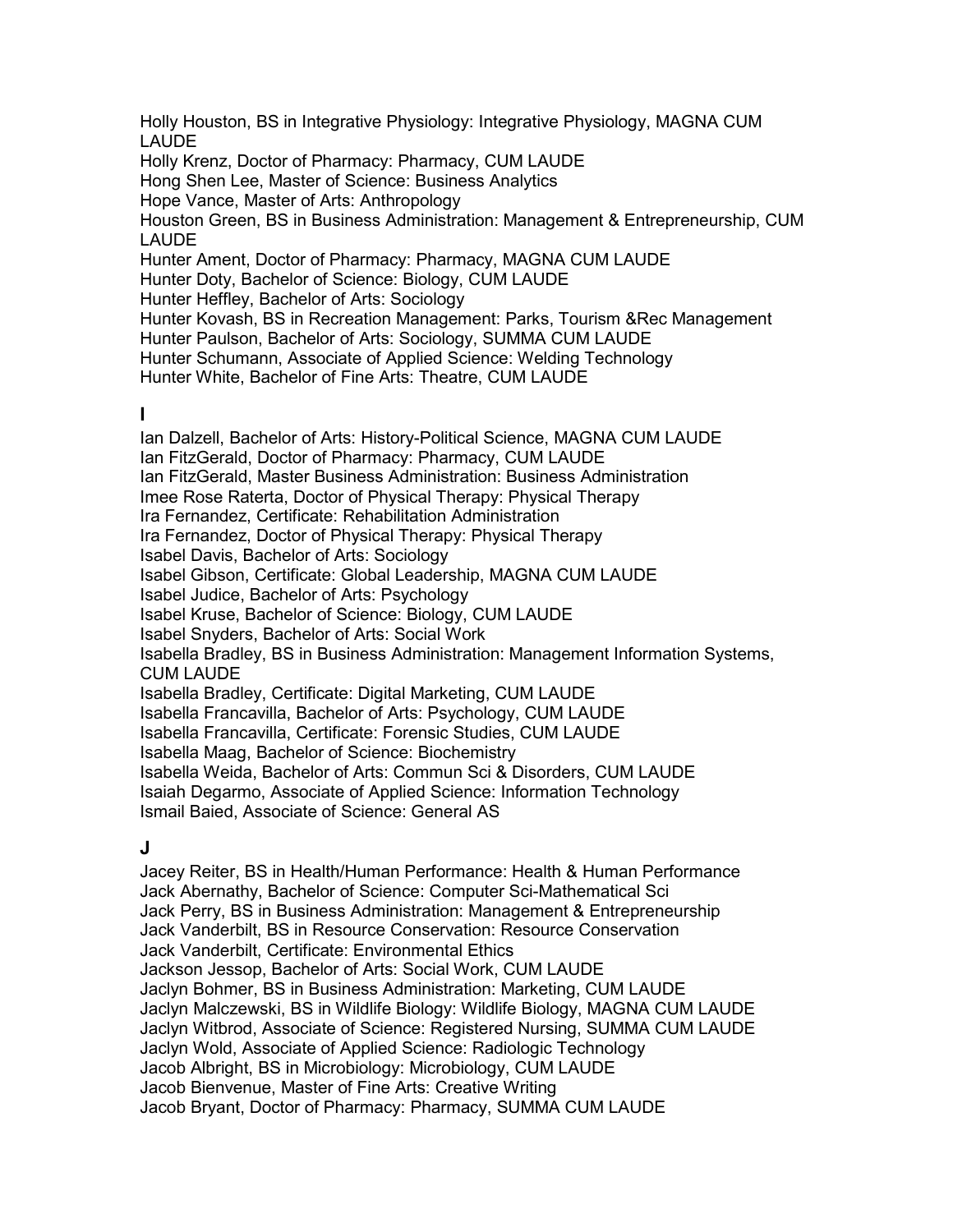Jacob Deschamps, BS in Health/Human Performance: Health & Human Performance Jacob Gorsky, BS in Resource Conservation: Resource Conservation Jacob Haley, Associate of Arts: General AA Jacob Haley, Bachelor of Arts: Communication Studies Jacob Hansen, Master of Arts: Counselor Education Jacob Hunt, Doctor of Pharmacy: Pharmacy Jacob Kamps, Doctor of Physical Therapy: Physical Therapy Jacob Kendall, BS in Business Administration: Marketing Jacob Lamb, BS in Wildlife Biology: Wildlife Biology Jacob Link, Doctor of Pharmacy: Pharmacy, CUM LAUDE Jacob Olson, Associate of Applied Science: Information Technology, MAGNA CUM LAUDE Jacob Prater, Master of Science: Systems Ecology Jacob Price, BA in Education: Elementary Education Jacob Reller, BS in Forestry: Forestry, SUMMA CUM LAUDE Jacob Reller, Certificate: Geographic Information Systems, SUMMA CUM LAUDE Jacob Rosling, Bachelor of Arts: Sociology Jacob Walmsley, Juris Doctor: Law Jacob Wolfe, Bachelor of Science: Computer Science Jacqueline Holt, BS in Business Administration: Management Information Systems Jacqueline Holt, Certificate: Cybersecurity Management Jacqueline Kessler, Bachelor of Arts: Sociology Jada Hartman, BS in Business Administration: Accounting, CUM LAUDE Jadd Davis, Certificate: Women's, Gender & Sexuality St, SUMMA CUM LAUDE Jadd Davis, Master of Fine Arts: Theatre Jade Bosic-Reiniger, Doctor of Pharmacy: Pharmacy Jade Bosic-Reiniger, Master of Public Health: Public Health Jade Castle, Associate of Applied Science: Food Service Management Jade Castle, Associate of Applied Science: Hospitality Management Jade Castle, Certificate of Applied Science: Culinary Arts Jade Hager, BS in Wildlife Biology: Wildlife Biology Jaden Maharg, Doctor of Physical Therapy: Physical Therapy Jaime Breisch, BS in Recreation Management: Parks, Tourism &Rec Management, MAGNA CUM LAUDE Jaime Breisch, Certificate: Global Leadership, MAGNA CUM LAUDE Jaime Breisch, Certificate: Northern Rockies Outdoor Lead, MAGNA CUM LAUDE Jake Ratermann, Associate of Arts: General AA, CUM LAUDE Jakob Palmer, BS in Wildlife Biology: Wildlife Biology, MAGNA CUM LAUDE James Blair, Bachelor of Arts: English James Bradley, BA in Journalism: Journalism, MAGNA CUM LAUDE James Branch, Master of Science: Wildlife Biology James Garland III, Associate of Arts: General AA James Graves, Master Business Administration: Business Administration-Exter James McGough III, Bachelor of Science: Geography, MAGNA CUM LAUDE James McGough III, Certificate: Geographic Information Systems, MAGNA CUM LAUDE James McLean, BS in Business Administration: Management Information Systems James Paulson, Certificate of Applied Science: Heavy Equipment Operation James Pierce Jr., Bachelor of Arts: Media Arts James Reinier Lino, Doctor of Physical Therapy: Physical Therapy James Sandefur, Bachelor of Arts: Media Arts James Standish, Bachelor of Music: Music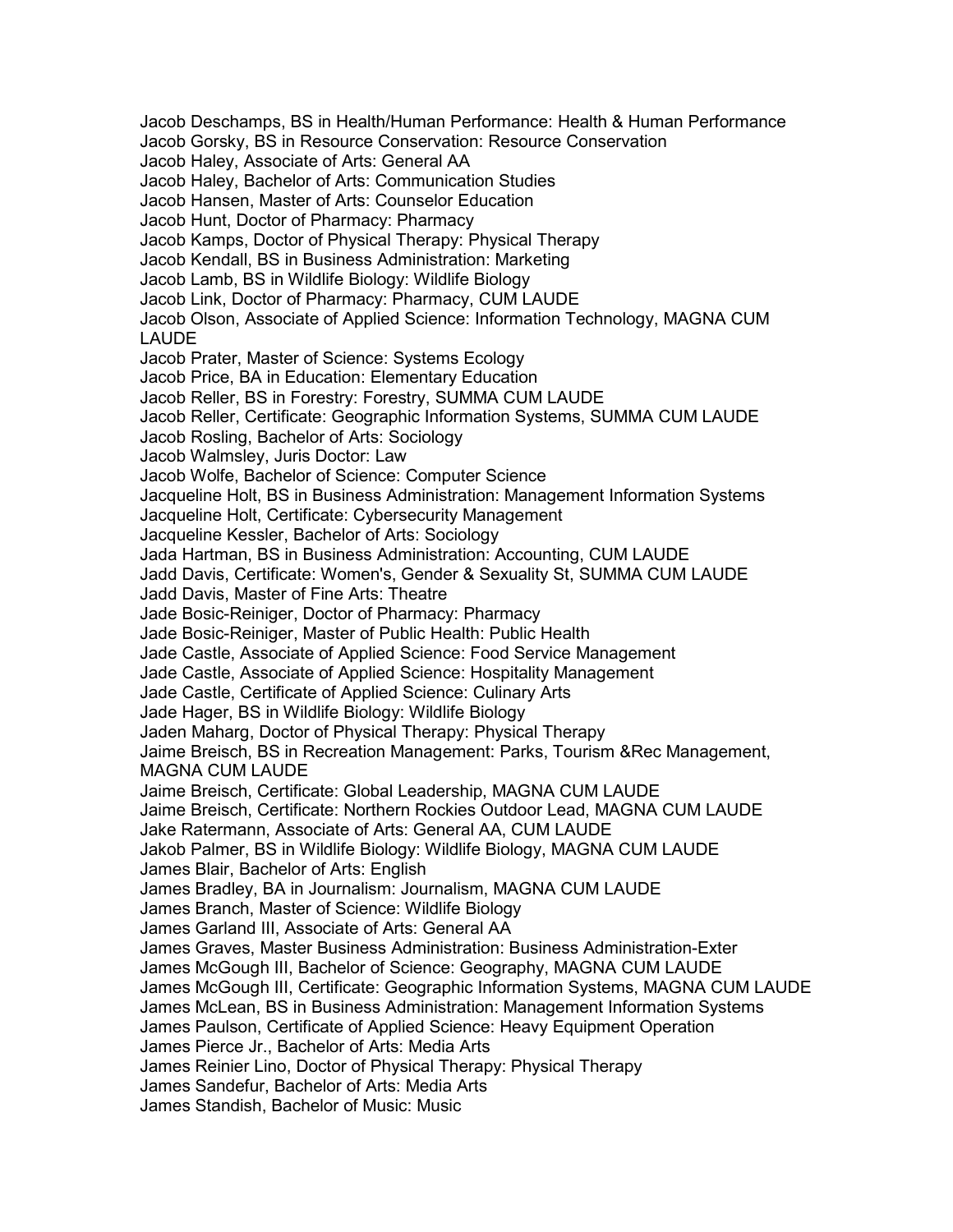Jamie Greene, Specialist School Psychology: School Psychology Jamie Lingenfelter, Bachelor of Arts: Social Work Jamie McFarland, Certificate: Rehabilitation Administration Jamie McFarland, Doctor of Physical Therapy: Physical Therapy Jan Chloe Limtengco, Doctor of Physical Therapy: Physical Therapy Jane Best, Master of Fine Arts: Theatre Jane Duffy, Certificate Technical Studies: Addiction Studies, MAGNA CUM LAUDE Janessa Mangulabnan, Doctor of Physical Therapy: Physical Therapy Janice Gullas, Doctor of Physical Therapy: Physical Therapy Janine Ropp, Certificate: Rehabilitation Administration Janine Ropp, Doctor of Physical Therapy: Physical Therapy Janis Nelson, Master of Science: Speech Language Pathology Jared Gibbs, Bachelor of Arts: Economics, CUM LAUDE Jared Gibbs, Bachelor of Arts: Philosophy, CUM LAUDE Jared Gibbs, Certificate: Global Leadership, CUM LAUDE Jaree Mane, BS in Health/Human Performance: Health & Human Performance, MAGNA CUM LAUDE Jason Broadwater, Certificate of Applied Science: Culinary Arts Jason Mathews, BS in Business Administration: Marketing Jasper Knutson, Bachelor of Arts: Mathematics Jay Dutcher, Juris Doctor: Law Jay Patel, Certificate: Rehabilitation Administration Jay Patel, Doctor of Physical Therapy: Physical Therapy Jaydeep Patel, Doctor of Physical Therapy: Physical Therapy Jayden Bennion, Bachelor of Arts: Commun Sci & Disorders, MAGNA CUM LAUDE Jayden Loran, Associate of Applied Science: Accounting Technology Jayla Wells, BS in Health/Human Performance: Health & Human Performance Jaynee Bohart, Master of Arts: Psychology Jayson Jessop, Doctor of Pharmacy: Pharmacy, CUM LAUDE Jayson Jessop, Master Business Administration: Business Administration Jayson Santos, Doctor of Physical Therapy: Physical Therapy Jed Marie Dominguez, Certificate: Rehabilitation Administration Jed Marie Dominguez, Doctor of Physical Therapy: Physical Therapy Jeff Smallwood, BS in Business Administration: Marketing Jeffrey Cincoski, Associate of Science: Registered Nursing Jeffrey Hyer, Bachelor of Fine Arts: Media Arts, SUMMA CUM LAUDE Jeffrey Hyer, Certificate: Global Leadership, SUMMA CUM LAUDE Jeffrey Petschl, BS in Business Administration: Marketing Jeffrey Plympton, BS in Business Administration: Accounting Jehu Rueles, Certificate: Rehabilitation Administration Jehu Rueles, Doctor of Physical Therapy: Physical Therapy Jemison Harvey Naive, Bachelor of Arts: History Jen Mittelstadt, Master of Social Work: Social Work Jenae Bagby, Master of Education: Education Leadership Jeni Gurney, BS in Integrative Physiology: Integrative Physiology, CUM LAUDE Jenise Amestoy, Bachelor of Arts: Economics, CUM LAUDE Jenna Russell, Bachelor of Science: Biology, MAGNA CUM LAUDE Jennifer Atchico-Shrestha, Master Business Administration: Business Administration Jennifer Bailey, Certificate: Public Administration Jennifer Baker, Doctor of Pharmacy: Pharmacy, CUM LAUDE Jennifer Breese, BA in Education: Elementary Education, SUMMA CUM LAUDE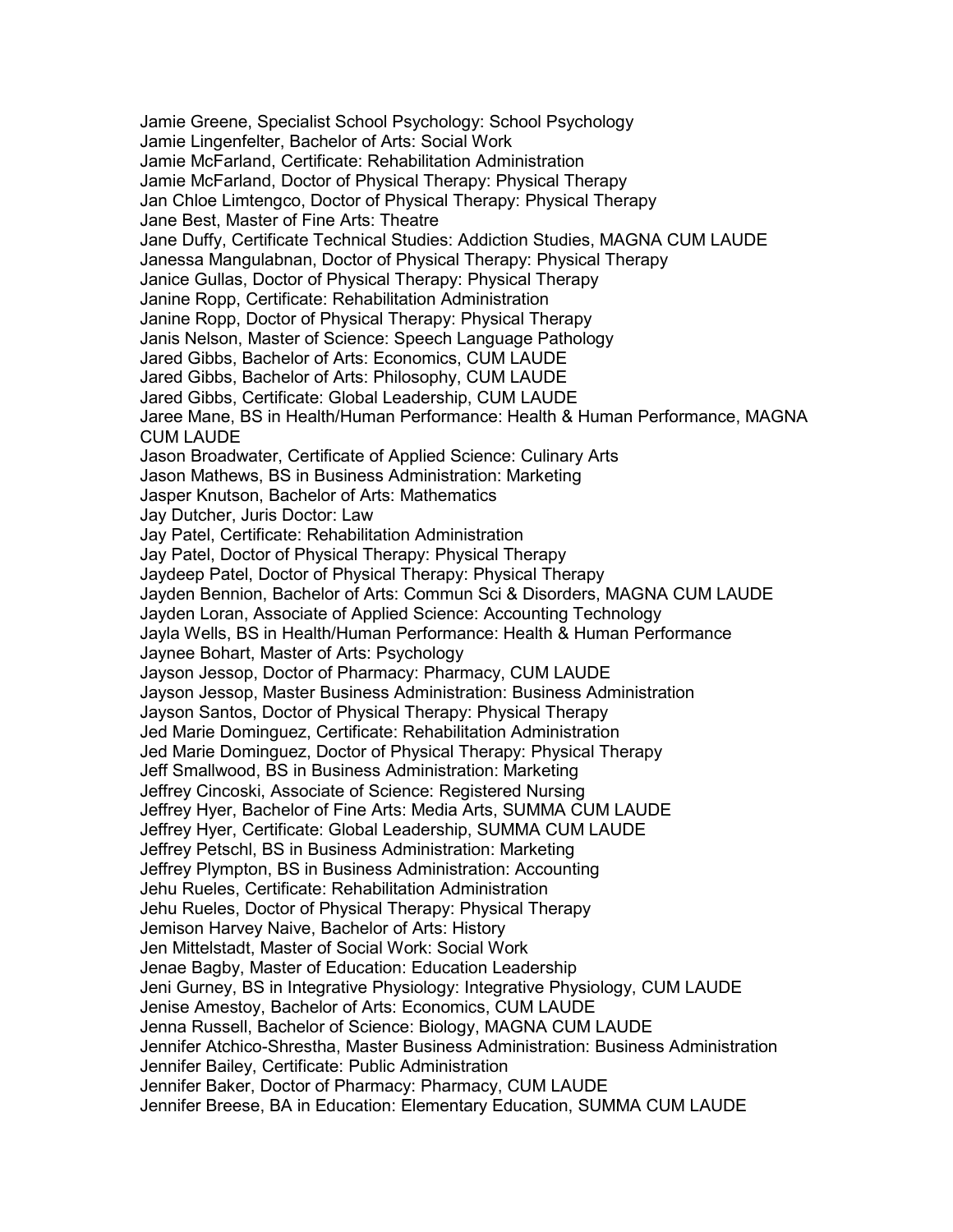Jennifer Cole, Bachelor of Arts: Psychology Jennifer Daly, Doctor of Pharmacy: Pharmacy Jennifer Feltner, Doctor of Philosophy: Fish and Wildlife Biology Jennifer Hofer, Certificate: Entrepreneurship Jennifer Hofer, Master Business Administration: Business Administration-Exter Jennifer King, Master Business Administration: Business Administration-Exter Jennifer Merkel, BA in Education: Elementary Education, SUMMA CUM LAUDE Jennifer Muyco, Doctor of Physical Therapy: Physical Therapy Jennifer Rokosch, BS in Resource Conservation: Resource Conservation Jennifer Tolley, Associate of Applied Science: Medical Assisting Jennifer Tolley, Certificate of Applied Science: Medical Reception Jenny Burgstrom, Bachelor of Arts: Psychology, CUM LAUDE Jeraca Tempel, Bachelor of Arts: Psychology Jeremiah Ormseth, Bachelor of Science: Computer Science, CUM LAUDE Jeremy Burleigh, Master Business Administration: Business Administration Jeremy Halili, Certificate: Rehabilitation Administration Jeremy Halili, Doctor of Physical Therapy: Physical Therapy Jerome Rivera Jr, Doctor of Physical Therapy: Physical Therapy Jessa Ives, Bachelor of Music: Music Jesse Conn, Bachelor of Arts: Economics Jesse Erickson, Juris Doctor: Law Jesse Nee-Vogelman, Master of Fine Arts: Creative Writing Jessi Kopperdahl, Certificate: Forensic Studies Jessica Alden, Bachelor of Arts: Social Work Jessica Beers, BA in Education: Elementary Education, MAGNA CUM LAUDE Jessica Brown, BA in Radio-TV: Radio-Television Jessica Fuqua, Associate of Applied Science: Radiologic Technology, SUMMA CUM LAUDE Jessica Hudson, Specialist School Psychology: School Psychology Jessica Iverson, Master Public Administration: Public Administration Jessica Kearns, Bachelor of Arts: Social Work, MAGNA CUM LAUDE Jessica Luedtke, BA in Education: Early Childhood Education: P-3, MAGNA CUM LAUDE Jessica McAlister, BS in Business Administration: Management Information Systems, CUM LAUDE Jessica McAlister, Certificate: Big Data Analytics, CUM LAUDE Jessica Norris, Bachelor of Science: Biology Jessie Cunningham, BS in Business Administration: Finance Jessie Cunningham, BS in Business Administration: Management Information Systems Jessie Cunningham, Certificate Technical Studies: Cybersecurity Jessie Kwasney, Bachelor of Fine Arts: Art Jessika Eiskant, Master of Social Work: Social Work Jillian Downey, BS in Wildlife Biology: Wildlife Biology Jinal Shah, Doctor of Physical Therapy: Physical Therapy Jiseok Lim, BS in Business Administration: Accounting Jitka Klier, Doctor of Physical Therapy: Physical Therapy JoAnna Munro, Bachelor of Arts: Social Work, SUMMA CUM LAUDE JoLeah Nicholas, Bachelor of Fine Arts: Dance, SUMMA CUM LAUDE Jocelyn Erickson, Bachelor of Arts: Psychology Jocelyn Garcia, Doctor of Physical Therapy: Physical Therapy Jocelyn Solberg, Associate of Arts: General AA, CUM LAUDE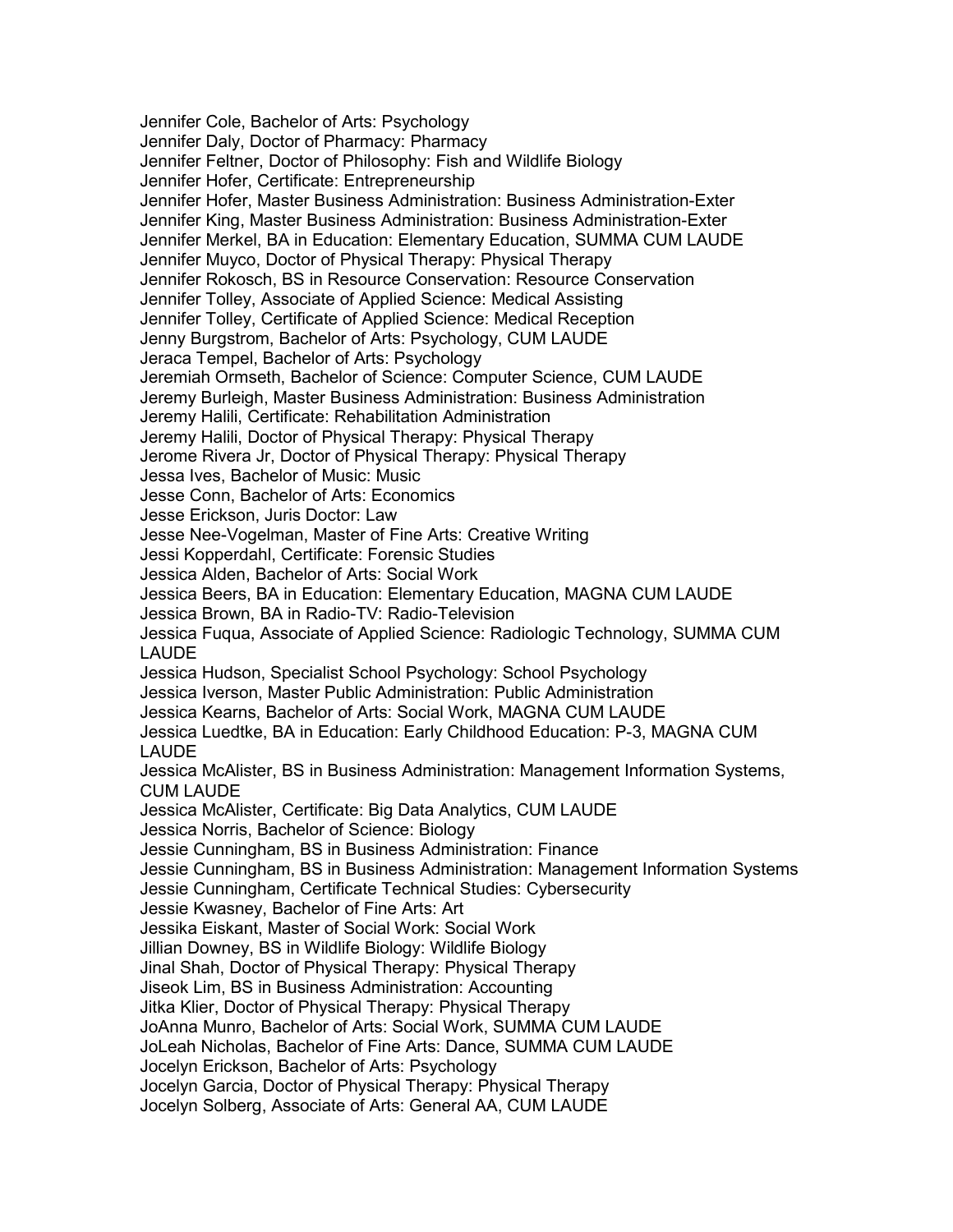Joel Badali, Certificate of Applied Science: Heavy Equipment Operation, SUMMA CUM LAUDE Joel Black, Certificate: Rehabilitation Administration Joel Black, Doctor of Physical Therapy: Physical Therapy Johanna Chapel, Bachelor of Science: Enviro Sci and Sustainability, MAGNA CUM LAUDE Johanne Arnaldo, Doctor of Physical Therapy: Physical Therapy John Bromley, Master of Fine Arts: Media Arts John Hartz, Master Business Administration: Business Administration John Hoheim, Doctor of Physical Therapy: Physical Therapy John Miller, Juris Doctor: Law John Nichols, BS in Business Administration: Management & Entrepreneurship John Paul Edge, BA in Journalism: Journalism John Reilly, Bachelor of Arts: Psychology John Reilly, Certificate: Forensic Studies John Thomas, Bachelor of Arts: Social Work John Wood, Master of Social Work: Social Work Johnelle Ditonno, Associate of Applied Science: Information Technology Jonathan Barge, Juris Doctor: Law Jonathan Brault, BA in Education: Elementary Education, MAGNA CUM LAUDE Jonathan Byers, Master of Science: Geography Jonathan Gore, BS in Wildlife Biology: Wildlife Biology Jonathan Hogan, BS in Business Administration: Management Information Systems Jonathan Karlen, BS in Wildlife Biology: Wildlife Biology, CUM LAUDE Jonathan Richards, Bachelor of Arts: History Jonathan Schmidt, Associate of Applied Science: Radiologic Technology, CUM LAUDE Jonathan Stokes Sr., Bachelor of Arts: Classics Jonathan Vineyard, Certificate: Global Leadership, MAGNA CUM LAUDE Jonathan Vivas, BS in Business Administration: Accounting Jonkar Arceniega, Master of Education: Education Leadership Jordan Barfuss, BS in Health/Human Performance: Health & Human Performance Jordan Bridgman, Juris Doctor: Law Jordan Carr, Master of Social Work: Social Work Jordan Clark, Associate of Applied Science: Sustainable Construction Tech Jordan Clark, Certificate Technical Studies: Green Building Jordan Clark, Certificate of Applied Science: Carpentry Jordan Dew, Associate of Science: General AS, MAGNA CUM LAUDE Jordan Panarella, Associate of Arts: General AA Jordan Panarella, Bachelor of Arts: Psychology Jordan Schroeder, Bachelor of Arts: Sociology Jordan Stuber, Bachelor of Arts: Dance, CUM LAUDE Jordan Stuber, Certificate: Entertainment Management, CUM LAUDE Jordan Sullivan, Master Business Administration: Business Administration Jordyn Sartorie, BS in Recreation Management: Parks, Tourism &Rec Management Josef Helton, BS in Health/Human Performance: Health & Human Performance, CUM LAUDE Joseph Babros, Bachelor of Arts: Sociology Joseph Dehnert, Master of Science: Geography Joseph Goff, BS in Business Administration: Management Information Systems Joseph Gresham, Juris Doctor: Law Joseph Gresham, Master Business Administration: Business Administration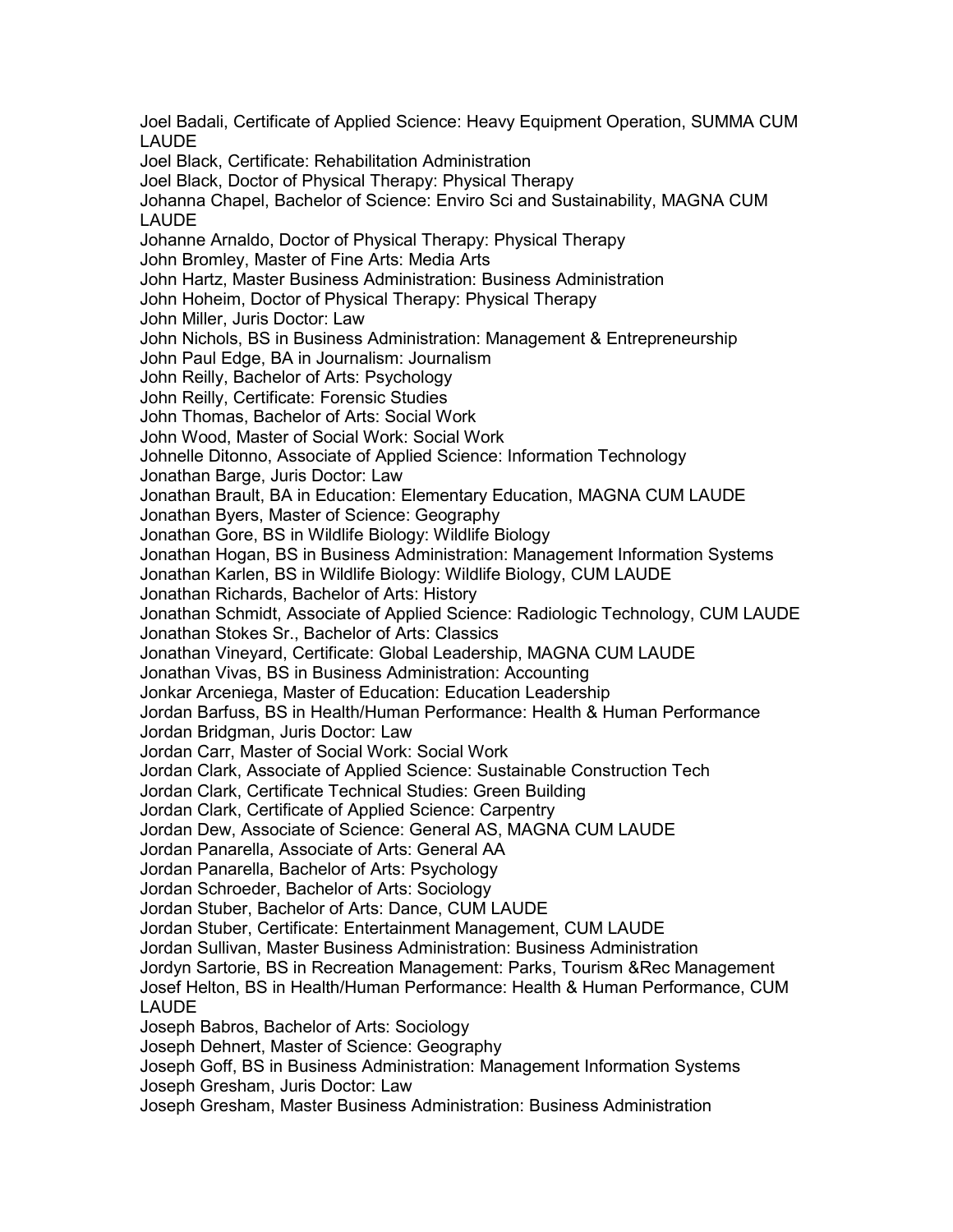Joseph Kelly, Bachelor of Arts: Physics, MAGNA CUM LAUDE Joseph Patrick Riordan, BS in Integrative Physiology: Integrative Physiology, CUM LAUDE Joseph Stockdill, Bachelor of Arts: Mathematics Josh Abrahamson, BS in Resource Conservation: Resource Conservation Joshua Brown, Master of Public Health: Public Health Joshua Cobb, Bachelor of Science: Neuroscience, MAGNA CUM LAUDE Joshua Hause, Bachelor of Arts: Central & Southwest Asian Stds Joshua Horton, Bachelor of Arts: Dance, MAGNA CUM LAUDE Joshua Lundin, Bachelor of Science: Geosciences Joshua McCarthy, Associate of Science: General AS Joshua Osborne, Doctor of Pharmacy: Pharmacy, SUMMA CUM LAUDE Joshua Pitt, Bachelor of Arts: Theatre, CUM LAUDE Joshua Rosenau, Master of Arts: Interdisciplinary Studies Joshua Smith, Bachelor of Arts: German, CUM LAUDE Joshua Soriano, Bachelor of Science: Chemistry Jourdan Wood, Bachelor of Arts: Psychology Jourdan Wood, Certificate: Forensic Studies Joy Ann Rea, Doctor of Physical Therapy: Physical Therapy Joy Barber, Certificate: American Indian Law Joy Barber, Juris Doctor: Law Joy Mojica, Doctor of Physical Therapy: Physical Therapy Juan Victor Limtengco, Doctor of Physical Therapy: Physical Therapy Judy Oraa, Doctor of Physical Therapy: Physical Therapy Julia Bezio, Certificate: Women's, Gender & Sexuality St Julia Cameron, Master of Arts: Psychology Julia Houston, Doctor of Pharmacy: Pharmacy Julia Ronney, Bachelor of Science: Biology, CUM LAUDE Julian Emond, Master Business Administration: Business Administration Juliana Lutz, Bachelor of Arts: Central & Southwest Asian Stds, CUM LAUDE Julianna Musumeci, Bachelor of Arts: Environmental Studies Julie Boehm, Master of Arts: English Julie Freschi, Doctor of Physical Therapy: Physical Therapy Julie Kessel, Master of Education: Curriculum & Instruction Julien Fitzstrawn, Bachelor of Arts: Environmental Studies, CUM LAUDE Jung Hwan Lee, Certificate: Rehabilitation Administration Jung Hwan Lee, Doctor of Physical Therapy: Physical Therapy Justice Root, Bachelor of Fine Arts: Media Arts, CUM LAUDE Justin Hotaling, Associate of Science: General AS, MAGNA CUM LAUDE Justin Neely, BS in Business Administration: Marketing Justin Ransom-Redeen, Juris Doctor: Law Justin Ruby, BS in Wildlife Biology: Wildlife Biology, MAGNA CUM LAUDE

### **K**

Kaaumoana Ahina Jr., Associate of Arts: General AA Kaden Shuman, Bachelor of Arts: Psychology Kaeanna Thatcher, BS in Business Administration: Management & Entrepreneurship Kaedin Rosling, BS in Business Administration: Management & Entrepreneurship, CUM LAUDE Kaedin Rosling, Certificate: Entertainment Management, CUM LAUDE Kaelyn Hanson, Bachelor of Arts: Commun Sci & Disorders, MAGNA CUM LAUDE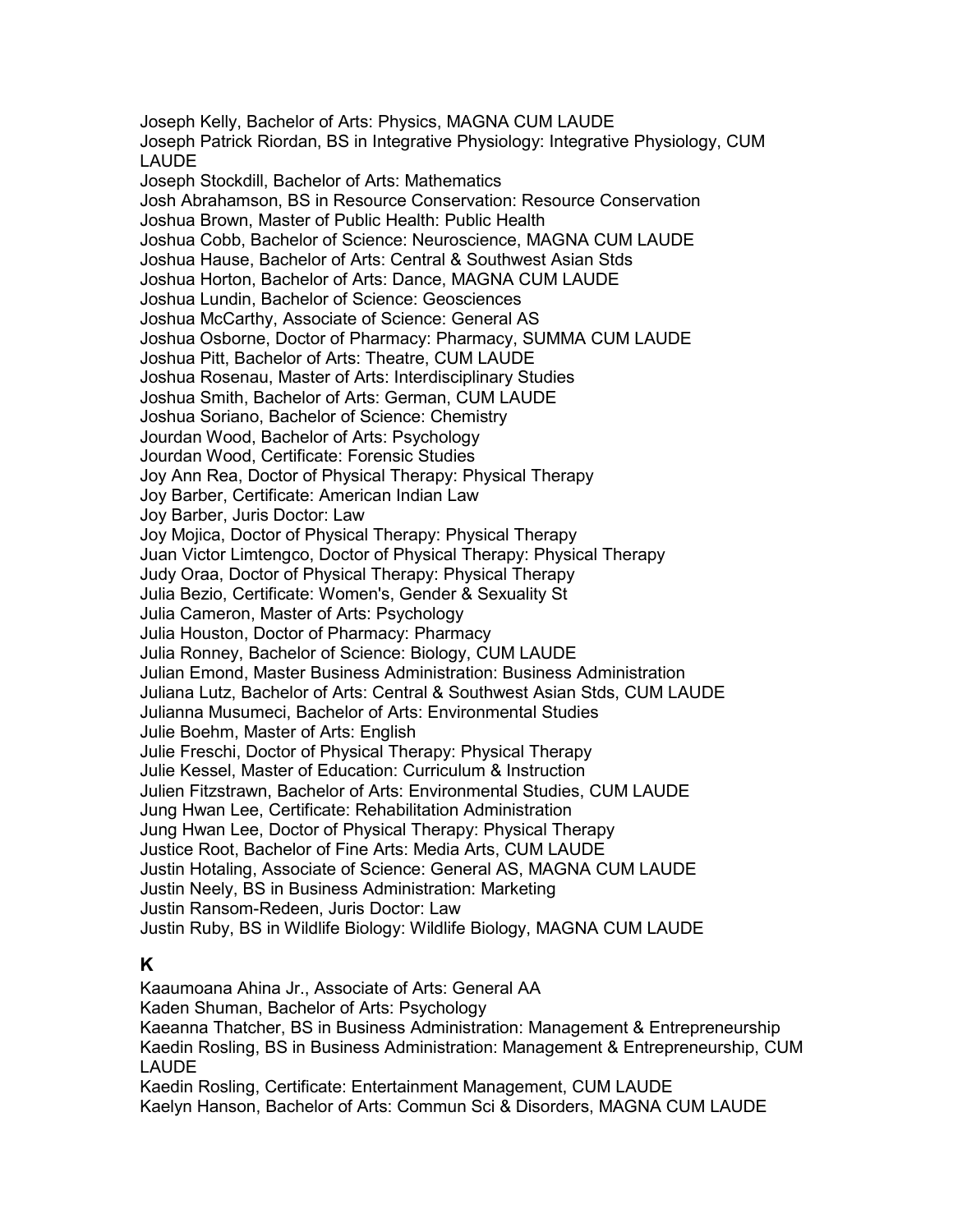Kaitlin Hopingardner, Master of Arts: Political Science Kaitlin Perkins, Certificate: Water-Energy-Food Nexus Kaitlin Perkins, Master of Science: Systems Ecology Kaitlin Pugh, Master Public Administration: Public Administration Kaitlyn Christopher, Bachelor of Arts: English Kaitlyn Torgerson, BA in Journalism: Journalism Kajun Schmaus, Associate of Applied Science: Information Technology Kajun Schmaus, Certificate Technical Studies: Cybersecurity Kajun Schmaus, Certificate of Applied Science: Computer Support Kalahikiola Esser, Bachelor of Science: Chemistry, CUM LAUDE Kallee Wilson, Doctor of Physical Therapy: Physical Therapy Kalob Baesen, Bachelor of Science: Biology, MAGNA CUM LAUDE Kamilla Tanaka, Associate of Science: General AS Kammy Meyers, Certificate: Principal Leadership K-12 Kara Picciolo, Master of Science: Speech Language Pathology Kara Wissenbach, Associate of Arts: General AA, CUM LAUDE Karen De La Luz Martinez, BS in Business Administration: Management Information Systems, CUM LAUDE Karen De La Luz Martinez, Certificate: Big Data Analytics, CUM LAUDE Karen De La Luz Martinez, Certificate: Cybersecurity Management, CUM LAUDE Karen De La Luz Martinez, Certificate: Sustainable Business Strategy, CUM LAUDE Karen Richards, Bachelor of Arts: Anthropology Karlee Gebhardt, Master Business Administration: Business Administration Karlee Schmidt, Doctor of Pharmacy: Pharmacy Karli Jackson, Bachelor of Arts: English, CUM LAUDE Karlyn Roberts, Bachelor of Arts: Environmental Studies, CUM LAUDE Karysa Rugado, Bachelor of Arts: Anthropology Kassandra Boshae, Bachelor of Science: Chemistry Katalyn Lindberg, Juris Doctor: Law Kate Paskievitch, Bachelor of Arts: Communication Studies, CUM LAUDE Kate Paskievitch, Bachelor of Arts: Political Science, CUM LAUDE Kate-Lyn Compton, Associate of Science: General AS Katelyn Kempa, BS in Business Administration: Accounting Katelyn Kempa, Certificate: Accounting Information Systems Katelyn Michell, Doctor of Pharmacy: Pharmacy Katelyn Sly, BS in Business Administration: Accounting, MAGNA CUM LAUDE Katelyn Smigaj, BS in Business Administration: Accounting, SUMMA CUM LAUDE Katelyn Wolf, Bachelor of Arts: English Katherine Browne, Bachelor of Arts: Psychology Katherine Fischer, Bachelor of Arts: Media Arts, MAGNA CUM LAUDE Katherine Hill, Master of Arts: Enviro Sci Nat Res Journalism Katherine Kolwicz, Master of Arts: Anthropology Kathleen Connelly, Certificate: Wilderness Management Kathleen Hill, Doctor of Education: Curriculum & Instruction Kathryn Peterson, Associate of Applied Science: Sustainable Construction Tech Kathryn Peterson, Certificate Technical Studies: Green Building Kathryn Peterson, Certificate of Applied Science: Construction Management Kathryn Puczkowskyj, Master of Science: Business Analytics Kati Barreiros, BS in Resource Conservation: Resource Conservation, CUM LAUDE Katie Ballweber, Associate of Applied Science: Management Katie Ballweber, Associate of Arts: General AA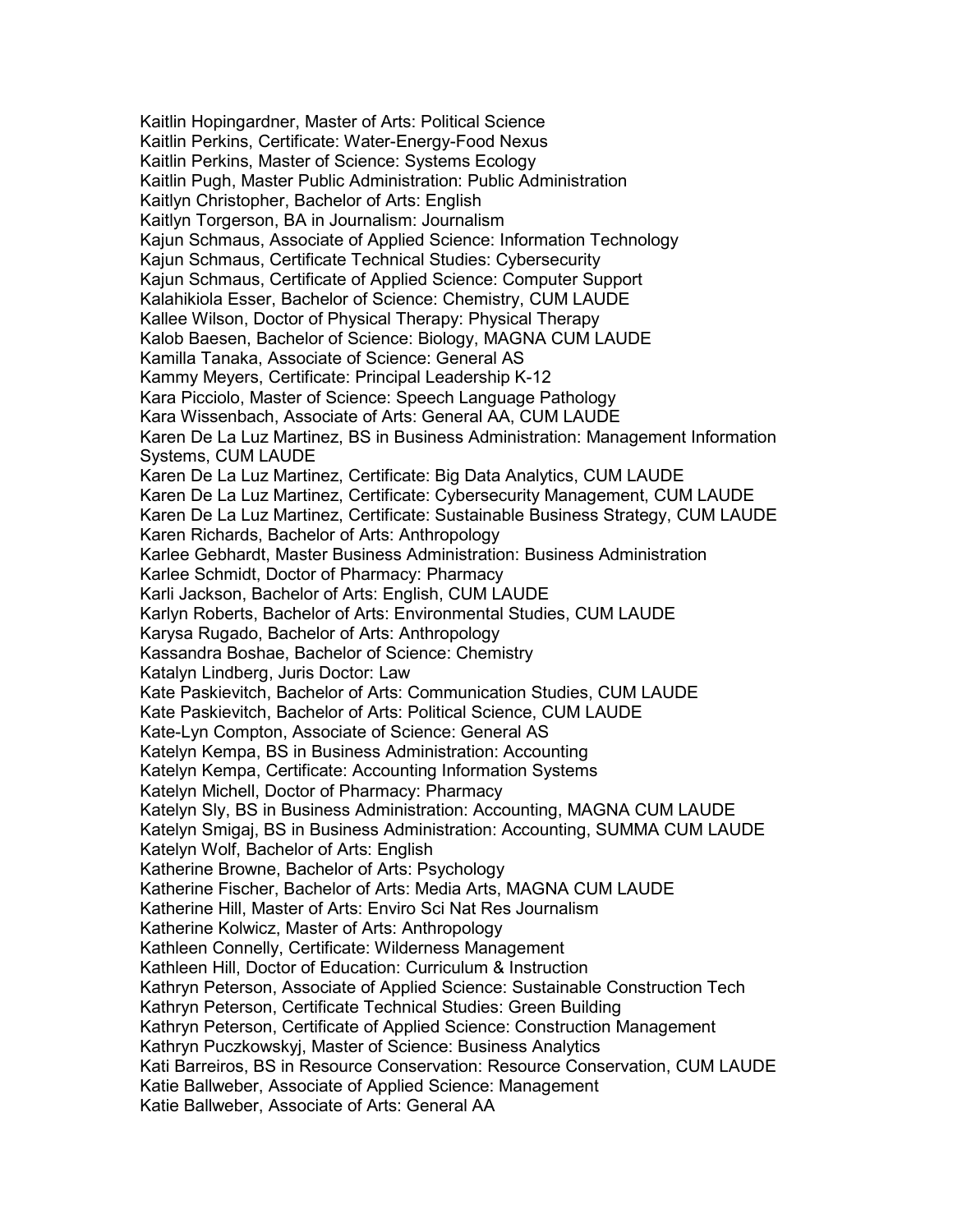Katie Benson, Bachelor of Arts: Communication Studies, CUM LAUDE Katie Benson, Certificate: Health Communication, CUM LAUDE Katie Lindner, Bachelor of Arts: Sociology, SUMMA CUM LAUDE Katie Lindner, Certificate: Forensic Studies, SUMMA CUM LAUDE Katiana Stutzer, Master of Arts: Communication Studies Katrina Himmelreich, Bachelor of Science: Geography, CUM LAUDE Katrina Himmelreich, Certificate: Geographic Information Systems, CUM LAUDE Katrina Liston, BS in Business Administration: Marketing, MAGNA CUM LAUDE Katrina Liston, Certificate: Entertainment Management, MAGNA CUM LAUDE Katrina Liston, Certificate: Global Leadership, MAGNA CUM LAUDE Katrina Morgan, Doctor of Physical Therapy: Physical Therapy Kaulin Freudenthal, BS in Business Administration: Marketing, CUM LAUDE Kavi Mitchell, BS in Resource Conservation: Resource Conservation Kayla Ballou, Bachelor of Arts: Sociology, CUM LAUDE Kayla Bruce, Associate of Applied Science: Paralegal Studies, MAGNA CUM LAUDE Kayla Graf, Doctor of Pharmacy: Pharmacy, CUM LAUDE Kayla Grinsell, BS in Business Administration: Accounting Kayla Pomeroy, Associate of Arts: General AA Kayla Schmidt, Master of Athletic Training: Athletic Training Kaylee Kronsperger, Bachelor of Science: Biology, SUMMA CUM LAUDE Kaylee Wommack, Bachelor of Science: Biology Kayley Olean, BS in Business Administration: Accounting, SUMMA CUM LAUDE Kaysha Eldred, Bachelor of Arts: Social Work Keilah Everts, Bachelor of Arts: Communication Studies Keith Jr. Rongstad Jr., Master of Arts: Sociology Keith Moore, Bachelor of Arts: Biology Kelby Grotbo, Doctor of Physical Therapy: Physical Therapy Kelcey Daily, BS in Pharmacy: Pharmaceutical Sciences Kelcie Murphy, Bachelor of Arts: Central & Southwest Asian Stds Keliegh Borchers, Bachelor of Arts: Psychology Kellen Donahue, Master of Science: Computer Science Kelley O'Toole, Master of Science: Speech Language Pathology Kelli Million, Bachelor of Arts: Anthropology Kelly Brown, Certificate of Applied Science: Heavy Equipment Operation Kelly Davis, Master of Arts: Psychology Kelly Franklin, Doctor of Philosophy: Systems Ecology Kelly Sandford, Master of Science: Speech Language Pathology Kelly Thom, BS in Integrative Physiology: Integrative Physiology Kelsea Harris-Capuano, Master of Arts: Enviro Sci Nat Res Journalism Kelsey Davis-Sullivan, Master of Science: Speech Language Pathology Kelsey Dayton, Juris Doctor: Law Kelsey Deschamps, BS in Pharmacy: Pharmaceutical Sciences Kelsey Deschamps, Doctor of Pharmacy: Pharmacy Kelsey Giubbini, Bachelor of Arts: Political Science Kelsey Noble, BA in Education: Elementary Education, SUMMA CUM LAUDE Kelsey Noble, Certificate: Global Leadership, SUMMA CUM LAUDE Kelsey Stay, Associate of Applied Science: Welding Technology, MAGNA CUM LAUDE Kelsi Grinde, BS in Pharmacy: Pharmaceutical Sciences, CUM LAUDE Ken Bumke, Master of Social Work: Social Work Kendall Seibel, Bachelor of Fine Arts: Theatre, CUM LAUDE Kendra Hendrickson, Associate of Applied Science: Information Technology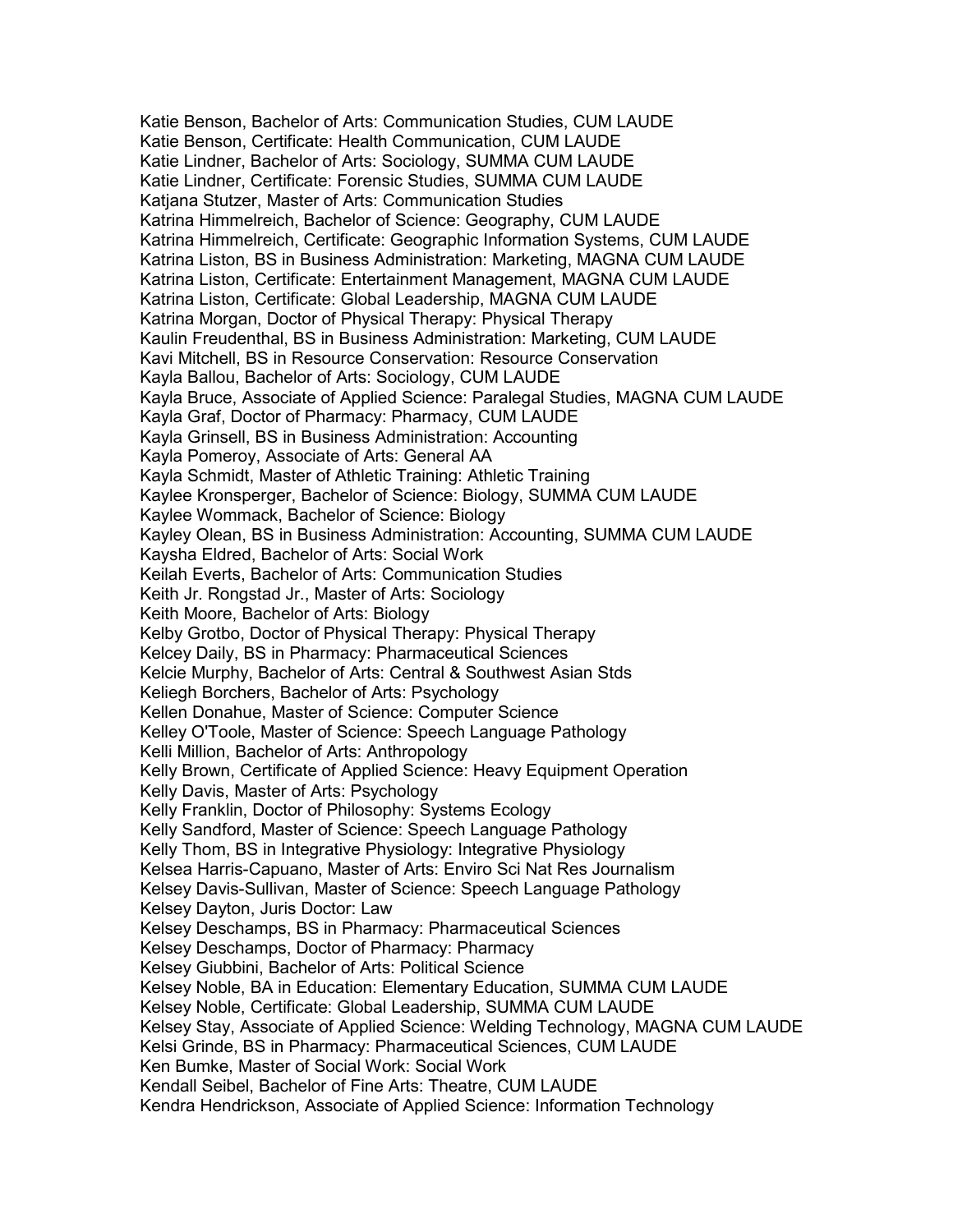Kendyl Freeny, Bachelor of Science: Computer Science Kenley Crisp, Master of Education: Curriculum & Instruction Kenley Fields, BS in Wildlife Biology: Wildlife Biology, CUM LAUDE Kenna Karjala, BS in Ecological Restoration: Ecosystem Science & Restorat, MAGNA CUM LAUDE Kenna Karjala, Bachelor of Arts: Theatre, MAGNA CUM LAUDE Kenna Snedigar, Associate of Science: Registered Nursing Kenndle Sierer, Bachelor of Science: Computer Science, CUM LAUDE Kennedy Salonen, Bachelor of Science: Biology, CUM LAUDE Kenneth Sagami, BS in Business Administration: Management & Entrepreneurship Kensey Mikkelsen, Doctor of Physical Therapy: Physical Therapy Keri Nauman, Bachelor of Science: Biochemistry, SUMMA CUM LAUDE Keri Nauman, Bachelor of Science: Chemistry, SUMMA CUM LAUDE Ketch Jacobson, Bachelor of Science: Biology Kevin Deitle, Doctor of Philosophy: International Education Leader Kevin Griffith, Associate of Applied Science: Information Technology, SUMMA CUM LAUDE Kevin Griffith, Certificate Technical Studies: Cybersecurity, SUMMA CUM LAUDE Kevin Griffith, Certificate of Applied Science: Computer Support, SUMMA CUM LAUDE Kevin Maher, Master of Arts: Counselor Education Kevin Ness, Juris Doctor: Law Kevin Peel, Bachelor of Arts: English Kevin Stevens Jr., Bachelor of Fine Arts: Media Arts Kiah Venzon, Master of Science: Speech Language Pathology Kian Speck, BS in Ecological Restoration: Ecosystem Science & Restorat, MAGNA CUM LAUDE Kian Speck, Certificate: Global Leadership, MAGNA CUM LAUDE Kiana McClure, Bachelor of Arts: Social Work, SUMMA CUM LAUDE Kianna Chandler, Bachelor of Arts: Social Work Kimberly Bolhuis, Master of Science: Geosciences Kimberly Earhart, Master Business Administration: Business Administration Kimberly Wein, Juris Doctor: Law Kinjal Desai, Certificate: Rehabilitation Administration Kinjal Desai, Doctor of Physical Therapy: Physical Therapy Kiplin Taber, Specialist School Psychology: School Psychology Kirk Katseanes, Certificate: Public Health Kirk Katseanes, Doctor of Pharmacy: Pharmacy, CUM LAUDE Knute Nelson, Bachelor of Arts: History-Political Science Kobe Sagami, Bachelor of Science: Computer Science, CUM LAUDE Kodi Baldwin, Bachelor of Arts: Communication Studies Kody Neill, Bachelor of Science: Computer Science Kolton Baker, Bachelor of Music: Music, CUM LAUDE Kortney Sims, Bachelor of Arts: Commun Sci & Disorders, SUMMA CUM LAUDE Kory Talcott, Master of Science: Geosciences Kristen Wallis, Master Business Administration: Business Administration-Exter Kristi Moore, Master of Science: Business Analytics Kristin Blackler, Master Business Administration: Business Administration-Exter Kristin Geer, Associate of Applied Science: Medical Information Technology Kristin Geer, Certificate of Applied Science: Medical Reception Kristine Enaje, Doctor of Physical Therapy: Physical Therapy Kristopher Short, Doctor of Philosophy: Toxicology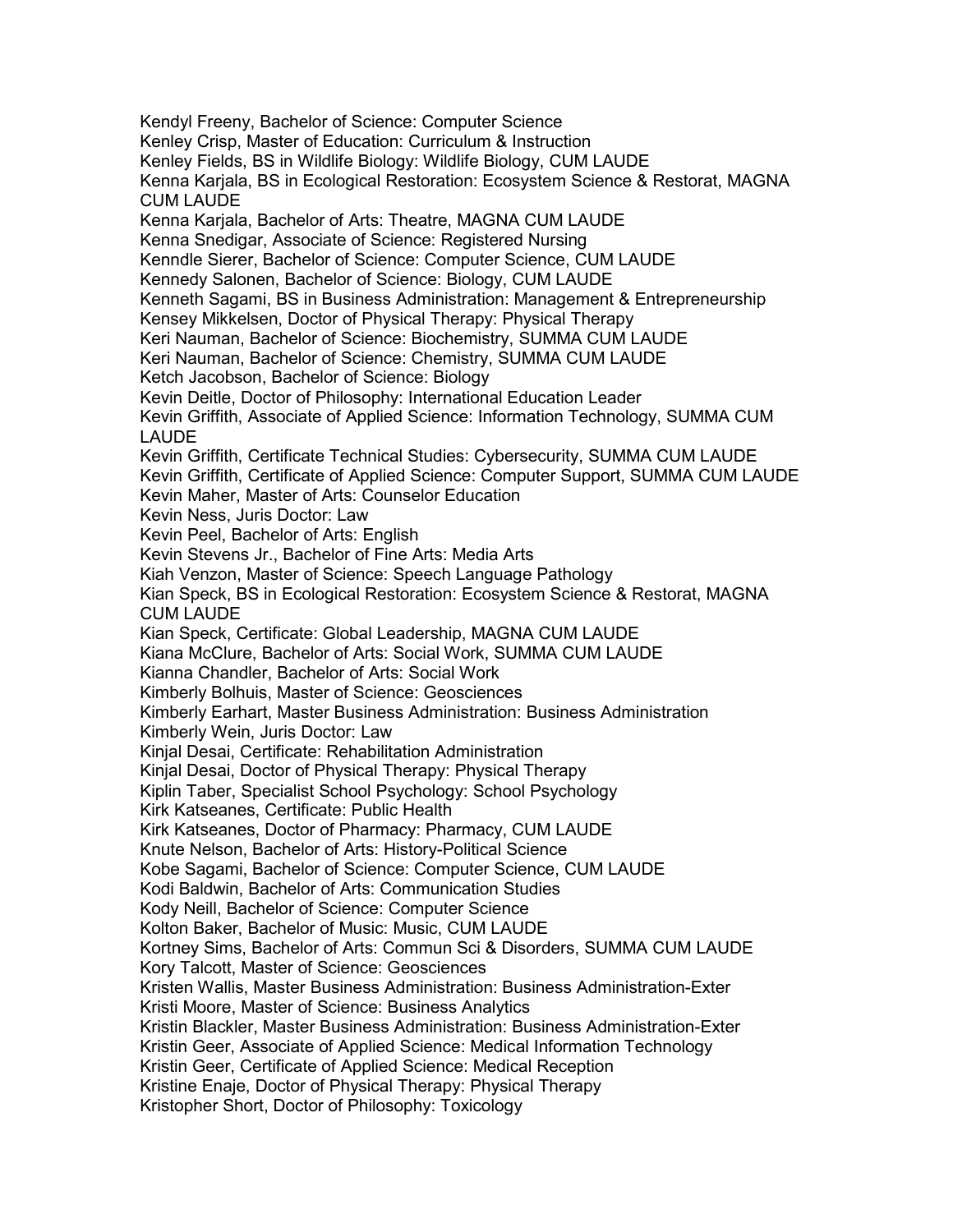Krystal Murphy, Master of Education: Curriculum & Instruction Kunal Patel, Certificate: Rehabilitation Administration Kunal Patel, Doctor of Physical Therapy: Physical Therapy Kwanele Ngema, Certificate of Applied Science: Business Media Design, CUM LAUDE Kya Hover, Bachelor of Science: Biology Kylar Clifton, Juris Doctor: Law Kylar Clifton, Master Business Administration: Business Administration Kyle Brester, Master Public Administration: Public Administration Kyle Gardiner, BS in Business Administration: Management & Entrepreneurship Kyle Knaff, Master Business Administration: Business Administration-Exter Kyle Langley, Master of Arts: Anthropology Kyle Parker, Associate of Applied Science: Diesel Technology, MAGNA CUM LAUDE Kyle Shiemke, Certificate of Applied Science: Precision Machine Technology, SUMMA CUM LAUDE Kyle Ward, Bachelor of Arts: Anthropology, MAGNA CUM LAUDE Kylee Beccari, BS in Integrative Physiology: Integrative Physiology, CUM LAUDE Kyleen Dolan, Doctor of Pharmacy: Pharmacy, MAGNA CUM LAUDE Kylie Brier- Burlingham, BA in Education: Early Childhood Education: P-3, CUM LAUDE Kylie Hoedel, Bachelor of Arts: Women's, Gender & Sexuality St Kylie Mohr, Master of Arts: Enviro Sci Nat Res Journalism Kylie Sadat, BS in Business Administration: Accounting, CUM LAUDE Kylie Sadat, Certificate: Accounting Information Systems, CUM LAUDE Kylie Steiner, BS in Business Administration: Management & Entrepreneurship Kylie Stokes, Bachelor of Arts: Anthropology, CUM LAUDE Kylin Rosling, BS in Business Administration: Management & Entrepreneurship Kyndra Haller, Bachelor of Science: Neuroscience Kyron Tuck, BS in Resource Conservation: Resource Conservation Kyrstin Hagins, Bachelor of Fine Arts: Theatre, CUM LAUDE Kyson Wilson, Bachelor of Science: Biology

### **L**

Laishia Roth, Bachelor of Arts: Social Work Landon Magee, BS in Wildlife Biology: Wildlife Biology, CUM LAUDE Lane Hanson, Bachelor of Arts: Sociology Lani Mobley, BS in Business Administration: Marketing, CUM LAUDE Lani Mobley, BS in Recreation Management: Parks, Tourism &Rec Management, CUM LAUDE Larissa Fitzpatrick, Master of Arts: English Larissa Fitzpatrick, Master of Arts: Sociology Larissa Sweet, Certificate of Applied Science: Carpentry Lars Kvaalen, Bachelor of Arts: Environmental Studies Laura Grutsch, Master of Science: Speech Language Pathology Laura Newby, Associate of Arts: General AA Laura Russell, Bachelor of Arts: Sociology Laura Stevens, Master of Science: Geosciences Lauren Amongero, Juris Doctor: Law Lauren Anderson, Certificate: Entertainment Management Lauren Anderson, Master Business Administration: Business Administration Lauren D'Angelo, Bachelor of Arts: English Lauren D'Angelo, Certificate: Forensic Studies Lauren McGill, Master of Education: Curriculum & Instruction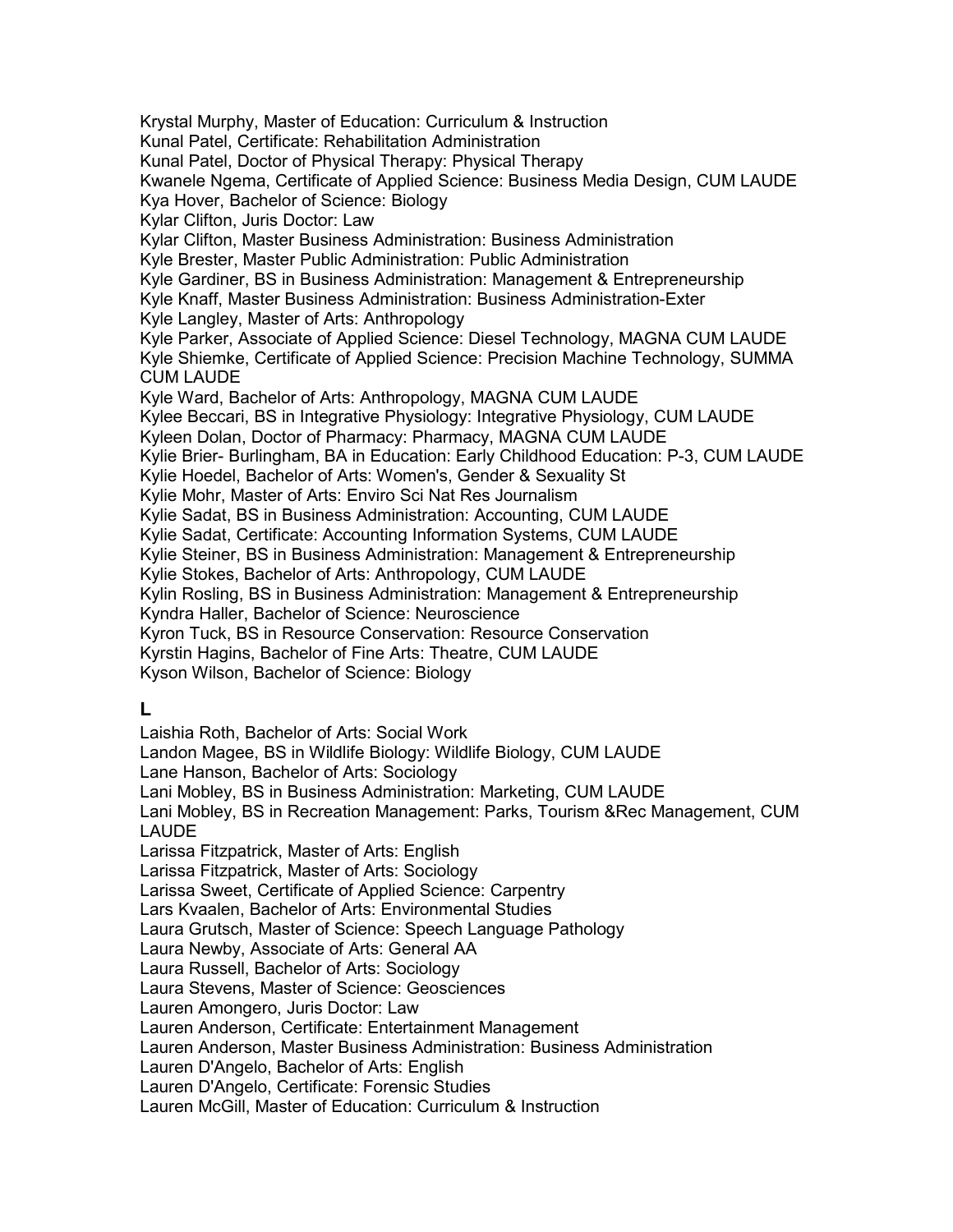Lauren Mills, Bachelor of Arts: Psychology Lauren Mills, Bachelor of Arts: Psychology, MAGNA CUM LAUDE Lauri Boutte, Doctor of Physical Therapy: Physical Therapy Lauro Villegas Jr, Certificate: Rehabilitation Administration Lauro Villegas Jr, Doctor of Physical Therapy: Physical Therapy Layla Hall, Bachelor of Arts: Psychology, CUM LAUDE Lea Graham, Bachelor of Arts: Women's, Gender & Sexuality St Leah Ling, Doctor of Physical Therapy: Physical Therapy Lee Adler, Bachelor of Arts: Political Science, CUM LAUDE Leilani Gardipee, BS in Business Administration: Management Information Systems Lenee Marjerison III, Bachelor of Arts: Psychology, SUMMA CUM LAUDE Leonard Ormseth, BS in Resource Conservation: Resource Conservation, SUMMA CUM LAUDE Leslie Bermes, Doctor of Physical Therapy: Physical Therapy Leslie Dickerson, Master Public Administration: Public Administration Lev Darkhovsky, Doctor of Physical Therapy: Physical Therapy Levi Sublett, BS in Business Administration: Management Information Systems Levi Terry, Bachelor of Science: Computer Science, CUM LAUDE Lexi Duce, Doctor of Pharmacy: Pharmacy Lexis Lyle, BS in Resource Conservation: Resource Conservation Leyton Quinn, Bachelor of Music Education: Music Liam Hauck, BS in Business Administration: Marketing Liam Hauck, Certificate: Global Leadership Liam Mayer, Bachelor of Fine Arts: Theatre, MAGNA CUM LAUDE Liana Woodward, Master of Fine Arts: Creative Writing Libby Steigers, Associate of Science: Registered Nursing, CUM LAUDE Lili Pongracz-Bartha, Bachelor of Science: Biology, CUM LAUDE Lili Pongracz-Bartha, Bachelor of Science: Enviro Sci and Sustainability, CUM LAUDE Lili Pongracz-Bartha, Certificate: Global Leadership, CUM LAUDE Lili Pongracz-Bartha, Certificate: Northern Rockies Outdoor Lead, CUM LAUDE Liliana Acosta, BA in Journalism: Journalism Liliana Acosta, BS in Business Administration: Marketing Lily Johnson, Bachelor of Arts: Media Arts, CUM LAUDE Linda Lopez, Doctor of Physical Therapy: Physical Therapy Linda Mercer, Doctor of Physical Therapy: Physical Therapy Linda Schimming, Bachelor of Science: Computer Science Lindsay Garpestad, Juris Doctor: Law Lindsay Mullineaux, Juris Doctor: Law Lindsay Whalen, Juris Doctor: Law Lindsey Bird, BA in Education: Elementary Education, SUMMA CUM LAUDE Lindsey Ladouceur, Doctor of Pharmacy: Pharmacy Lindsey Lannes, Master of Science: Speech Language Pathology Lindsy Rasmussen, BA in Education: Elementary Education, SUMMA CUM LAUDE Lisa Higgason, Bachelor of Arts: Communication Studies Lisa Kinnard, BA in Education: Elementary Education, MAGNA CUM LAUDE Lisa Morgan, Doctor of Physical Therapy: Physical Therapy Lisa Spang, BS in Recreation Management: Parks, Tourism &Rec Management Lisa York, Associate of Applied Science: Accounting Technology, CUM LAUDE Liza Donier, BS in Business Administration: Marketing, MAGNA CUM LAUDE Liza Donier, Certificate: Digital Marketing, MAGNA CUM LAUDE Liza Donier, Certificate: Global Leadership, MAGNA CUM LAUDE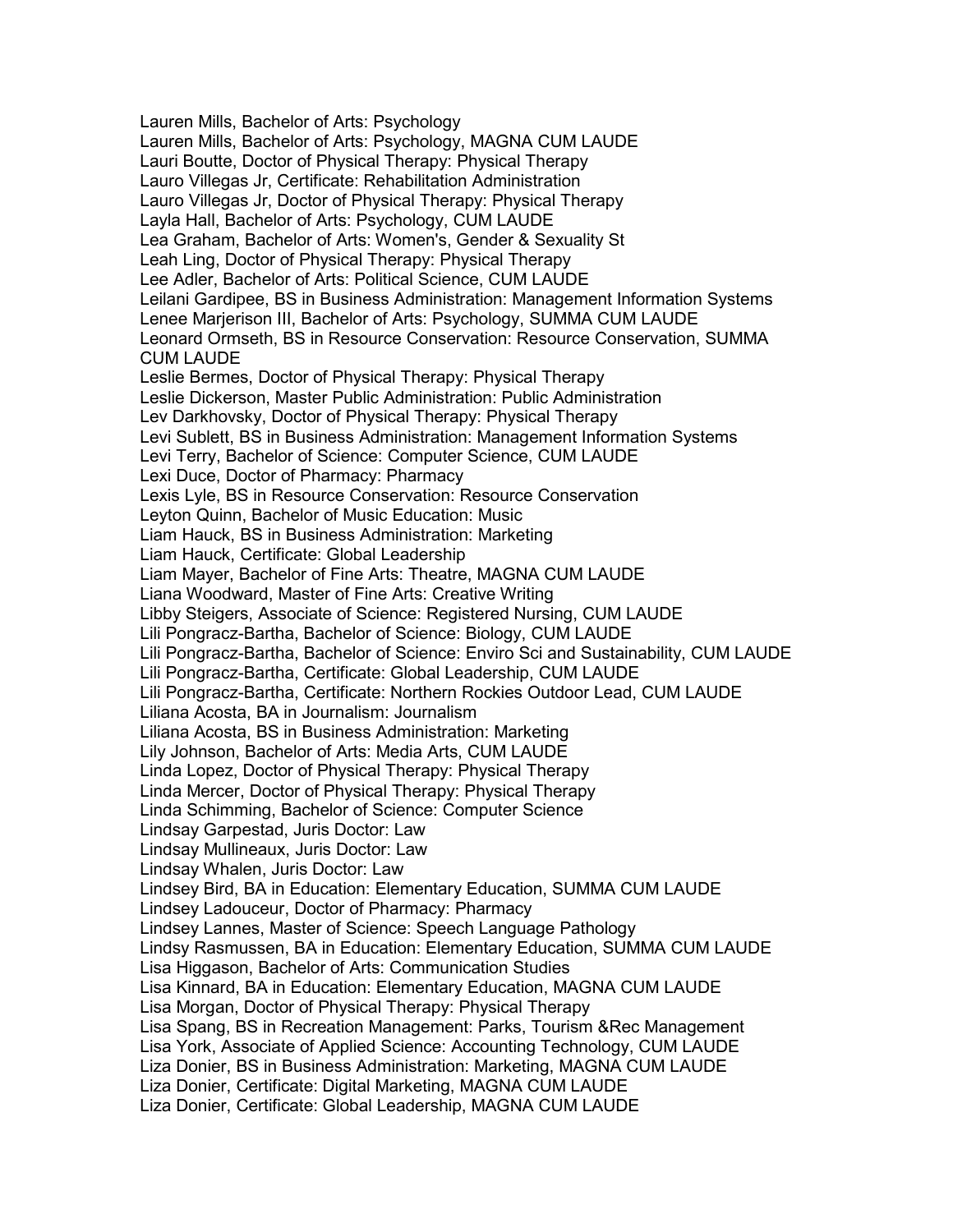Logan Robinette, Bachelor of Science: Chemistry, CUM LAUDE Logan Thurman, Certificate of Applied Science: Precision Machine Technology London Walsh, Bachelor of Science: Computer Science Lonnie Murphy, Master of Public Health: Public Health Loraine Cruz, Doctor of Physical Therapy: Physical Therapy Loran Fairhurst, Bachelor of Arts: English Lorena Wilkinson, Bachelor of Arts: Environmental Studies, CUM LAUDE Lori-Ann Tierney, Certificate: Rehabilitation Administration Lori-Ann Tierney, Doctor of Physical Therapy: Physical Therapy Louisa Lopez, Bachelor of Arts: History Lovelle Mendoza, Doctor of Physical Therapy: Physical Therapy Lucia Sayer, Bachelor of Arts: Psychology, MAGNA CUM LAUDE Lukas Bohlander, BS in Business Administration: Marketing Lukas Lindeman, Associate of Arts: General AA Lukas Millward, Bachelor of Science: Biology, MAGNA CUM LAUDE Luke Boyd, Bachelor of Arts: Media Arts Luke McCarthy, Master of Athletic Training: Athletic Training Luke Nicholson, BA in Journalism: Journalism Luke Rymniak, Master of Science: Forestry Lyn Feisthamel, BS in Pharmacy: Pharmaceutical Sciences, MAGNA CUM LAUDE Lyndee Nikkila, Bachelor of Arts: Political Science Lyra Annie Sarceno, Doctor of Physical Therapy: Physical Therapy Lysette Oquendo, Doctor of Physical Therapy: Physical Therapy

#### **M**

Mackenzie Haldi, Bachelor of Arts: Art, MAGNA CUM LAUDE Mackenzie Stiff, Master of Social Work: Social Work Mackenzie Tilleman, BS in Business Administration: Management Information Systems, MAGNA CUM LAUDE Mackenzie Tilleman, Certificate: Accounting Information Systems, MAGNA CUM LAUDE Mackenzie Tilleman, Certificate: Big Data Analytics, MAGNA CUM LAUDE Maddison Wright, BS in Business Administration: Accounting Madeleine Padon, Master of Education: Curriculum & Instruction Madeline Broom, BA in Journalism: Journalism, CUM LAUDE Madeline Broom, Bachelor of Arts: Environmental Studies, CUM LAUDE Madeline Colson, Master of Social Work: Social Work Madeline Damon, BS in Wildlife Biology: Wildlife Biology, SUMMA CUM LAUDE Madeline Damon, Certificate: Global Leadership, SUMMA CUM LAUDE Madeline Del Guerra, Associate of Arts: General AA, MAGNA CUM LAUDE Madeline Keast, Bachelor of Arts: Communication Studies Madelyn Naugle, BS in Business Administration: Management & Entrepreneurship, CUM LAUDE Madelyn Nickerson, BA in Education: Elementary Education, MAGNA CUM LAUDE Madison Atlas, Bachelor of Science: Biology, CUM LAUDE Madison Baroch, BA in Education: Elementary Education, SUMMA CUM LAUDE Madison Carr, BS in Health/Human Performance: Health & Human Performance, CUM LAUDE Madison McLaughlin, Specialist School Psychology: School Psychology Madison Miller, Bachelor of Science: Chemistry Madison Mueller, Doctor of Pharmacy: Pharmacy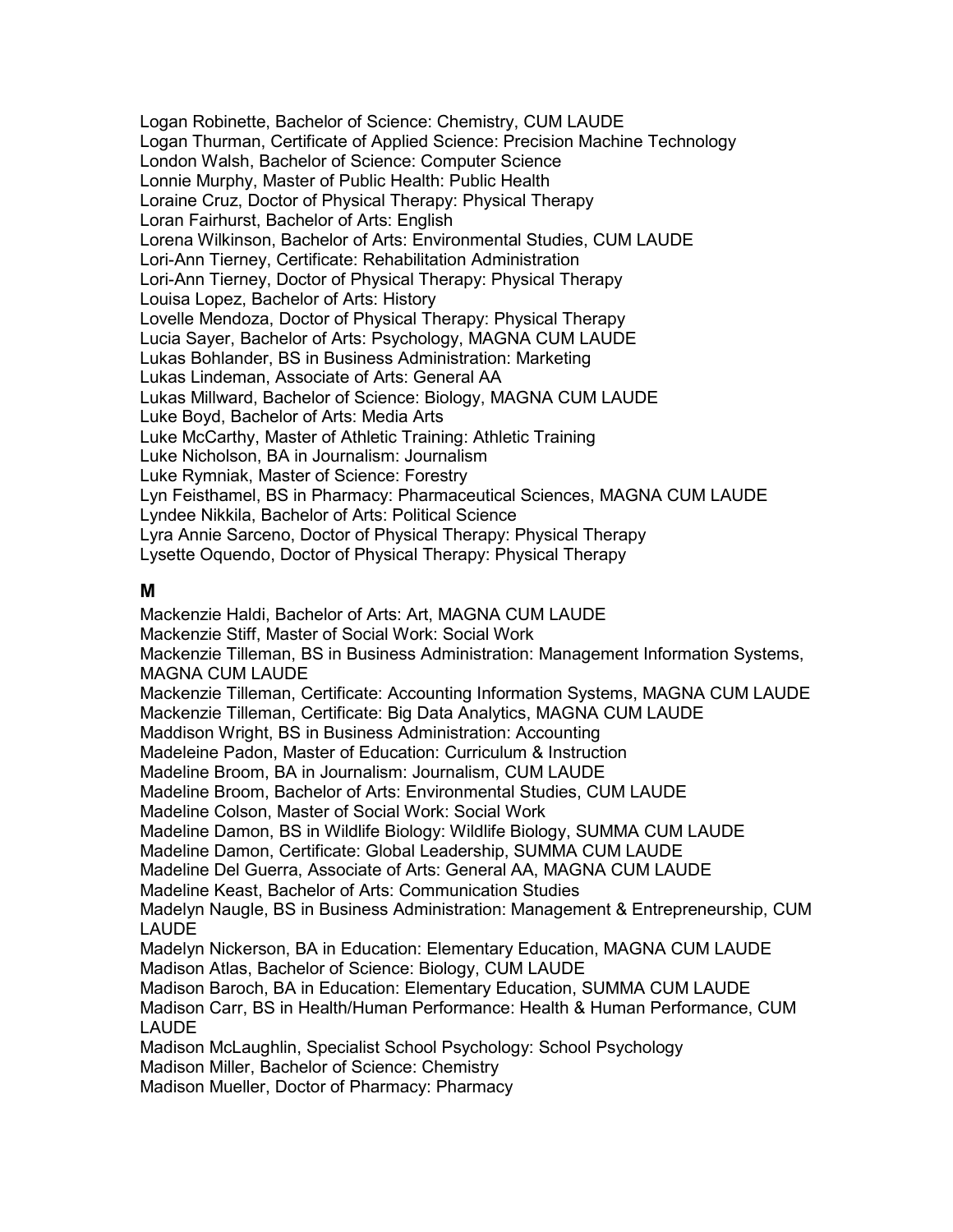Madison Reichelt, Associate of Applied Science: Medical Assisting, SUMMA CUM LAUDE Madison Reichelt, BS in Integrative Physiology: Integrative Physiology, SUMMA CUM LAUDE Madison Reichelt, Bachelor of Science: Biology, SUMMA CUM LAUDE Madison Reichelt, Certificate of Applied Science: Medical Reception, SUMMA CUM LAUDE Madison Seipp, BA in Journalism: Journalism, CUM LAUDE Madison Siebenaler, Master of Athletic Training: Athletic Training Madison Stone, BA in Journalism: Journalism Madison Shaye Wilson, Bachelor of Arts: Anthropology, SUMMA CUM LAUDE Maelyn Kisthard, Associate of Arts: General AA Magalloway Gammons, Bachelor of Arts: Environmental Studies, SUMMA CUM LAUDE Magalloway Gammons, Bachelor of Science: Biology, SUMMA CUM LAUDE Maggie Bornstein, Bachelor of Arts: African-American Studies, CUM LAUDE Maja Pedersen, Doctor of Philosophy: Public Health Makkie Haller, Bachelor of Arts: Communication Studies, SUMMA CUM LAUDE Makkie Haller, Certificate: Global Leadership, SUMMA CUM LAUDE Mallory Hylton, BS in Integrative Physiology: Integrative Physiology, MAGNA CUM LAUDE Manoj Battar, Doctor of Physical Therapy: Physical Therapy Manon Barre, Bachelor of Arts: Linguistics Mar Lu Martinez, Doctor of Physical Therapy: Physical Therapy Maral Moatazedian, Doctor of Pharmacy: Pharmacy Marco Salvo, BS in Wildlife Biology: Wildlife Biology, CUM LAUDE Marcus Lynch, BS in Wildlife Biology: Wildlife Biology, SUMMA CUM LAUDE Marcus Lynch, Certificate: Geographic Information Systems, SUMMA CUM LAUDE Margaret Fadoir, Associate of Science: Registered Nursing, CUM LAUDE Margaret Hong, Doctor of Physical Therapy: Physical Therapy Margaret Junkermier, BS in Business Administration: Management Information Systems, CUM LAUDE Margaret Junkermier, Certificate: Big Data Analytics, CUM LAUDE Margaret Junkermier, Certificate: Cybersecurity Management, CUM LAUDE Margaret Magee, Bachelor of Arts: Environmental Studies, MAGNA CUM LAUDE Margaret Magee, Certificate: Geographic Information Systems, MAGNA CUM LAUDE Margaret Zook, BS in Integrative Physiology: Integrative Physiology, SUMMA CUM LAUDE Margie Knapp, Bachelor of Science: Geography, SUMMA CUM LAUDE Margie Knapp, Certificate: Geographic Information Systems, SUMMA CUM LAUDE Marguerite Burghardt, BS in Business Administration: Management Information Systems, CUM LAUDE Maria Carousel Quijano, Certificate: Rehabilitation Administration Maria Carousel Quijano, Doctor of Physical Therapy: Physical Therapy Maria Cecilia Zorina Rebano, Doctor of Physical Therapy: Physical Therapy Maria Isabelli Hipol, Doctor of Physical Therapy: Physical Therapy Maria Stults, BS in Business Administration: Management Information Systems Mariah Apedaile, BS in Business Administration: Finance Mariah Bone, Bachelor of Science: Biology Mariah Johnson, Juris Doctor: Law Marias Blundell, Bachelor of Arts: History Marie Kafton, Bachelor of Arts: Social Work, SUMMA CUM LAUDE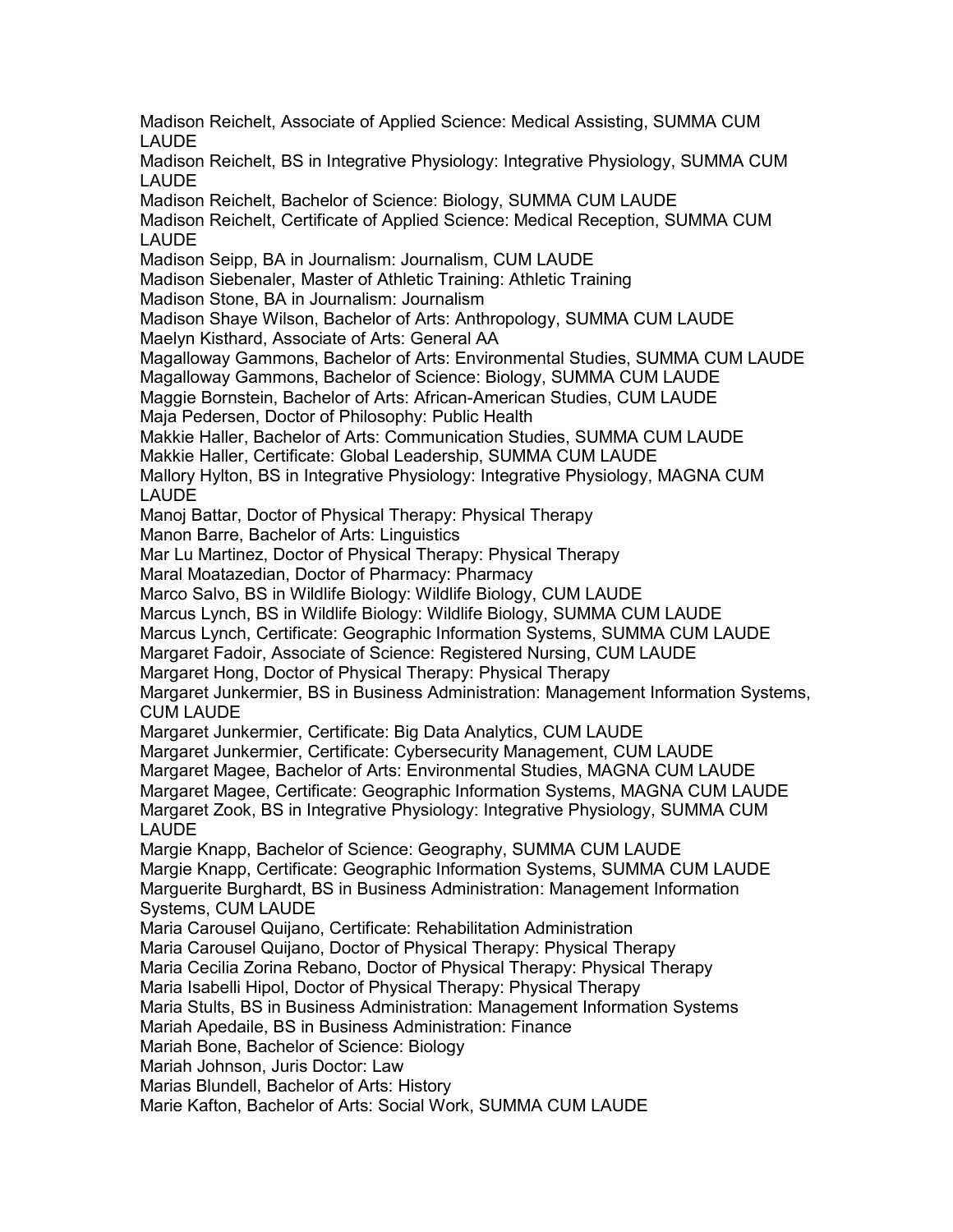Marifel Magno, Certificate: Rehabilitation Administration Marifel Magno, Doctor of Physical Therapy: Physical Therapy Marin Plemmons, BS in Health/Human Performance: Health & Human Performance, CUM LAUDE Marissa Koke, Bachelor of Fine Arts: Media Arts Mark Gerald Abuedo, Certificate: Rehabilitation Administration Mark Gerald Abuedo, Doctor of Physical Therapy: Physical Therapy Mark Limb, Doctor of Physical Therapy: Physical Therapy Mark Ong, Doctor of Physical Therapy: Physical Therapy Mark Padillo, Doctor of Physical Therapy: Physical Therapy Mark Pearson, BS in Business Administration: Management Information Systems Mark Zamora, Doctor of Physical Therapy: Physical Therapy Marlaina Turley, Bachelor of Science: Biology Marley Merchen, Bachelor of Arts: Communication Studies, MAGNA CUM LAUDE Marselina Whiteman, Certificate of Applied Science: Heavy Equipment Operation Marsha Babington, Certificate: Rehabilitation Administration Marsha Babington, Doctor of Physical Therapy: Physical Therapy Mary Anderson, Master of Science: Business Analytics Mary Ann Navasquez- Salvatore, Certificate: Rehabilitation Administration Mary Ann Navasquez- Salvatore, Doctor of Physical Therapy: Physical Therapy Mary Auld, Master of Arts: Enviro Sci Nat Res Journalism Mary Fahlman, Bachelor of Arts: Commun Sci & Disorders, CUM LAUDE Mary Super, BA in Education: Elementary Education, SUMMA CUM LAUDE Mary Winter, Bachelor of Arts: Sociology, SUMMA CUM LAUDE Mary-Ellen Reyna, Master of Science: Forestry Maryam Norton, Bachelor of Arts: Commun Sci & Disorders, SUMMA CUM LAUDE Mason Corcoran, Associate of Arts: General AA Mason Hutchinson, Bachelor of Arts: Psychology, CUM LAUDE Mason Hutchinson, Certificate: Global Leadership, CUM LAUDE Mason Perry, Doctor of Philosophy: Geosciences Mastan Vali Shaik, Doctor of Physical Therapy: Physical Therapy Matthew Basque, Associate of Applied Science: Medical Assisting, CUM LAUDE Matthew Cunningham, Master of Science: Forestry Matthew Hunter, BS in Business Administration: Accounting, SUMMA CUM LAUDE Matthew Monroe, BS in Wildlife Biology: Wildlife Biology Matthew Park, Associate of Applied Science: Diesel Technology, MAGNA CUM LAUDE Matthew Prior, BS in Business Administration: Management & Entrepreneurship Matthew Sanford, Master of Arts: Anthropology Matthew Soriano, Bachelor of Arts: English Matthew Sydor, Doctor of Philosophy: Biomedical Sciences Matthew Tarkalson, Bachelor of Arts: Art Matthew Woldstad, Associate of Applied Science: Sustainable Construction Tech Matthew Woldstad, Certificate of Applied Science: Carpentry Matthew Zacharias, Associate of Arts: General AA, SUMMA CUM LAUDE Matthew Zacharias, Bachelor of Arts: History, SUMMA CUM LAUDE Maura Ganz, Bachelor of Arts: English, CUM LAUDE Max Gibson, BS in Business Administration: Management Information Systems Max Gibson, Certificate: Big Data Analytics Max Wiese, Associate of Applied Science: Sustainable Construction Tech Max Wiese, Certificate of Applied Science: Carpentry Maxwell Anderson, BS in Wildlife Biology: Wildlife Biology, CUM LAUDE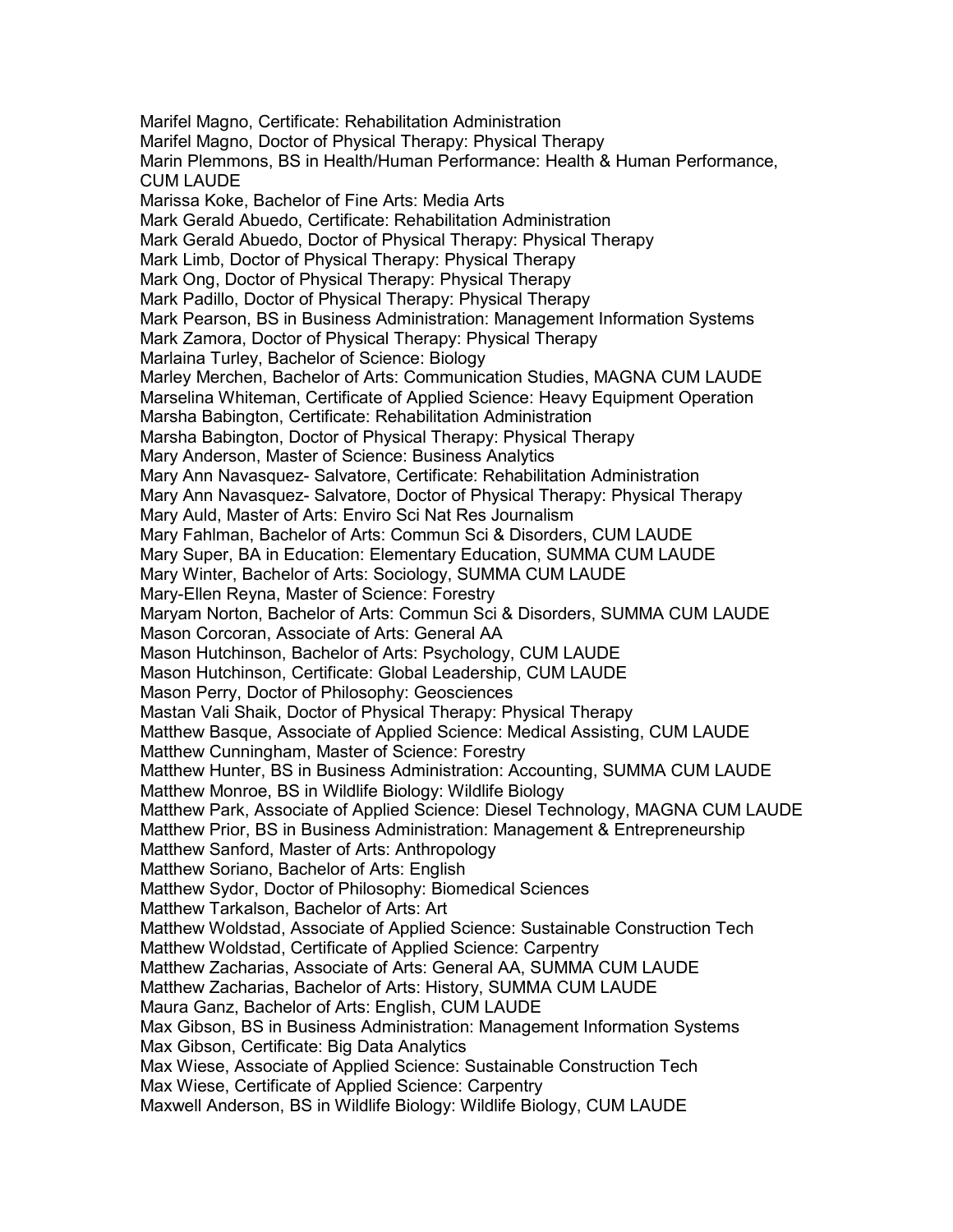Maxwell Hamberger, Master Public Administration: Public Administration Maya Dahlgren, BS in Pharmacy: Pharmaceutical Sciences, MAGNA CUM LAUDE McCall Burns, Bachelor of Arts: Sociology, MAGNA CUM LAUDE McCall Burns, Certificate: Environmental Ethics, MAGNA CUM LAUDE McKenna Jones, BS in Business Administration: Finance, CUM LAUDE McKenna Jones, Bachelor of Arts: Economics, CUM LAUDE McKenna Jones, Certificate: Global Leadership, CUM LAUDE McKenna Stahlberg, Bachelor of Arts: Sociology, SUMMA CUM LAUDE McKenna Stahlberg, Certificate: Forensic Studies, SUMMA CUM LAUDE Mckenzie Smith, Doctor of Pharmacy: Pharmacy Mckenzie Smith, Master Business Administration: Business Administration Mckinley Biddulph, Certificate of Applied Science: Business Media Design, MAGNA CUM LAUDE Meagan McKinnon, Bachelor of Arts: Psychology Meaghan Bailey, Juris Doctor: Law Meaghan Gaul, Master of Arts: Counselor Education Meenakshi Mann, Doctor of Physical Therapy: Physical Therapy Megan Bradshaw, Associate of Applied Science: Food Service Management Megan Bradshaw, Certificate of Applied Science: Culinary Arts Megan Hazen, Master Public Administration: Public Administration Megan Johnson, BA in Journalism: Journalism, CUM LAUDE Megan Miller, Specialist School Psychology: School Psychology Megan Nelson, Doctor of Pharmacy: Pharmacy, SUMMA CUM LAUDE Megan Nelson, Master of Social Work: Social Work Megan Schoenen, Doctor of Pharmacy: Pharmacy, SUMMA CUM LAUDE Meghan Jonas, BA in Journalism: Journalism, MAGNA CUM LAUDE Meghan St Germain, Bachelor of Arts: Sociology, SUMMA CUM LAUDE Melissa Casey, Bachelor of Arts: Social Work, SUMMA CUM LAUDE Melody Hollar, BS in Ecological Restoration: Ecosystem Science & Restorat, MAGNA CUM LAUDE Mercedes Bawden, Bachelor of Arts: Social Work Meredith Sena, Doctor of Physical Therapy: Physical Therapy Merriman Hemming, Bachelor of Arts: Communication Studies Michael Cohen, Bachelor of Arts: Theatre, CUM LAUDE Michael Hattlestad, Doctor of Physical Therapy: Physical Therapy Michael Heath, BS in Business Administration: Finance Michael Ireland Belport, Associate of Arts: General AA Michael Kinsella, Associate of Applied Science: Medical Information Technology Michael LaRoche, BS in Business Administration: Management Information Systems Michael Matthews, BS in Business Administration: Marketing, CUM LAUDE Michael McKelligott Jr., Bachelor of Arts: Mathematics, SUMMA CUM LAUDE Michael Miller, BA in Journalism: Journalism, CUM LAUDE Michael Morris, Master of Arts: Mathematics Michael Mulroy, Bachelor of Arts: Political Science, CUM LAUDE Michael Oguine, Master Business Administration: Business Administration Michael Sillano, Doctor of Physical Therapy: Physical Therapy Michael Tuason, Doctor of Physical Therapy: Physical Therapy Michael Whitley-Layton, Certificate of Applied Science: Welding Technology Michelle Cruz, Doctor of Physical Therapy: Physical Therapy Michelle Miller, Bachelor of Arts: English, CUM LAUDE Michelle Postma, Master of Fine Arts: Art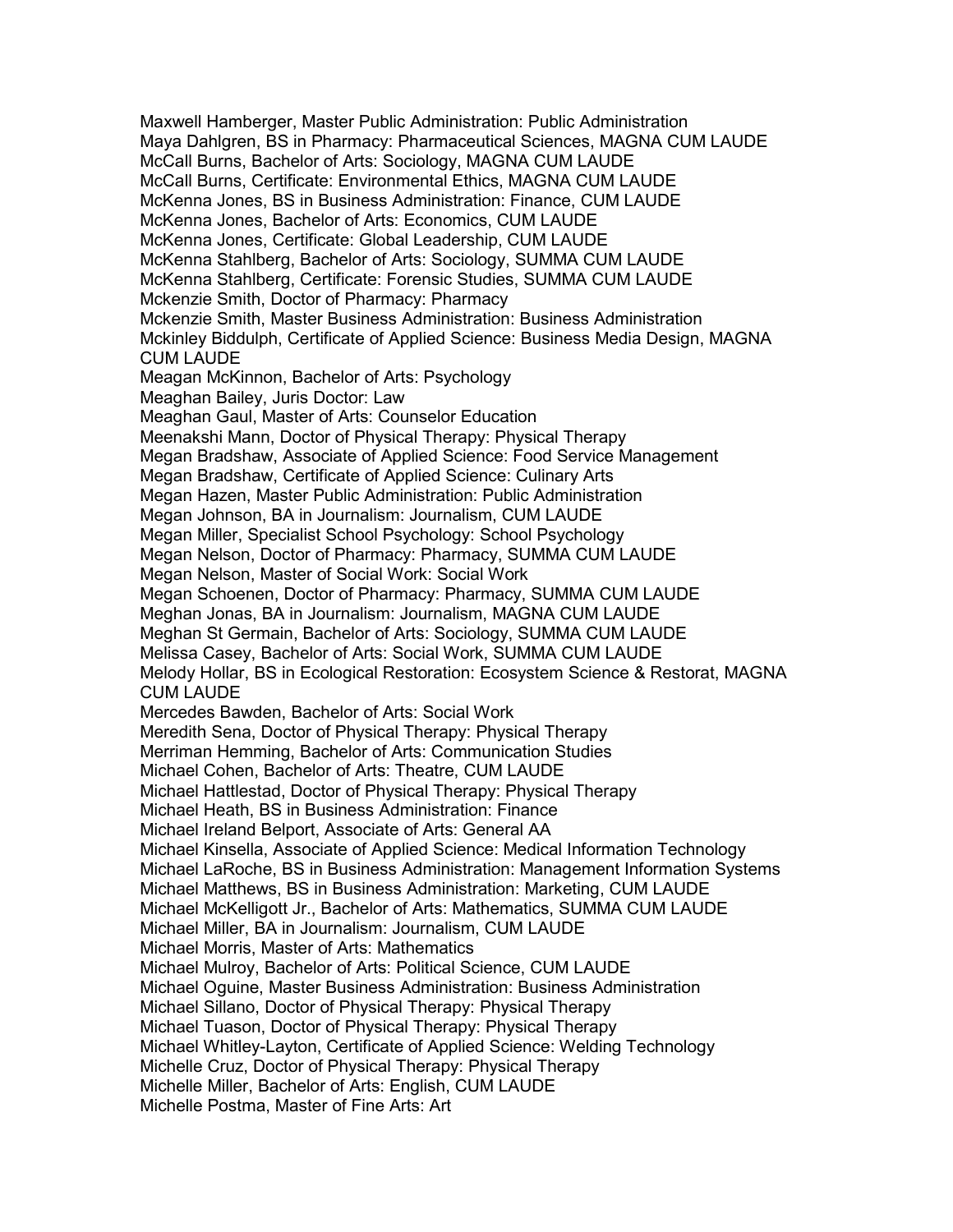Michelle Simpson, Bachelor of Arts: Commun Sci & Disorders Michelle Sweeney, Bachelor of Music: Music, SUMMA CUM LAUDE Michelle Williams, Master of Arts: Sociology Mick Van den Bos Sr., Bachelor of Arts: Communication Studies Mikayla Furrow, BS in Health/Human Performance: Health & Human Performance, MAGNA CUM LAUDE Mikayla Kreitinger, Bachelor of Arts: Environmental Studies, CUM LAUDE Mikayla Thomas, BS in Integrative Physiology: Integrative Physiology, CUM LAUDE Mikelle Dacus, Associate of Science: Registered Nursing Miles Jochem, Master of Arts: English Miles Jochem, Master of Fine Arts: Creative Writing Miles Scheuering, BS in Wildlife Biology: Wildlife Biology, SUMMA CUM LAUDE Miles Scheuering, Certificate: Geographic Information Systems, SUMMA CUM LAUDE Mimi Eiden, BA in Journalism: Journalism Miranda Gramling, Bachelor of Arts: Social Work, MAGNA CUM LAUDE Miranda Henrich, Master of Arts: Communication Studies Miranda Keenan, Bachelor of Arts: Social Work, MAGNA CUM LAUDE Mitchell Bailey, Master of Music: Music Mitchell Eimer, Associate of Arts: General AA Mitchell Reynolds, BS in Recreation Management: Parks, Tourism &Rec Management Mitchell Reynolds, Certificate: Global Leadership Mitchell Roberts, BS in Business Administration: Management Information Systems, CUM LAUDE Mohsen Tabibian, Doctor of Philosophy: Mathematics Molly Jessop, Associate of Applied Science: Medical Assisting, SUMMA CUM LAUDE Molly Jessop, Certificate of Applied Science: Medical Reception, SUMMA CUM LAUDE Molly Lammers, Master Business Administration: Business Administration-Exter Molly Putnam, BS in Business Administration: Management Information Systems, SUMMA CUM LAUDE Molly Putnam, Bachelor of Arts: History, SUMMA CUM LAUDE Molly Stammer, Certificate: American Indian Law Molly Stammer, Juris Doctor: Law Morgan Bartsch, BS in Business Administration: Management Information Systems Morgan Bartsch, Certificate: Big Data Analytics Morgan Curtin, Master of Education: Curriculum & Instruction Morgan Davis, Associate of Applied Science: Management, CUM LAUDE Morgan Heimbigner, Bachelor of Science: Biology, MAGNA CUM LAUDE Morgan Long, Bachelor of Fine Arts: Media Arts, MAGNA CUM LAUDE Morgan Meatovich, Bachelor of Arts: Biology Morgan Nydam, Bachelor of Arts: Art, CUM LAUDE Morgan Simkins, Master of Science: Speech Language Pathology Mykal Tolliver, Bachelor of Arts: Communication Studies, MAGNA CUM LAUDE Myna Katrina Calangi, Doctor of Physical Therapy: Physical Therapy Myranda Depner, Bachelor of Arts: Japanese **N**

Nadine Cooper, Master of Science: Speech Language Pathology Najelly Sanchez, Associate of Science: Registered Nursing, CUM LAUDE Nancy Berg, Master of Social Work: Social Work Naomi Updike, Master of Science: Speech Language Pathology Nash O'Hara, Bachelor of Arts: Sociology, CUM LAUDE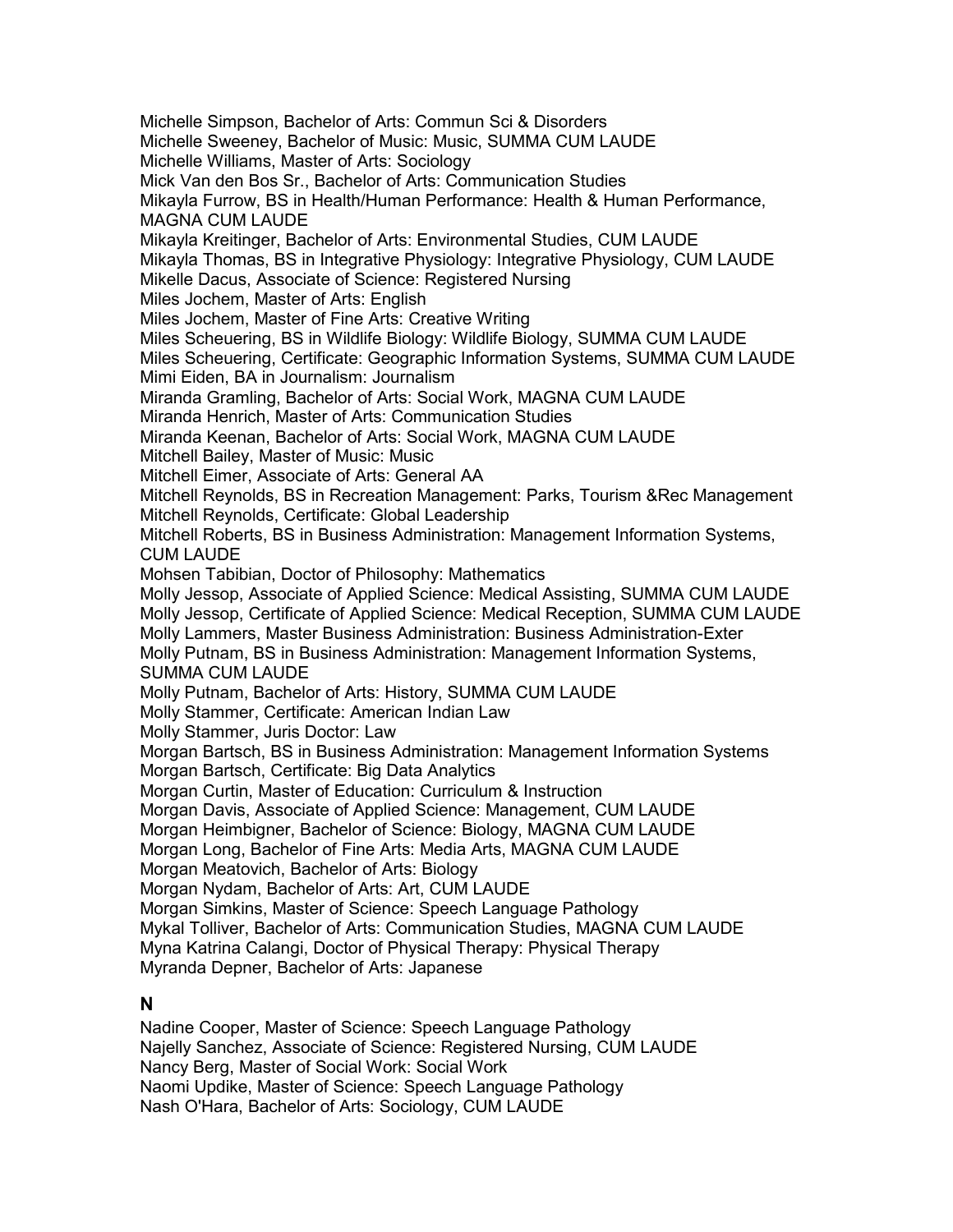Nat Warford, Bachelor of Arts: Mathematics, CUM LAUDE Natalie Martin, Bachelor of Music Education: Music, SUMMA CUM LAUDE Natalie Martin, Certificate: Global Leadership, SUMMA CUM LAUDE Natalie Morgan, Doctor of Pharmacy: Pharmacy, SUMMA CUM LAUDE Natalie Temple, Bachelor of Arts: Philosophy, MAGNA CUM LAUDE Natalye Myers, Master of Arts: Education Natasha Martin, Bachelor of Arts: Social Work Nate Bender, Master of Science: Resource Conservation Nathan Barton, Bachelor of Science: Biology, CUM LAUDE Nathan Caldwell, Doctor of Pharmacy: Pharmacy, MAGNA CUM LAUDE Nathan George, Bachelor of Arts: English, CUM LAUDE Nathan George, Bachelor of Arts: Philosophy, CUM LAUDE Nathan Graves, BA in Education: Elementary Education Nathan Greeneisen, Bachelor of Fine Arts: Theatre, CUM LAUDE Nathan Miller, Bachelor of Science: Medical Laboratory Science, CUM LAUDE Nathan Munn, Master of Public Health: Public Health Nathan Riley, BS in Forestry: Forestry Nathaniel Hagen, Bachelor of Fine Arts: Media Arts Nathaniel Miller, BS in Ecological Restoration: Ecosystem Science & Restorat, MAGNA CUM LAUDE Nathaniel Peterson, Master Business Administration: Business Administration Neil Beyer, Master of Education: International Education Leader Neil Tredray, Bachelor of Arts: History, CUM LAUDE Neiman Snetzer, Bachelor of Arts: Commun Sci & Disorders, CUM LAUDE Nic Jellison, Bachelor of Arts: Psychology Nicholas Betz, BS in Forestry: Forestry Nicholas Carbonell, Certificate of Applied Science: Carpentry, CUM LAUDE Nicholas Costa, BS in Health/Human Performance: Health & Human Performance Nicholas Costa, Master of Athletic Training: Athletic Training Nicholas Langer, BS in Wildlife Biology: Wildlife Biology Nicholas Shepard, Bachelor of Arts: Political Science, MAGNA CUM LAUDE Nicholas Sun Child, Bachelor of Science: Chemistry Nichole Andriolo, Doctor of Physical Therapy: Physical Therapy Nickolas Wagenius, BS in Recreation Management: Parks, Tourism &Rec Management Nicolas Crepeau, BS in Business Administration: Management Information Systems, CUM LAUDE Nicolas Gravley, Bachelor of Science: Biology, MAGNA CUM LAUDE Nicolas Gravley, Bachelor of Science: Geosciences Nicolas Kemp, BS in Pharmacy: Pharmaceutical Sciences Nicolas Munoz, Bachelor of Science: Geography, CUM LAUDE Nicolas Munoz, Certificate: Geographic Information Systems, CUM LAUDE Nicole Ballard, BS in Wildlife Biology: Wildlife Biology, MAGNA CUM LAUDE Nicole Ballard, Certificate: Global Leadership, MAGNA CUM LAUDE Nicole Cukale, Bachelor of Fine Arts: Theatre, SUMMA CUM LAUDE Nicole Garcia, Doctor of Physical Therapy: Physical Therapy Nicole Gomez, Master of Fine Arts: Creative Writing Nikki Gabrielsen, Master of Science: Business Analytics Nikki Manning, Doctor of Philosophy: Anthropology Nikolas Linden, Associate of Arts: General AA, CUM LAUDE Nina Geraldine Yu, Doctor of Physical Therapy: Physical Therapy Noah Belanger, Bachelor of Arts: English, SUMMA CUM LAUDE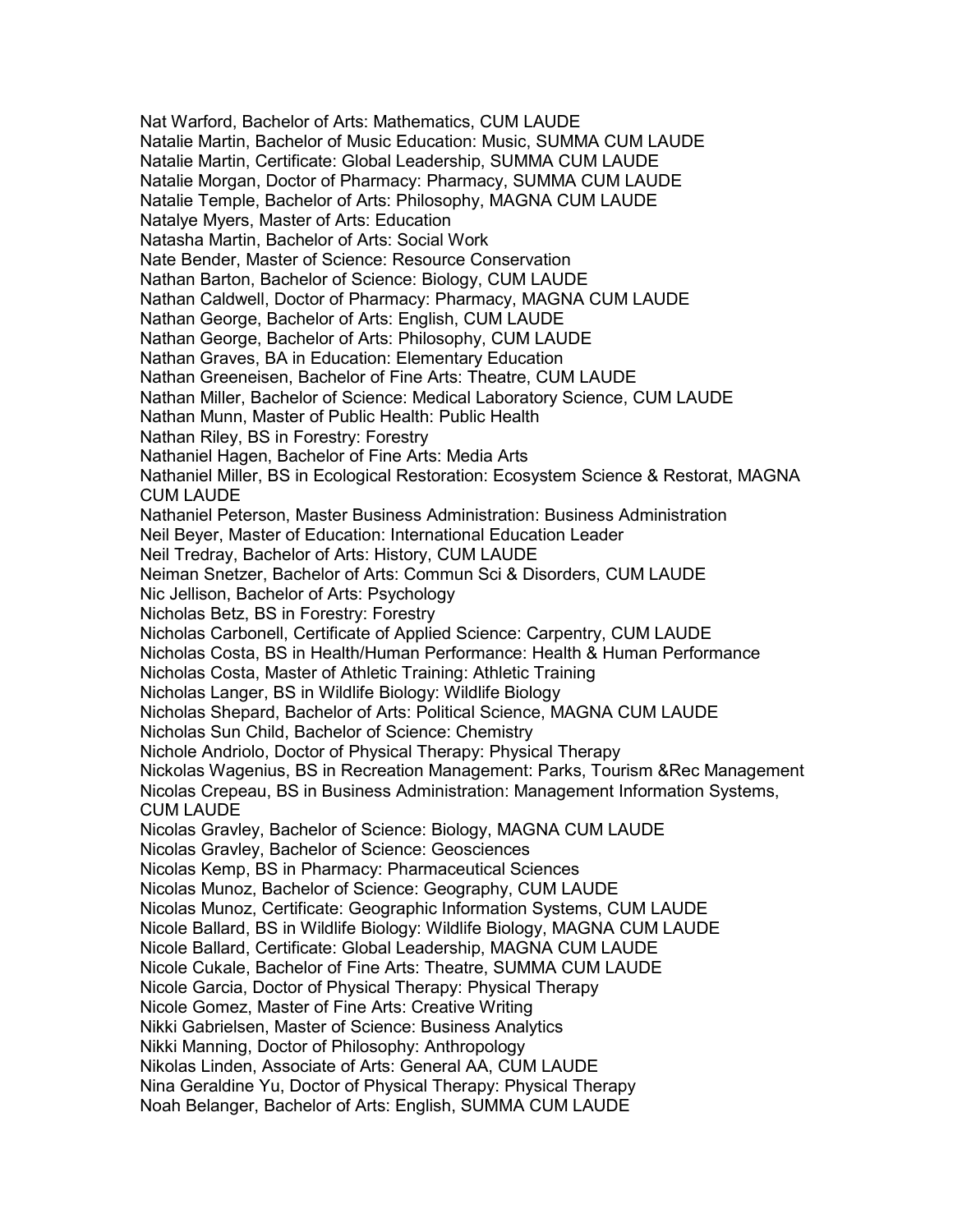Noah Clayton, Master of Science: Geosciences Noah Grabe, Bachelor of Arts: Political Science, MAGNA CUM LAUDE Noah Steckley, Bachelor of Arts: Psychology, MAGNA CUM LAUDE Noelle Annonen, BA in Journalism: Journalism, MAGNA CUM LAUDE Noelle Annonen, Certificate: Global Leadership, MAGNA CUM LAUDE Noelle Senner, BS in Health/Human Performance: Health & Human Performance, SUMMA CUM LAUDE Norah Cook, Certificate: Environmental Education Norah Cook, Master of Science: Environmental Studies Nycole Henes, Master of Social Work: Social Work

### **O**

Olivia Hamblin, Bachelor of Arts: Psychology, MAGNA CUM LAUDE Olivia Quintero, Bachelor of Arts: Anthropology, MAGNA CUM LAUDE Olivia Quintero, Bachelor of Arts: Music, MAGNA CUM LAUDE Olivia Vanni, BS in Pharmacy: Pharmaceutical Sciences, CUM LAUDE Olivia Vanni, Bachelor of Arts: Psychology, CUM LAUDE Omar Hicks, Master of Arts: Anthropology Onaida Francisco, Certificate: Rehabilitation Administration Onaida Francisco, Doctor of Physical Therapy: Physical Therapy Orlando Agni Jr, Certificate: Rehabilitation Administration Orlando Agni Jr, Doctor of Physical Therapy: Physical Therapy Orrin Black, Associate of Applied Science: Information Technology Orrin Black, Certificate Technical Studies: Cybersecurity Orrin Black, Certificate of Applied Science: Computer Support Oscar Kronenberger, Bachelor of Arts: Psychology, SUMMA CUM LAUDE

### **P**

Paige King, BS in Wildlife Biology: Wildlife Biology, CUM LAUDE Paige Morkrid, Bachelor of Arts: Commun Sci & Disorders Paige Morkrid, Bachelor of Arts: Psychology Paige Rakoz, BA in Education: Elementary Education, CUM LAUDE Pallavi Chopade, Certificate: Rehabilitation Administration Pallavi Chopade, Doctor of Physical Therapy: Physical Therapy Parto Mahmoudi, Master of Science: Data Science Patrick Boise, BS in Business Administration: Management Information Systems, SUMMA CUM LAUDE Patrick Boise, Bachelor of Arts: Economics, SUMMA CUM LAUDE Patrick Boise, Certificate: Big Data Analytics, SUMMA CUM LAUDE Patrick Flanagan, Bachelor of Arts: Communication Studies, SUMMA CUM LAUDE Patrick Kozemski, Certificate: Rehabilitation Administration Patrick Kozemski, Doctor of Physical Therapy: Physical Therapy Patrick O'Connell, BS in Business Administration: Management & Entrepreneurship Patrick Valentine, BS in Recreation Management: Parks, Tourism &Rec Management Paul Jindrich, Master Business Administration: Business Administration Paul Richardson, Certificate: Principal Leadership K-12 Paulee Small, Bachelor of Arts: Psychology Payton Lefthand, Associate of Arts: General AA Payton Miller, BA in Education: Elementary Education, CUM LAUDE Payton Stoner, BS in Business Administration: Management & Entrepreneurship, CUM LAUDE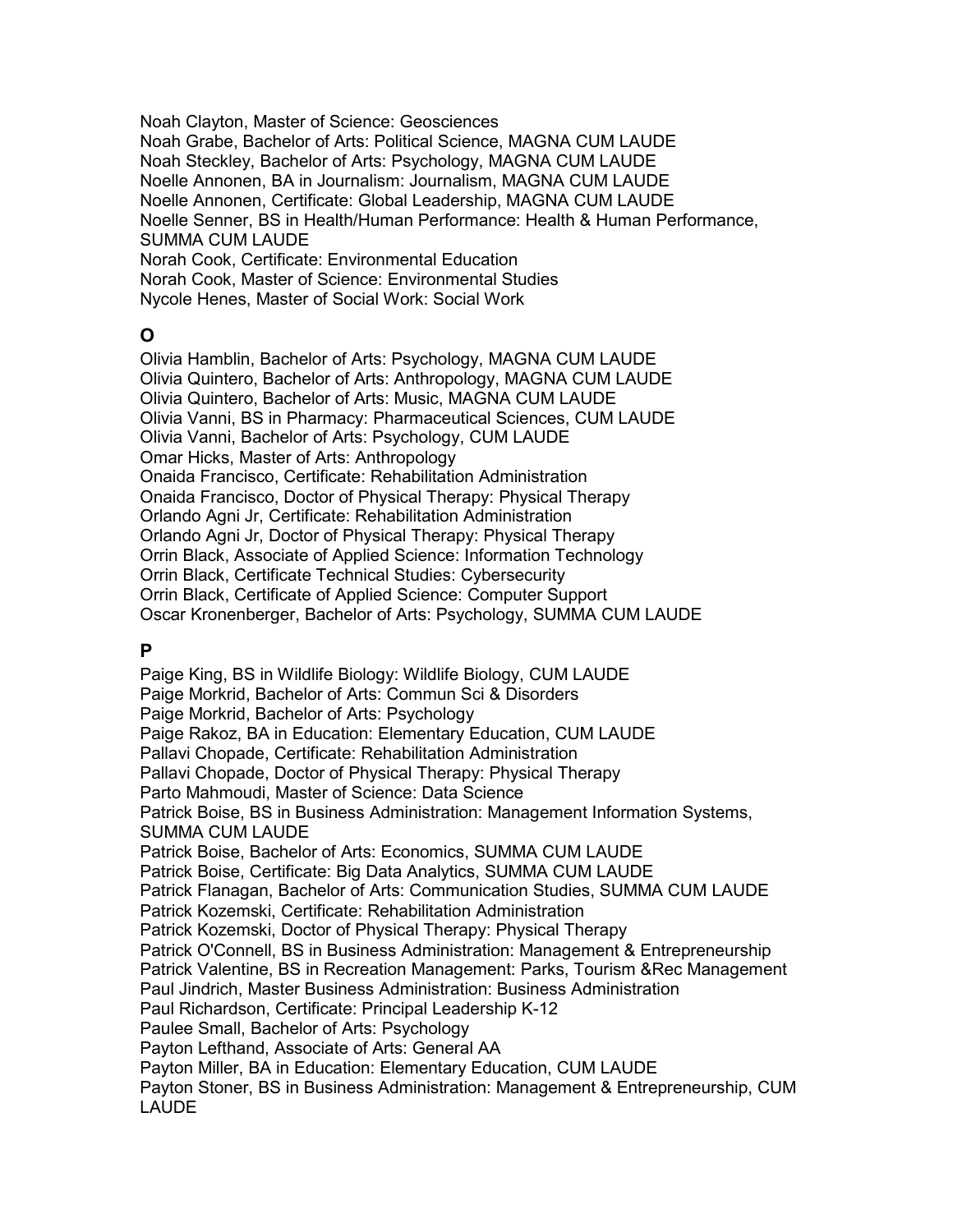Peggy Wen, Master of Fine Arts: Art Penny Wertenberger, Bachelor of Arts: Social Work, MAGNA CUM LAUDE Peter Donati, BS in Wildlife Biology: Wildlife Biology, MAGNA CUM LAUDE Peter Kolokotrones, BS in Business Administration: Accounting Peter Matt, Bachelor of Arts: Psychology, CUM LAUDE Peter Tattory, BS in Recreation Management: Parks, Tourism &Rec Management Peter Williams, Doctor of Philosophy: Organismal Biology & Ecology Peter Yould, Juris Doctor: Law Peter Zimmerman, Master of Arts: Enviro Sci Nat Res Journalism Phil Noel Concepcion, Doctor of Physical Therapy: Physical Therapy Philip Little, Bachelor of Arts: Communication Studies Pia Karisma Nebres, Doctor of Physical Therapy: Physical Therapy Piper Lind, BS in Business Administration: Management & Entrepreneurship Piper Smith, Bachelor of Arts: History, CUM LAUDE Prasannalakshmi Nagesh, Doctor of Physical Therapy: Physical Therapy Pratik Patel, Doctor of Physical Therapy: Physical Therapy Priti Balodi, Certificate: Rehabilitation Administration Priti Balodi, Doctor of Physical Therapy: Physical Therapy

### **Q**

Qwinn Lulis, Associate of Arts: General AA, MAGNA CUM LAUDE

### **R**

Rachel Berger, Bachelor of Arts: Psychology Rachel Brosten, Certificate: Global Leadership, CUM LAUDE Rachel Cebull, Bachelor of Arts: Psychology, CUM LAUDE Rachel Chinikaylo, Doctor of Pharmacy: Pharmacy Rachel Cox, Bachelor of Arts: Art, SUMMA CUM LAUDE Rachel Danielson, Master of Education: Education Leadership Rachel Miles, Doctor of Physical Therapy: Physical Therapy Rachel Podell-Eberhardt, BS in Resource Conservation: Resource Conservation Rachel Schafer, Master of Arts: Sociology Rachel Wagner, Juris Doctor: Law Rahila Tanvir, Doctor of Physical Therapy: Physical Therapy Rajiv Bhartari, Doctor of Philosophy: Forest & Conservation Sciences Rakel Tangvald, Bachelor of Arts: Dance, MAGNA CUM LAUDE Randy Reynolds, BS in Business Administration: Management & Entrepreneurship Raven McMurry, Bachelor of Arts: Communication Studies Ravyn Scott, Bachelor of Arts: Social Work, MAGNA CUM LAUDE Rayce Compton, BS in Resource Conservation: Resource Conservation Raylyn Joven, Doctor of Physical Therapy: Physical Therapy Rayshia Roberts, Bachelor of Science: Biochemistry Reagan Wanner, Doctor of Pharmacy: Pharmacy Rebecca Hasenyager, Bachelor of Arts: Mathematics, MAGNA CUM LAUDE Rebecca Jacobson, Master of Fine Arts: Creative Writing Rebecca Pigott, Master of Arts: English Rebecca Rust, Master of Arts: Counselor Education Rebecca Smith, Bachelor of Arts: Biology, MAGNA CUM LAUDE Rebekah Burton, BS in Business Administration: Marketing Rebekah Engelland, Master of Arts: Anthropology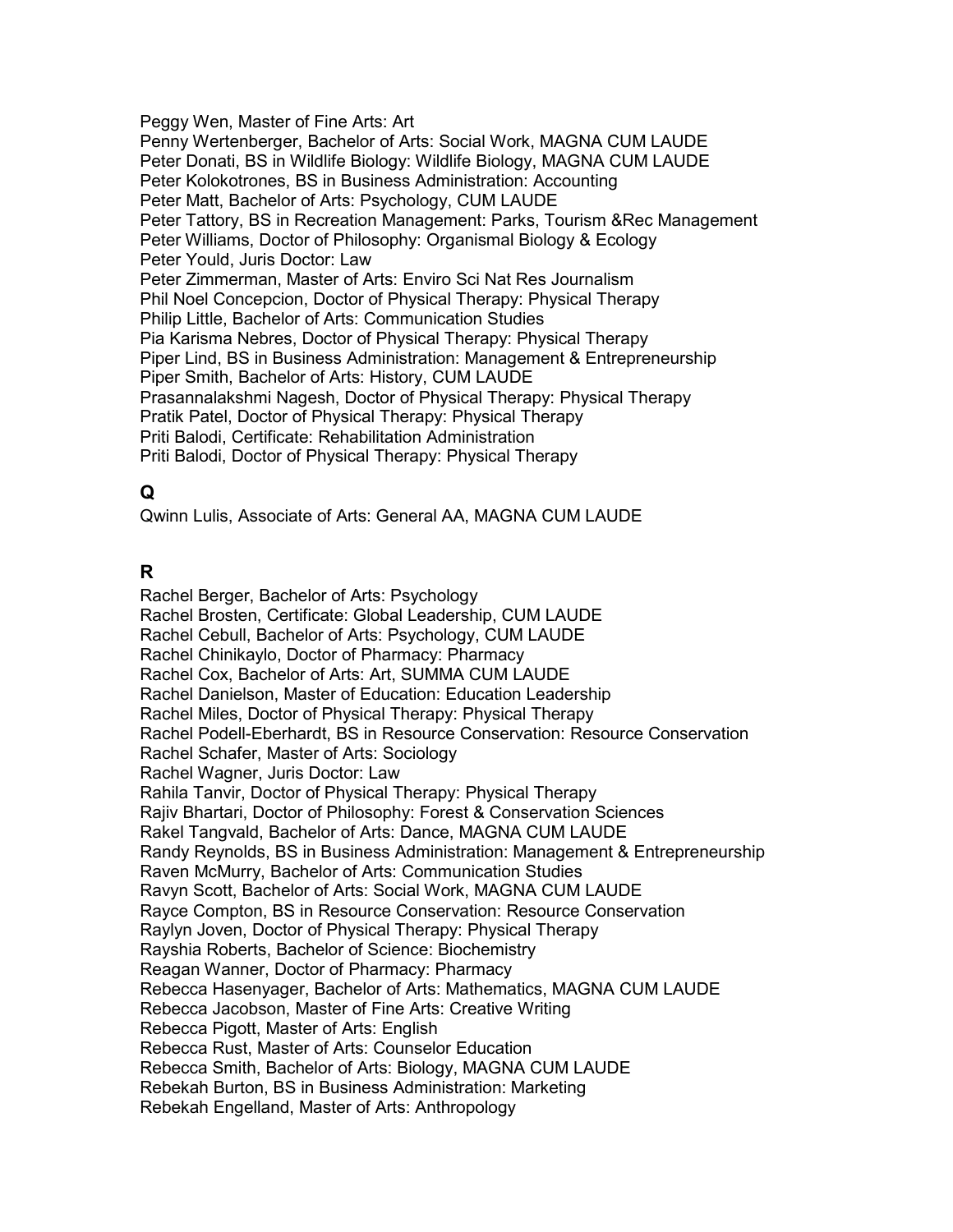Rebekah Jenkins, Bachelor of Arts: English Reed Ellsworth, Bachelor of Music: Music, SUMMA CUM LAUDE Reed Puc, Master of Arts: English Reed Traynor, BS in Wildlife Biology: Wildlife Biology Reema Najjar, Juris Doctor: Law Reggie Herbert, Master of Fine Arts: Theatre Remington Christopher O'Conlough, Bachelor of Arts: History Remy Orrantia, Juris Doctor: Law Remy Orrantia, Master Business Administration: Business Administration Ren Freeman, Certificate: Nat Resource Conflict Resolut Renee Maynard, BS in Wildlife Biology: Wildlife Biology Renee Ross, Bachelor of Fine Arts: Theatre, MAGNA CUM LAUDE Renee Running Rabbit, Bachelor of Arts: Social Work Rhiannon Reddoor, Bachelor of Fine Arts: Art, CUM LAUDE Rhodora Galang, Doctor of Physical Therapy: Physical Therapy Ria Rosier, Doctor of Physical Therapy: Physical Therapy Richard Pestillos, Doctor of Physical Therapy: Physical Therapy Richard Pomerhn, Master Business Administration: Business Administration-Exter Richard Silverman-King, Bachelor of Science: Neuroscience Riley Berry, BA in Education: Elementary Education Riley Jones, Bachelor of Arts: Theatre Riley Marsden, Associate of Science: General AS Riley Mentel, Bachelor of Arts: Sociology, CUM LAUDE Riley Sletten, BS in Business Administration: Accounting, SUMMA CUM LAUDE Riley Sletten, BS in Business Administration: Finance, SUMMA CUM LAUDE Rita Lang, Bachelor of Arts: Psychology, CUM LAUDE Rizelle Valera-Dacquel, Doctor of Physical Therapy: Physical Therapy Robert Gee, Bachelor of Science: Computer Science Robert Hauck III, BS in Business Administration: Management Information Systems, CUM LAUDE Robert Joki, Juris Doctor: Law Robert Massey, Master Business Administration: Business Administration-Exter Robert Nagel, Master of Arts: Political Science Robert Nelson, BS in Business Administration: Management & Entrepreneurship Robert Nelson, Certificate: Sustainable Business Strategy Robert Rowe III, BS in Business Administration: Finance Robin Chernoff, Master of Arts: Counselor Education Robin Rank, Certificate: Water-Energy-Food Nexus Robin Rank, Master of Science: Systems Ecology Roger Fernandez, Doctor of Physical Therapy: Physical Therapy Roger Wentzell, Doctor of Physical Therapy: Physical Therapy Ron Cutab, Doctor of Physical Therapy: Physical Therapy Ronald Benitez, Doctor of Physical Therapy: Physical Therapy Ronnel Goss, Bachelor of Arts: Social Work Rory Anderson, Bachelor of Music Education: Music, MAGNA CUM LAUDE Rose Sweeney, Bachelor of Arts: Social Work, MAGNA CUM LAUDE Roselle Joanne Tarranza, Doctor of Physical Therapy: Physical Therapy Roxanne Lim, Doctor of Physical Therapy: Physical Therapy Royce Judd, Associate of Applied Science: Diesel Technology Ruby Roberts, Bachelor of Fine Arts: Dance Ruchi Hothi, Certificate: Rehabilitation Administration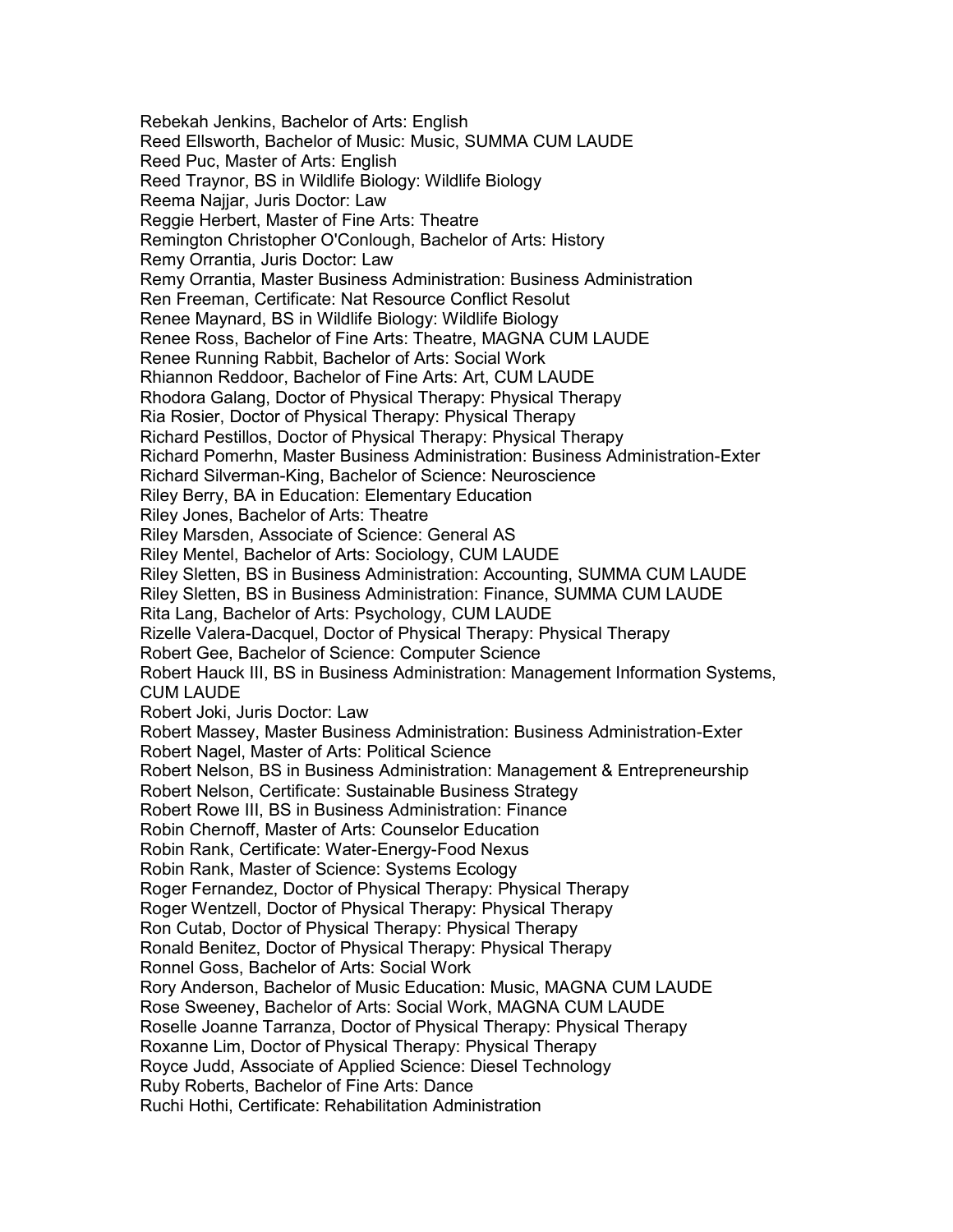Ruchi Hothi, Doctor of Physical Therapy: Physical Therapy Ryan Cancroft, BS in Resource Conservation: Resource Conservation Ryan Caron, Bachelor of Arts: Spanish Ryan Cote, Bachelor of Arts: Environmental Studies Ryan Dufresne, Bachelor of Arts: Global Humanities & Religions Ryan Hamilton, Doctor of Pharmacy: Pharmacy Ryan Hoppe, Associate of Arts: General AA, MAGNA CUM LAUDE Ryan McCann, Doctor of Physical Therapy: Physical Therapy Ryan McHugh, BS in Business Administration: Management Information Systems Ryan McKinley, BA in Journalism: Journalism Ryan Miskiv, Bachelor of Fine Arts: Media Arts, SUMMA CUM LAUDE Ryan Mulcahy, Master of Public Health: Public Health Ryan Sandau, BS in Business Administration: Management Information Systems, MAGNA CUM LAUDE Ryan Sandau, Certificate: Big Data Analytics, MAGNA CUM LAUDE Ryan Sandau, Certificate: Computer Programming, MAGNA CUM LAUDE Ryan Sandau, Certificate: Cybersecurity Management, MAGNA CUM LAUDE Ryan Sedgley, Associate of Science: General AS Ryder Rice, Master Business Administration: Business Administration Rylee Walter, Master of Arts: Communication Studies Ryley Ritchey, BS in Recreation Management: Parks, Tourism &Rec Management, MAGNA CUM LAUDE Ryley Siclair, Bachelor of Arts: English, CUM LAUDE

#### **S**

Salisha Old Bull, Bachelor of Arts: Art Salvador Tan, Doctor of Physical Therapy: Physical Therapy Sam Pannoni, Doctor of Philosophy: Fish and Wildlife Biology Sam Steiner, BS in Wildlife Biology: Wildlife Biology, CUM LAUDE Samantha Getty, BS in Wildlife Biology: Wildlife Biology Samantha Hege, Bachelor of Arts: Commun Sci & Disorders, CUM LAUDE Samantha Hilliard, Master of Social Work: Social Work Samantha Hofland, Master of Arts: Anthropology Samantha McFarland, BS in Wildlife Biology: Wildlife Biology Samantha Russell, Doctor of Philosophy: Psychology Samantha Tracy, Doctor of Pharmacy: Pharmacy, MAGNA CUM LAUDE Samantha Varner, BA in Education: Elementary Education Samantha Wolf, BS in Business Administration: Accounting, CUM LAUDE Sami Sykes, Bachelor of Arts: Sociology Sami Sykes, Certificate: Forensic Studies Sami Sykes, Certificate: Global Leadership Sammie Bia, Doctor of Pharmacy: Pharmacy Samuel Boudreau, Master of Fine Arts: Creative Writing Samuel Jones, Bachelor of Arts: History, CUM LAUDE Samuel Limegrover, BS in Wildlife Biology: Wildlife Biology Samuel Milyko, Bachelor of Arts: Anthropology Samuel Schonsberg, Bachelor of Arts: Physics, SUMMA CUM LAUDE Samuel Tillinghast, Bachelor of Arts: Environmental Studies Samuel Tollett, BS in Resource Conservation: Resource Conservation Samuel Wicker, Associate of Applied Science: Diesel Technology Sandra Ashley, Master Interdisciplinary Stds: Interdisciplinary Studies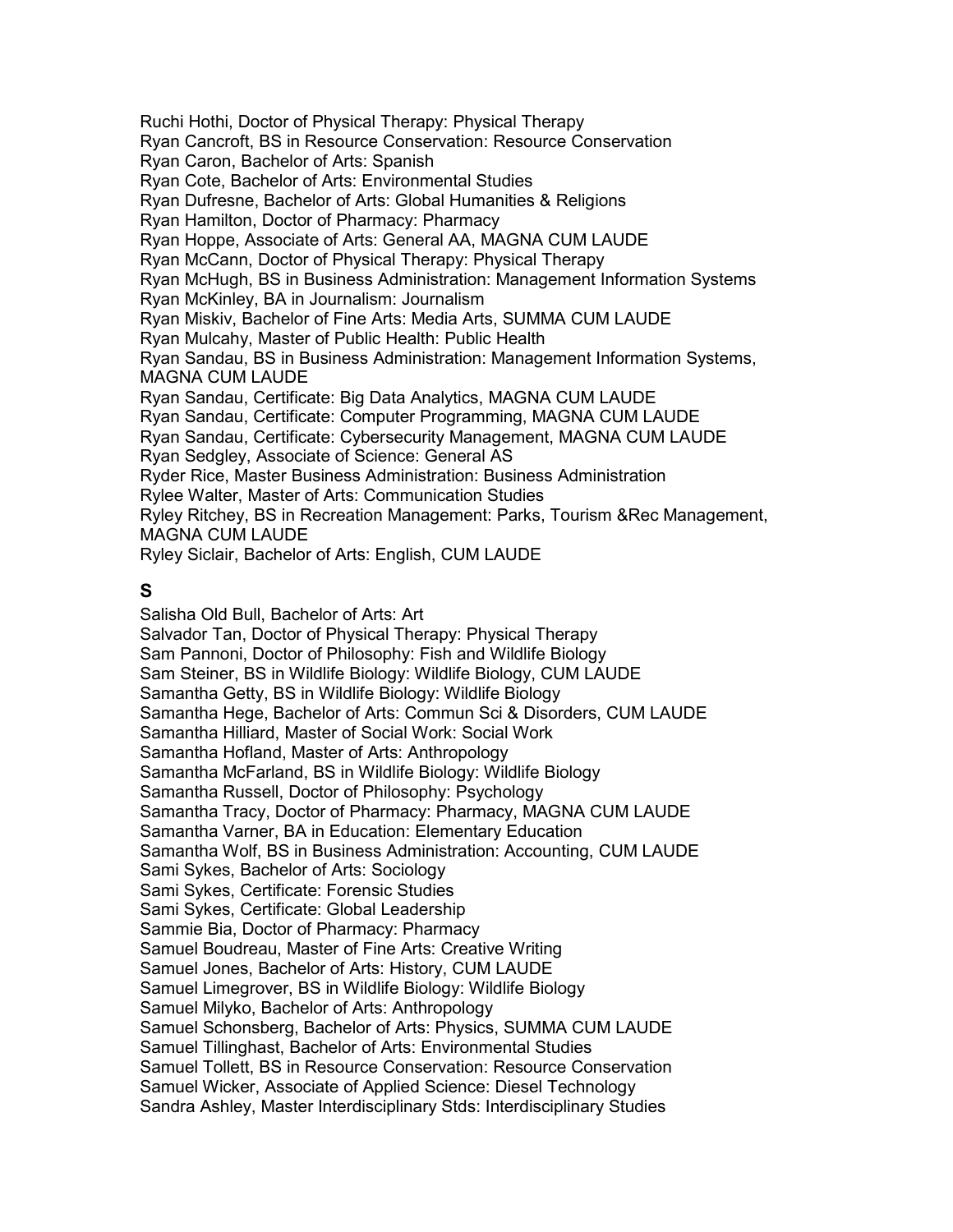Sandra Gardner, Certificate: Rehabilitation Administration Sandra Gardner, Doctor of Physical Therapy: Physical Therapy Sangmin Lee, Certificate: Rehabilitation Administration Sangmin Lee, Doctor of Physical Therapy: Physical Therapy Santhiana Uwimana, Associate of Arts: General AA Sara Bigelow, BS in Health/Human Performance: Health & Human Performance, SUMMA CUM LAUDE Sara Diggins, BA in Journalism: Journalism, MAGNA CUM LAUDE Sara Hulbert, BS in Resource Conservation: Resource Conservation Sara Killeen, Master of Arts: Mathematics Sara Odenthal, BS in Health/Human Performance: Health & Human Performance, CUM LAUDE Sara Rhynard, Associate of Science: General AS Sarah Alstadter, Associate of Science: Registered Nursing, SUMMA CUM LAUDE Sarah Ballou, Doctor of Pharmacy: Pharmacy, CUM LAUDE Sarah Conkle, Master of Science: Speech Language Pathology Sarah D'Alton, Bachelor of Arts: Communication Studies, MAGNA CUM LAUDE Sarah D'Alton, Certificate: Big Data Analytics, MAGNA CUM LAUDE Sarah Eiden, Master of Science: Resource Conservation Sarah Haight, Master Business Administration: Business Administration Sarah Harrel, Bachelor of Arts: Sociology, CUM LAUDE Sarah Kesler, Associate of Arts: General AA, MAGNA CUM LAUDE Sarah Kesler, Bachelor of Arts: Social Work, MAGNA CUM LAUDE Sarah Kesler, Bachelor of Arts: Psychology Sarah Masarik, Education Specialist: Education Specialist Sarah Palakovich, Juris Doctor: Law Sarah Peters, Associate of Arts: General AA Sarah Peters, Certificate of Applied Science: Hospitality Management Sarah Popp, Master of Science: Speech Language Pathology Sarah Schroeder, BA in Education: Elementary Education, SUMMA CUM LAUDE Sarah Sriraman, BS in Wildlife Biology: Wildlife Biology, SUMMA CUM LAUDE Sarah Sriraman, Certificate: Environmental Ethics, SUMMA CUM LAUDE Sarah Stafford, Doctor of Physical Therapy: Physical Therapy Sarah Stafford, Master of Public Health: Public Health Sarah Turner, Associate of Science: Registered Nursing Sarah Walling, Master of Science: Computer Science Sarah Warren, Bachelor of Arts: Anthropology, CUM LAUDE Sarah Warren, Certificate: Forensic Studies, CUM LAUDE Sarah Weerstra, Juris Doctor: Law Sarah Wells, Bachelor of Science: Biology Saray Martinez Diaz, Associate of Applied Science: Surgical Technology, CUM LAUDE Saud Almotaery, Bachelor of Arts: Political Science Savanna Robinson, BA in Journalism: Journalism, CUM LAUDE Sayde Reeves, Bachelor of Arts: Psychology, CUM LAUDE Schalene Kraft, Doctor of Pharmacy: Pharmacy, CUM LAUDE Schaonna Dowell, Juris Doctor: Law Scott Andrews, Doctor of Pharmacy: Pharmacy Scott Johnson, Juris Doctor: Law Scott McKay, Bachelor of Science: Computer Science Scott Mchodgkins, Bachelor of Fine Arts: Media Arts, MAGNA CUM LAUDE Scott Payne, Master of Arts: Mathematics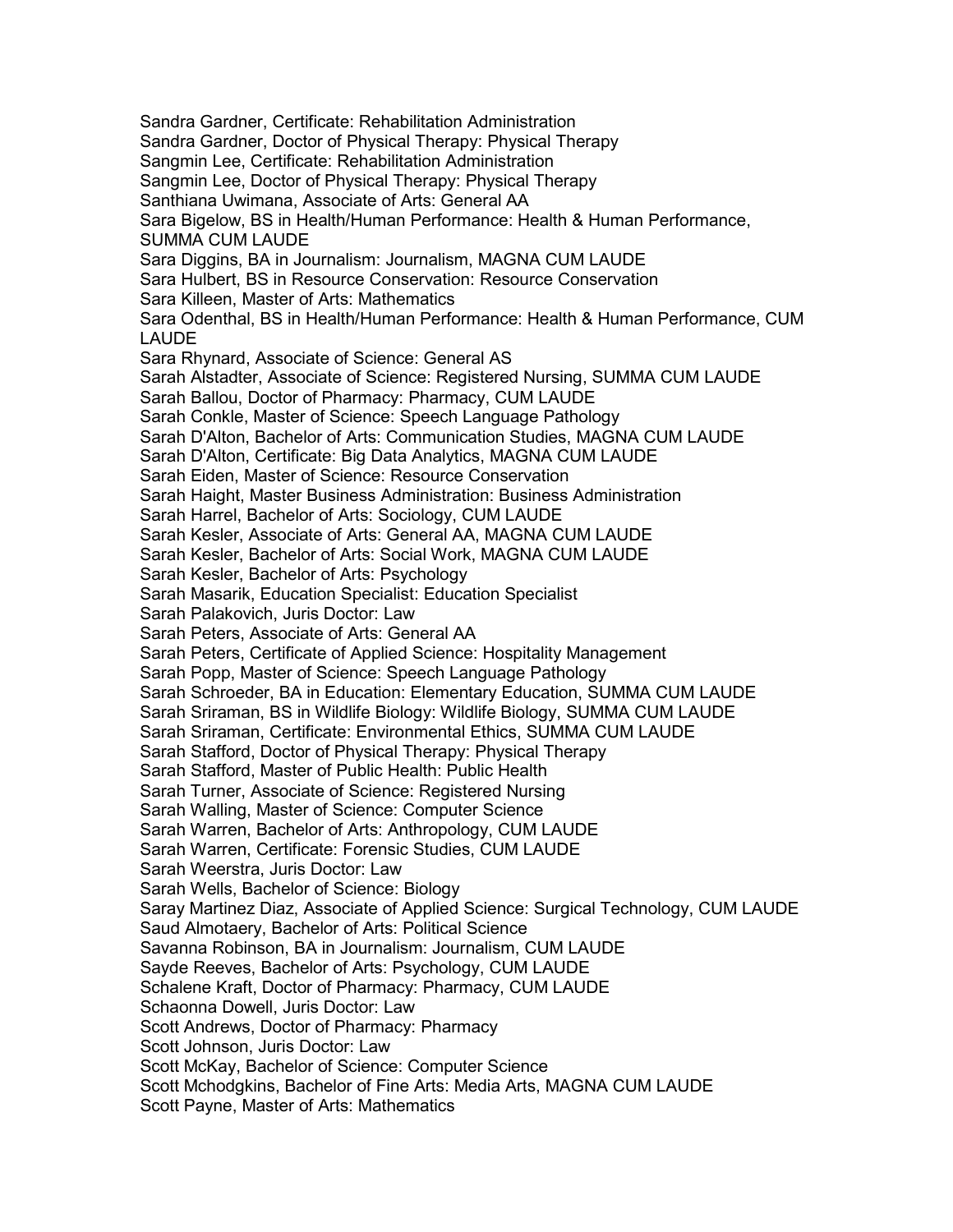Sean Christensen, Juris Doctor: Law Sean Meehan, Bachelor of Arts: Theatre Seneca Glenn, Bachelor of Arts: Commun Sci & Disorders Sergei Pikalov, Doctor of Pharmacy: Pharmacy Sesar Bonilla, Bachelor of Arts: Spanish Seth Abramson, BS in Business Administration: Management Information Systems, SUMMA CUM LAUDE Seth Bonilla, Certificate: American Indian Law Seth Bonilla, Juris Doctor: Law Seth Kitchin, BS in Business Administration: Finance Seth Warnick, Associate of Arts: General AA Shailee Woodard, Doctor of Philosophy: Psychology Shaina Ore, Bachelor of Arts: Psychology, CUM LAUDE Shane Cox, BS in Business Administration: Management & Entrepreneurship, MAGNA CUM LAUDE Shane Cox, Certificate: Entertainment Management, MAGNA CUM LAUDE Shane Enzensperger, BS in Business Administration: Accounting, CUM LAUDE Shane Fancler, Bachelor of Science: Computer Sci-Mathematical Sci Shane Lutz, Master of Fine Arts: Theatre Shane St. Onge, Juris Doctor: Law Shannara McDunn, Bachelor of Fine Arts: Theatre, MAGNA CUM LAUDE Shannell Blanken, BS in Business Administration: Finance Shannon Bosch, Associate of Arts: General AA, SUMMA CUM LAUDE Shannon Bosch, Certificate Technical Studies: Addiction Studies, SUMMA CUM LAUDE Shannon Roybal, Bachelor of Arts: Commun Sci & Disorders, SUMMA CUM LAUDE Shanon Williams, Doctor of Physical Therapy: Physical Therapy Sharlyn Lee, Doctor of Physical Therapy: Physical Therapy Sharon Atienza, Doctor of Physical Therapy: Physical Therapy Sharon Myers, Associate of Applied Science: Accounting Technology, SUMMA CUM LAUDE Shauni Seccombe, Certificate: Environmental Education Shauni Seccombe, Certificate: Nat Resource Conflict Resolut Shauni Seccombe, Master of Science: Environmental Studies Shawn Kearney, Bachelor of Fine Arts: Media Arts, CUM LAUDE Shayna Albright, BA in Education: Elementary Education Shayna Schildt, Master of Education: Education Leadership Shelby Anaya, Bachelor of Arts: Psychology Shelby Cole, Bachelor of Arts: Communication Studies Shelby Cole, Certificate: Health Communication Shelby Cole, Master of Science: Cell, Molecular, Microbial Bio Shelby Danna, Juris Doctor: Law Shelby Danna, Master Public Administration: Public Administration Shenoah Curley Wildshoe, Bachelor of Arts: Dance, MAGNA CUM LAUDE Sherri Henckel, Bachelor of Arts: Geography Shirley John, Certificate: Rehabilitation Administration Shirley John, Doctor of Physical Therapy: Physical Therapy Shweta Dhumak, Doctor of Physical Therapy: Physical Therapy Sidney Thompson, Bachelor of Science: Biochemistry, MAGNA CUM LAUDE Sierra Hunnewell, Associate of Applied Science: Administrative Management, CUM LAUDE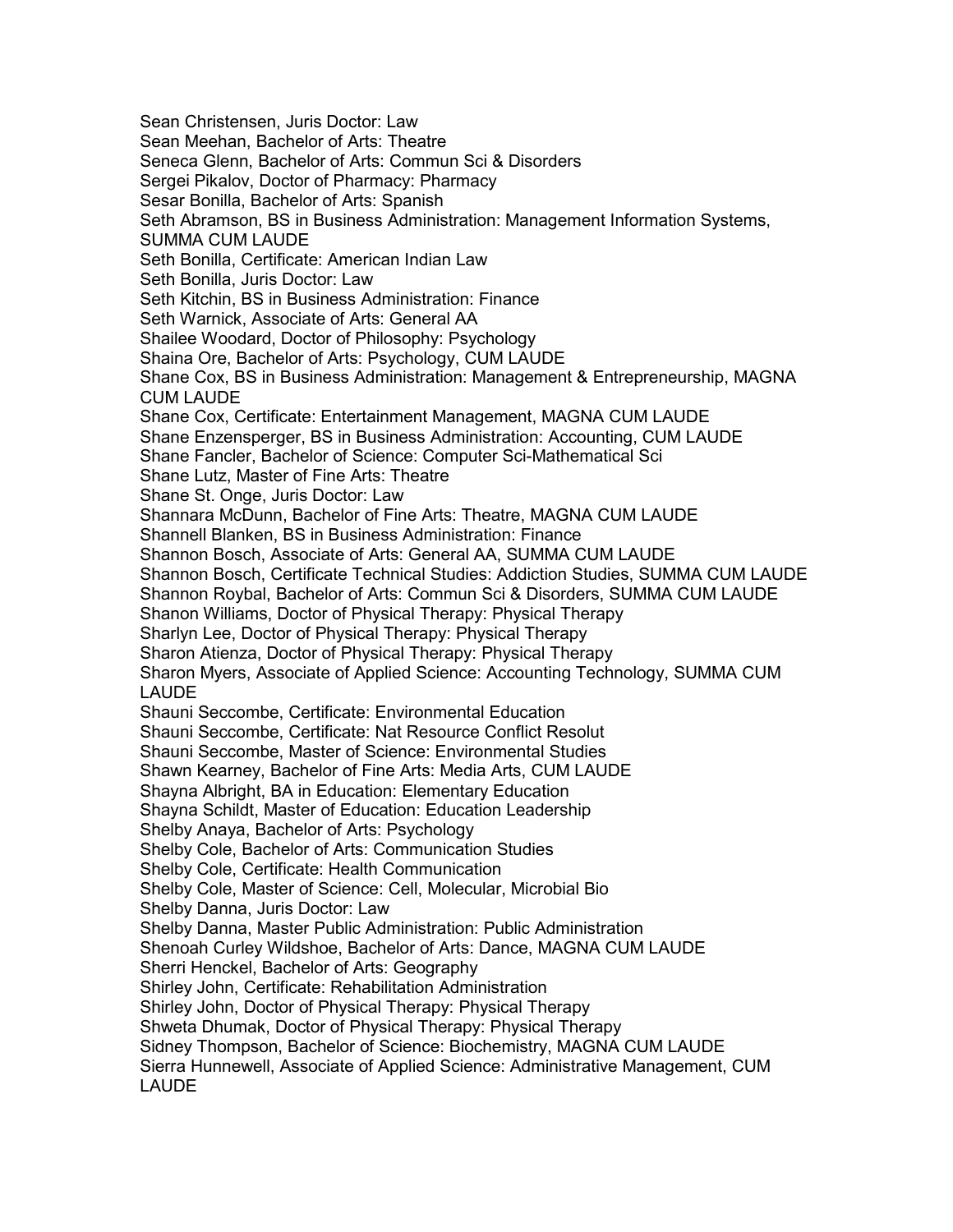Sierra Hunnewell, Certificate of Applied Science: Accounting Fundamentals, CUM LAUDE Sierra Hunnewell, Certificate of Applied Science: Customer Relations, CUM LAUDE Sierra Streuli, Master of Arts: Sociology Simon Rooney, BS in Business Administration: Management Information Systems, SUMMA CUM LAUDE Siobhan Harrity, Master of Science: Environmental Studies Sky Gennette, BS in Wildlife Biology: Wildlife Biology, SUMMA CUM LAUDE Skyler Genazzi, Bachelor of Music Education: Music, MAGNA CUM LAUDE Sofia Broffman, Bachelor of Arts: English, CUM LAUDE Sonia Maria Kinker, Doctor of Philosophy: Forest & Conservation Sciences Sophia Echeverio, Bachelor of Arts: Political Science Sophia Jensen, Master of Arts: Counselor Education Sophia Loehde, Bachelor of Arts: Anthropology, MAGNA CUM LAUDE Sophia Loehde, Certificate: Forensic Studies, MAGNA CUM LAUDE Sophia Stiles, Certificate: Public Health Administration Sophie Pontikis, Bachelor of Science: Biology, CUM LAUDE Spencer Nicholson, Doctor of Pharmacy: Pharmacy, CUM LAUDE Spencer Sucha, Bachelor of Arts: Sociology, CUM LAUDE Spencer Whitaker, Bachelor of Fine Arts: Media Arts, SUMMA CUM LAUDE Spencer Zerba, BS in Recreation Management: Parks, Tourism &Rec Management Stacia Hill, Master of Fine Arts: Creative Writing Stanley Underwood, BS in Forestry: Forestry Stefan Olson, Master of Arts: English Stefanie Borda-Junco, Master of Science: Speech Language Pathology Stephanie Lourdes Cruz, Doctor of Physical Therapy: Physical Therapy Stephanie Markin, Bachelor of Arts: Psychology, CUM LAUDE Stephen Blotsky, BS in Business Administration: Accounting, MAGNA CUM LAUDE Stephen Donnellon, Certificate: Rehabilitation Administration Stephen Donnellon, Doctor of Physical Therapy: Physical Therapy Stephen Martin Jr., Bachelor of Arts: History, CUM LAUDE Stephen Nelson, Master of Social Work: Social Work Stephen Tuttle, Associate of Science: General AS Steven Buxbaum, Master of Arts: Linguistics Steven Waddle, BA in Education: Elementary Education, MAGNA CUM LAUDE Stevonie Freund, BS in Business Administration: Management Information Systems Sucheta Karoor, Certificate: Rehabilitation Administration Sucheta Karoor, Doctor of Physical Therapy: Physical Therapy Sueanne Stewart, Bachelor of Arts: Mathematics Sully Magee, Master of Science: Speech Language Pathology Sunha Park, Certificate: Rehabilitation Administration Sunha Park, Doctor of Physical Therapy: Physical Therapy Sunshine Mohler, BS in Business Administration: Management & Entrepreneurship, CUM LAUDE Suzanne Barnes, Juris Doctor: Law Suzanne Harrison, Certificate: Public Policy Suzanne Harrison, Master Public Administration: Public Administration Suzanne Johnstone, Master of Arts: Education Sydnee Schwendeman, Certificate: Epidemiology Sydney Lang, Bachelor of Arts: Communication Studies, CUM LAUDE Sydney Lang, Certificate: Global Leadership, CUM LAUDE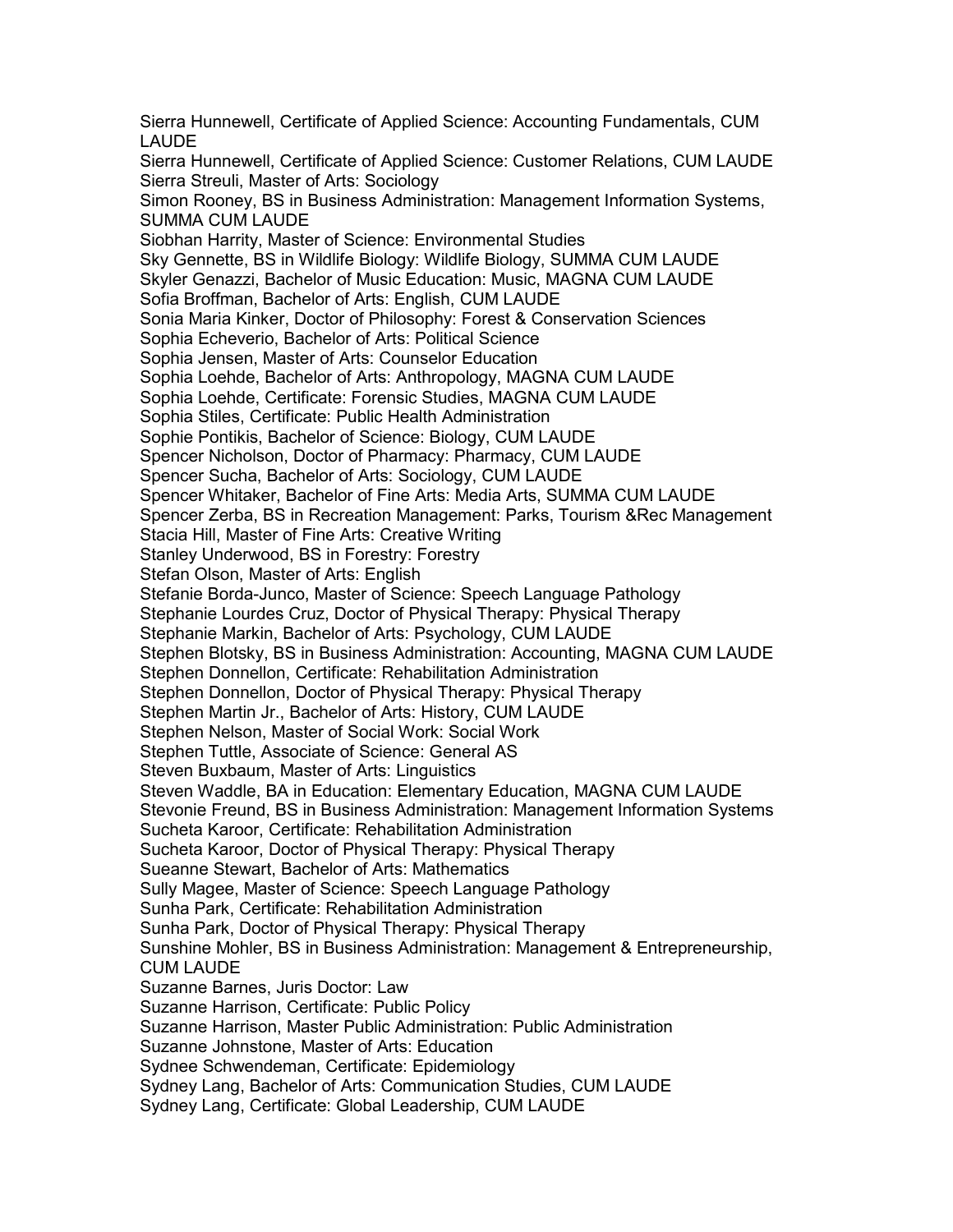### **T**

Tabitha McElwain, Associate of Applied Science: Medical Assisting, CUM LAUDE Taiyler Lindsey, Juris Doctor: Law Talia Randle, Bachelor of Arts: Dance, MAGNA CUM LAUDE Talia Randle, Certificate: Global Leadership, MAGNA CUM LAUDE Tamara Martin, Master of Science: Speech Language Pathology Tami Caton, Associate of Science: Registered Nursing, SUMMA CUM LAUDE Tania Johnsey, Doctor of Physical Therapy: Physical Therapy Tanner Gryder, BA in Journalism: Journalism Tanner Gryder, Bachelor of Arts: Global Humanities & Religions Tanner Humphries, Certificate: Geographic Information Systems, SUMMA CUM LAUDE Taryn Quayle, Master of Education: Education Leadership Tatiana Millett Jauck, Bachelor of Arts: German Taylen Lytle, Certificate of Applied Science: Heavy Equipment Operation Taylor Bushey, Bachelor of Music: Music, CUM LAUDE Taylor Gregory, Bachelor of Arts: Political Science, SUMMA CUM LAUDE Taylor Gregory, Certificate: Global Leadership, SUMMA CUM LAUDE Taylor Gregory, Certificate: Migration Studies, SUMMA CUM LAUDE Taylor Johnson, Bachelor of Arts: Psychology, CUM LAUDE Taylor Layton, Doctor of Pharmacy: Pharmacy, CUM LAUDE Taylor Miranda, Bachelor of Science: Geosciences Taylor Olson, BS in Business Administration: Accounting Taylor Russell, BS in Business Administration: Management Information Systems, CUM LAUDE Taylor Stoeger, Bachelor of Arts: Commun Sci & Disorders, SUMMA CUM LAUDE Taylor Ward, Bachelor of Arts: Sociology Taylor Ward, Certificate: Forensic Studies Taylor Young, Doctor of Pharmacy: Pharmacy Tazia Wisdom, Master of Arts: Counselor Education Terry Lee, Bachelor of Arts: Social Work, MAGNA CUM LAUDE Tess Kreofsky, Doctor of Physical Therapy: Physical Therapy Tessa Dimock, Doctor of Physical Therapy: Physical Therapy Tetyana Sukonnikova, Associate of Science: Registered Nursing, SUMMA CUM LAUDE Thelma Yanga-Barksdale, Certificate: Rehabilitation Administration Thelma Yanga-Barksdale, Doctor of Physical Therapy: Physical Therapy Theodore Owen, Doctor of Philosophy: Mathematics Thomas Flesch, Bachelor of Arts: History Thomas Forrest, BS in Business Administration: Management Information Systems, CUM LAUDE Thomas Forrest, Certificate: Cybersecurity Management, CUM LAUDE Thomas Fortunati, Associate of Applied Science: Welding Technology, MAGNA CUM LAUDE Thomas Herwerden, BS in Resource Conservation: Resource Conservation, SUMMA CUM LAUDE Thomas John Castañares, Doctor of Physical Therapy: Physical Therapy Thomas Keith, Bachelor of Fine Arts: Media Arts, MAGNA CUM LAUDE Thomas Shaw, Doctor of Physical Therapy: Physical Therapy Thor Skjelver, Bachelor of Arts: History Tia Phillips, Associate of Applied Science: Medical Assisting Tia Phillips, Certificate of Applied Science: Medical Reception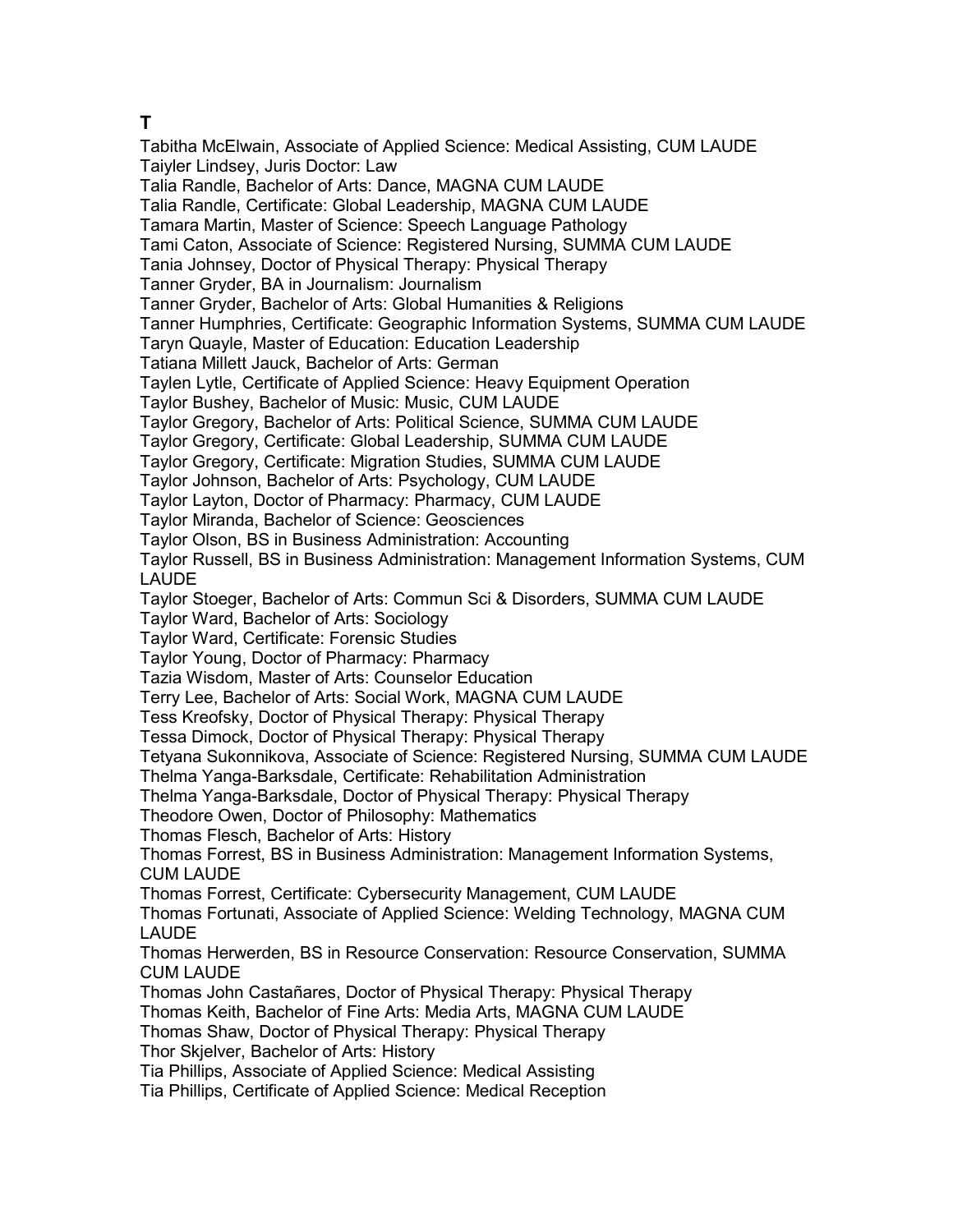Tiana Jensen, Master Public Administration: Public Administration Tianna Leitch, BS in Pharmacy: Pharmaceutical Sciences, SUMMA CUM LAUDE Timothy Grisley, BS in Resource Conservation: Resource Conservation Timothy McMullen, Associate of Science: Registered Nursing Timothy Nahring, Doctor of Pharmacy: Pharmacy, MAGNA CUM LAUDE Timothy Simonich, Bachelor of Arts: History Tobin Haefele, BS in Business Administration: Management Information Systems, CUM LAUDE Tobin Haefele, Certificate: Big Data Analytics, CUM LAUDE Tobin Haefele, Certificate: Cybersecurity Management, CUM LAUDE Todd Marchant, Master Business Administration: Business Administration Tom Mathew, Doctor of Physical Therapy: Physical Therapy Tony La, Master Business Administration: Business Administration Tor Gudmundsson, Associate of Arts: General AA, MAGNA CUM LAUDE Tori Lindbloom, Doctor of Pharmacy: Pharmacy, SUMMA CUM LAUDE TraJon Cotton, Bachelor of Science: Public Health Traci Galemore, Bachelor of Arts: Social Work, MAGNA CUM LAUDE Trae Rocheleau, Master of Education: Curriculum & Instruction Travis Anklam, Certificate: Nat Resource Conflict Resolut Travis Anklam, Master of Science: Environmental Studies Travis Hamilton, BS in Business Administration: Finance Trent Tubbs, BS in Recreation Management: Parks, Tourism &Rec Management Trevor Finney, Bachelor of Arts: Economics, SUMMA CUM LAUDE Trevor Finney, Certificate: Global Leadership, SUMMA CUM LAUDE Trevor Finney, Certificate: Sustainable Business Strategy, SUMMA CUM LAUDE Trevor Henry, BS in Business Administration: Accounting Trevor Johnson, Doctor of Pharmacy: Pharmacy Trevor O'Brien, BS in Wildlife Biology: Wildlife Biology Trevor Reid, BA in Journalism: Journalism, MAGNA CUM LAUDE Trevor Snyder, BS in Business Administration: Management Information Systems, CUM LAUDE Trevor Snyder, Certificate: Cybersecurity Management, CUM LAUDE Trevor Van Driel, Certificate of Applied Science: Carpentry Tricia Davis, Doctor of Physical Therapy: Physical Therapy Trinity Nelson, Associate of Applied Science: Food Service Management, MAGNA CUM LAUDE Trinity Nelson, Certificate of Applied Science: Culinary Arts, MAGNA CUM LAUDE Trinity Yeaman, Associate of Arts: General AA, CUM LAUDE Trisha Suerte, Doctor of Physical Therapy: Physical Therapy Tristin Achenbach, BS in Health/Human Performance: Health & Human Performance, SUMMA CUM LAUDE Troy Bawden, Associate of Applied Science: Sustainable Construction Tech, CUM LAUDE Tshewang Wangchuk, Doctor of Philosophy: Fish and Wildlife Biology Tswb Moua, BS in Business Administration: Management & Entrepreneurship Tucker Day, Bachelor of Science: Mathematical Sci-Computer Sci, MAGNA CUM LAUDE Tucker Schatz, Certificate of Applied Science: Heavy Equipment Operation, MAGNA CUM LAUDE Tuckie Middleton, Associate of Applied Science: Medical Assisting Tuckie Middleton, Certificate of Applied Science: Medical Reception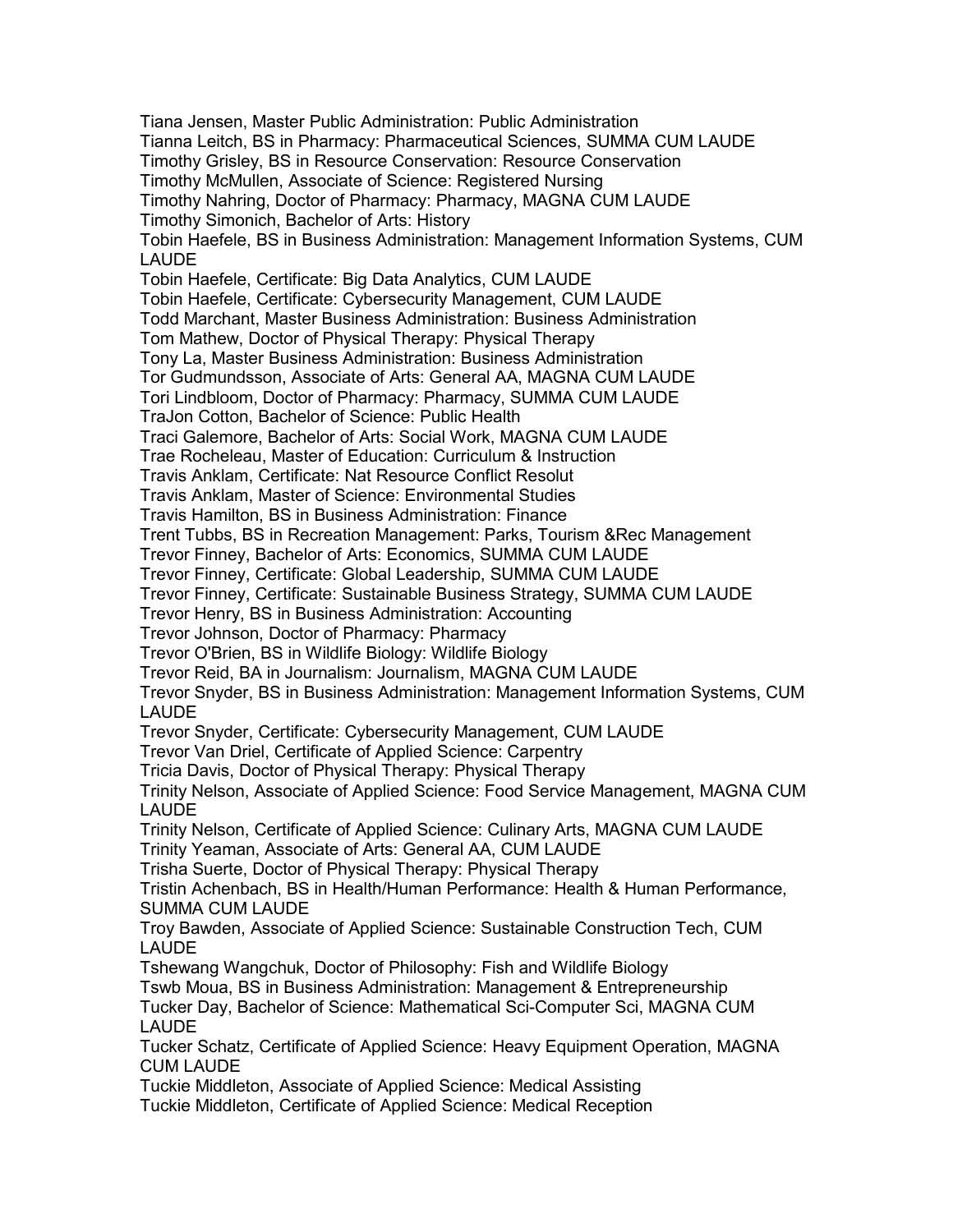Turner Hruby, BS in Business Administration: Marketing

Ty Thrall, BS in Business Administration: Management & Entrepreneurship, MAGNA CUM LAUDE

Ty Thrall, Certificate: Entertainment Management, MAGNA CUM LAUDE

Tyler Boshae, BS in Business Administration: Management & Entrepreneurship

Tyler Clark, Doctor of Philosophy: Fish and Wildlife Biology

Tyler Hansen, Master of Athletic Training: Athletic Training

Tyler Iverson, BS in Business Administration: Management & Entrepreneurship Tyler Jahn, Associate of Applied Science: Sustainable Construction Tech, CUM LAUDE Tyler McClure, BS in Business Administration: Management Information Systems Tyler Rounds, Master of Arts: Anthropology

### **U**

Umair Khalid, Doctor of Physical Therapy: Physical Therapy

## **V**

Vaishali Thakker, Certificate: Rehabilitation Administration

Vaishali Thakker, Doctor of Physical Therapy: Physical Therapy

Valeria Miranda, Bachelor of Arts: Political Science, CUM LAUDE

Vamsi Sakamuri, Certificate: Rehabilitation Administration

Vamsi Sakamuri, Doctor of Physical Therapy: Physical Therapy

Van Gillette, Juris Doctor: Law

Venton Arce, BS in Business Administration: Management Information Systems, CUM LAUDE

Venton Arce, Certificate: Accounting Information Systems, CUM LAUDE

Veronica Farrier, BS in Integrative Physiology: Integrative Physiology, SUMMA CUM LAUDE

Vesna Radoicich, BS in Business Administration: Management Information Systems Victoria Baur, Bachelor of Arts: Psychology

Victoria Baur, Bachelor of Arts: Psychology, MAGNA CUM LAUDE

Victoria Butler, Master Business Administration: Business Administration-Exter

Victoria Oniah, Doctor of Physical Therapy: Physical Therapy

Victoria Ruebusch, Bachelor of Arts: Media Arts, MAGNA CUM LAUDE

Victoria Templin, Bachelor of Arts: Social Work, SUMMA CUM LAUDE

Vikash Kumar, Master of Science: Biochemistry & Biophysics

Vincent Wee, Doctor of Physical Therapy: Physical Therapy

## **W**

Wendy McFadden, Master of Social Work: Social Work Wesley Yarnall, Bachelor of Arts: Theatre Westyn Kiehn, Bachelor of Arts: Political Science Whitney Carr, Master Business Administration: Business Administration Wilbur Bechtold, Certificate of Applied Science: Heavy Equipment Operation Wilder Jones, BS in Resource Conservation: Resource Conservation, MAGNA CUM LAUDE Wilford Schweer, BS in Pharmacy: Pharmaceutical Sciences Will Stoskopf, Bachelor of Science: Biology, CUM LAUDE William Bazler, Bachelor of Fine Arts: Media Arts, MAGNA CUM LAUDE William Doehring, Master of Fine Arts: Creative Writing William Kendall, Bachelor of Arts: Physics William Moss, Bachelor of Arts: Physics, CUM LAUDE